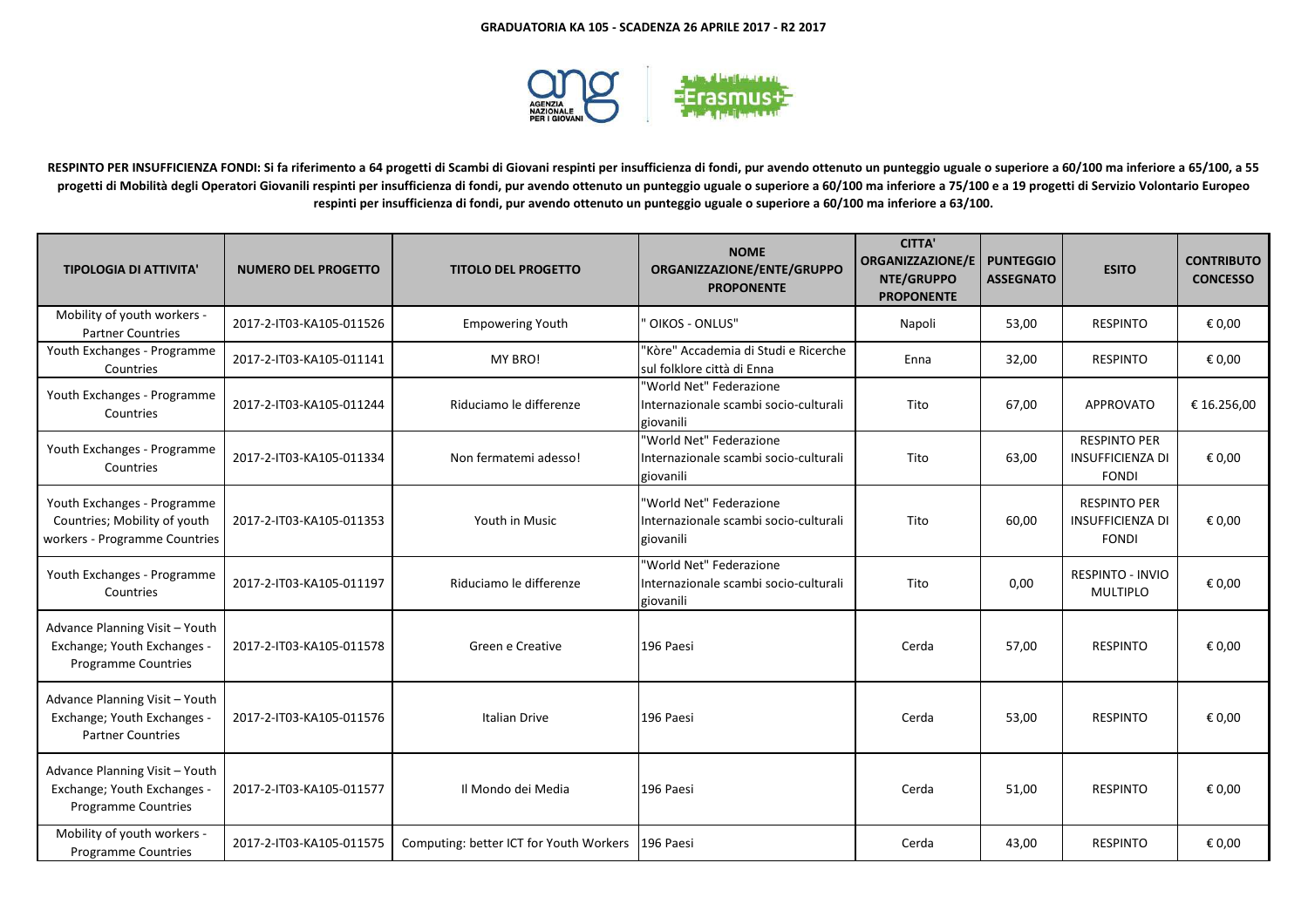| <b>TIPOLOGIA DI ATTIVITA'</b>                                                                             | <b>NUMERO DEL PROGETTO</b> | <b>TITOLO DEL PROGETTO</b>                                                                       | <b>NOME</b><br>ORGANIZZAZIONE/ENTE/GRUPPO<br><b>PROPONENTE</b>    | <b>CITTA'</b><br><b>ORGANIZZAZIONE/E</b><br>NTE/GRUPPO<br><b>PROPONENTE</b> | <b>PUNTEGGIO</b><br><b>ASSEGNATO</b> | <b>ESITO</b>                                                   | <b>CONTRIBUTO</b><br><b>CONCESSO</b> |
|-----------------------------------------------------------------------------------------------------------|----------------------------|--------------------------------------------------------------------------------------------------|-------------------------------------------------------------------|-----------------------------------------------------------------------------|--------------------------------------|----------------------------------------------------------------|--------------------------------------|
| Advance Planning Visit - Youth<br>Exchange; Youth Exchanges -<br><b>Programme Countries</b>               | 2017-2-IT03-KA105-011307   | Valori Europei                                                                                   | A.G.A.P.E. - ASSOCIAZIONE GENITORI<br>ADOTTIVI ALL'ESTERO - ONLUS | Roma                                                                        | 67,00                                | <b>APPROVATO</b>                                               | € 26.527,00                          |
| European Voluntary Service -<br>Partner Countries; European<br>Voluntary Service - Programme<br>Countries | 2017-2-IT03-KA105-011665   | MY STORY TO TELL                                                                                 | A.N.F.F.A.S. Onlus di Pordenone                                   | Pordenone                                                                   | 64,00                                | <b>APPROVATO</b>                                               | € 28.525,00                          |
| Youth Exchanges - Programme<br>Countries                                                                  | 2017-2-IT03-KA105-011584   | FaMe 2.0 - Food and Multiculturalism:<br>Taste of Mediterranean. Creating our<br><b>Business</b> | A.N.O.L.F. Associazione Nazionale<br>oltre le Frontiere - Messina | Messina                                                                     | 54,00                                | <b>RESPINTO</b>                                                | € 0,00                               |
| Youth Exchanges - Programme<br>Countries                                                                  | 2017-2-IT03-KA105-011789   | Nuotando nell'aria                                                                               | A.s.d. Atletica Azzurra                                           | Bari                                                                        | 63,00                                | <b>RESPINTO PER</b><br><b>INSUFFICIENZA DI</b><br><b>FONDI</b> | € 0,00                               |
| Youth Exchanges - Programme<br>Countries                                                                  | 2017-2-IT03-KA105-011080   | Un gioco in rosa                                                                                 | A.S.D. Atletica Bitritto                                          | Bitritto                                                                    | 46,00                                | <b>RESPINTO</b>                                                | € 0,00                               |
| Advance Planning Visit - Youth<br>Exchange; Youth Exchanges -<br><b>Programme Countries</b>               | 2017-2-IT03-KA105-011466   | Placchiamo il bullismo                                                                           | A.S.D. Spartacus Rugby Social Club                                | santa maria capua<br>vetere                                                 | 55,00                                | <b>RESPINTO</b>                                                | € 0,00                               |
| Youth Exchanges - Programme<br>Countries                                                                  | 2017-2-IT03-KA105-011425   | Tra il mondo reale e digitale                                                                    | A.S.D. Trasimeno a Vela                                           | Corciano (PG)                                                               | 0,00                                 | <b>RESPINTO</b>                                                | € 0,00                               |
| Advance Planning Visit - Youth<br>Exchange; Youth Exchanges -<br>Programme Countries                      | 2017-2-IT03-KA105-011739   | THE POWER OF MUSIC                                                                               | Accademia Musicale Bernardo De<br>Muro                            | <b>TEMPIO PAUSANIA</b>                                                      | 61,00                                | <b>RESPINTO PER</b><br><b>INSUFFICIENZA DI</b><br><b>FONDI</b> | € 0,00                               |
| Youth Exchanges - Programme<br>Countries                                                                  | 2017-2-IT03-KA105-011727   | Maskere - Multicultural, Art, Social,<br>Kulture, European, Remembrance                          | Acli Provinciali Cagliari                                         | Cagliari                                                                    | 56,00                                | <b>RESPINTO</b>                                                | € 0,00                               |
| Youth Exchanges - Programme<br>Countries                                                                  | 2017-2-IT03-KA105-011136   | Maskere - Multicultural, Art, Social,<br>Kulture, European, Remembrance                          | Acli Provinciali Cagliari                                         | Cagliari                                                                    | 0,00                                 | RESPINTO - INVIO<br>MULTIPLO                                   | € 0,00                               |
| Mobility of youth workers -<br><b>Programme Countries</b>                                                 | 2017-2-IT03-KA105-011659   | Leaders in Action                                                                                | Active Youth for Europe                                           | Santa Maria la Carità                                                       | 64,00                                | <b>RESPINTO PER</b><br><b>INSUFFICIENZA DI</b><br><b>FONDI</b> | € 0,00                               |
| Mobility of youth workers -<br><b>Programme Countries</b>                                                 | 2017-2-IT03-KA105-011753   | Anima - Animation Methods for<br>Unforgettable Learning Sessions                                 | acvolerevolare                                                    | <b>Belmonte Mezzagno</b>                                                    | 46,00                                | <b>RESPINTO</b>                                                | € 0,00                               |
| Youth Exchanges - Partner<br>Countries                                                                    | 2017-2-IT03-KA105-011180   | Deep Dive in Languages                                                                           | <b>AEGEE Cosenza</b>                                              | Rende                                                                       | 36,00                                | <b>RESPINTO</b>                                                | € 0,00                               |
| Mobility of youth workers -<br><b>Partner Countries</b>                                                   | 2017-2-IT03-KA105-011474   | HRe-activism agains tHate Speech                                                                 | Agenzia di Promozione Integrata per i<br>Cittadini in Europa      | Reggio Calabria                                                             | 80,00                                | <b>APPROVATO</b>                                               | € 20.357,00                          |
| Advance Planning Visit - Youth<br>Exchange; Youth Exchanges -<br><b>Partner Countries</b>                 | 2017-2-IT03-KA105-011557   | Solidarity Activist Plus                                                                         | Agenzia di Promozione Integrata per i<br>Cittadini in Europa      | Reggio Calabria                                                             | 63,00                                | <b>RESPINTO PER</b><br>INSUFFICIENZA DI<br><b>FONDI</b>        | € 0,00                               |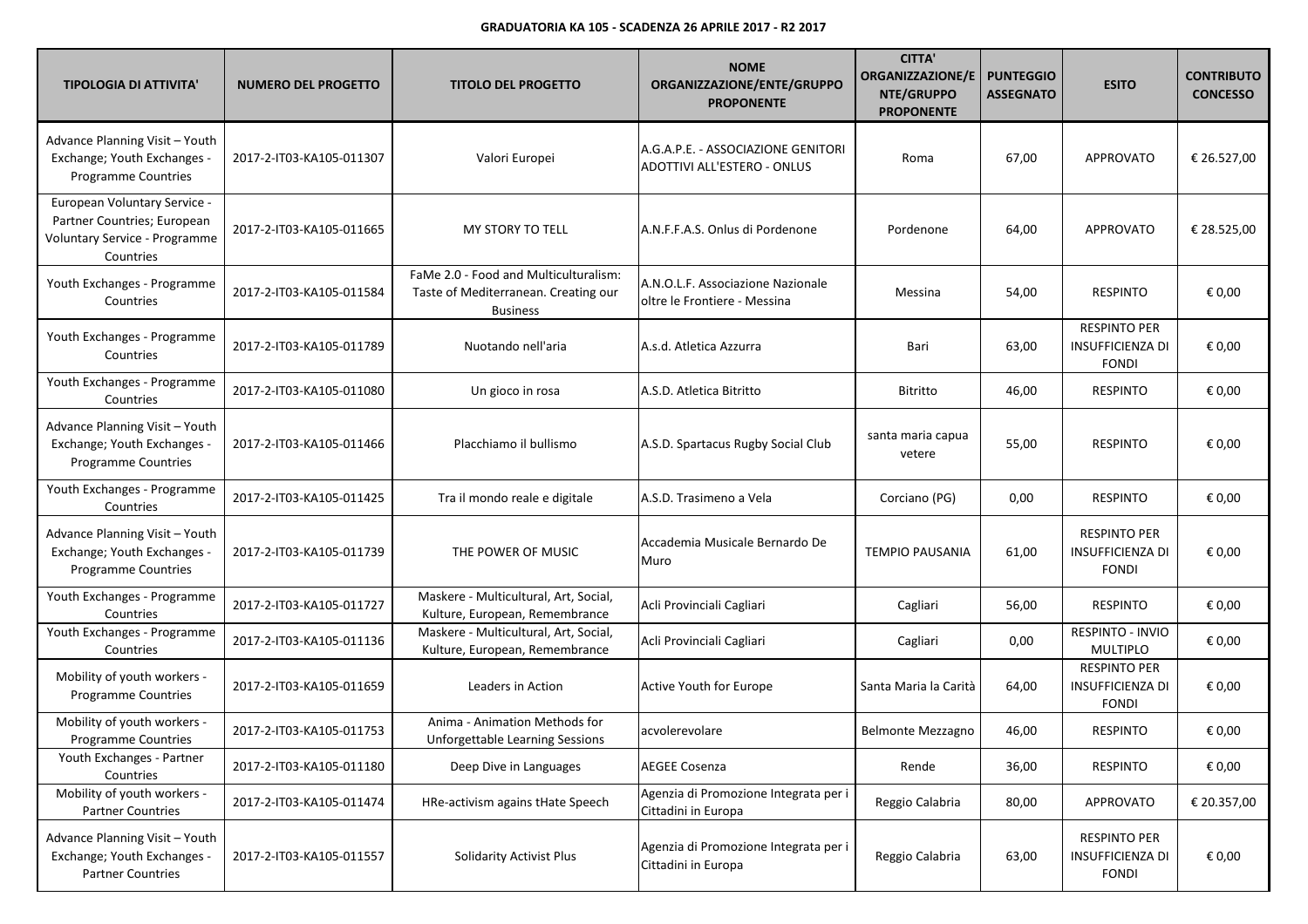| <b>TIPOLOGIA DI ATTIVITA'</b>                                                                             | <b>NUMERO DEL PROGETTO</b> | <b>TITOLO DEL PROGETTO</b>                                                                                          | <b>NOME</b><br>ORGANIZZAZIONE/ENTE/GRUPPO<br><b>PROPONENTE</b>           | <b>CITTA'</b><br><b>ORGANIZZAZIONE/E</b><br>NTE/GRUPPO<br><b>PROPONENTE</b> | <b>PUNTEGGIO</b><br><b>ASSEGNATO</b> | <b>ESITO</b>                                                   | <b>CONTRIBUTO</b><br><b>CONCESSO</b> |
|-----------------------------------------------------------------------------------------------------------|----------------------------|---------------------------------------------------------------------------------------------------------------------|--------------------------------------------------------------------------|-----------------------------------------------------------------------------|--------------------------------------|----------------------------------------------------------------|--------------------------------------|
| Youth Exchanges - Programme<br>Countries                                                                  | 2017-2-IT03-KA105-011718   | YES4Change                                                                                                          | Agenzia di Promozione Integrata per i<br>Cittadini in Europa             | Reggio Calabria                                                             | 42,00                                | <b>RESPINTO</b>                                                | € 0,00                               |
| Advance Planning Visit - Youth<br>Exchange; Youth Exchanges -<br><b>Programme Countries</b>               | 2017-2-IT03-KA105-011498   | "Sport and Integration. For a multicultural<br>Society"                                                             | Aics Campania                                                            | Napoli                                                                      | 0,00                                 | <b>RESPINTO</b>                                                | € 0,00                               |
| Mobility of youth workers -<br><b>Partner Countries</b>                                                   | 2017-2-IT03-KA105-011287   | Around the Desk                                                                                                     | AIFI Piemonte e Valle d'Aosta                                            | Torino                                                                      | 40,00                                | <b>RESPINTO</b>                                                | € 0,00                               |
| European Voluntary Service -<br>Partner Countries; European<br>Voluntary Service - Programme<br>Countries | 2017-2-IT03-KA105-011098   | fEstiVal iS back                                                                                                    | Alce Nero Soc Coop Soc Onlus                                             | Mantova                                                                     | 69,00                                | APPROVATO                                                      | € 15.860,00                          |
| European Voluntary Service -<br><b>Programme Countries</b>                                                | 2017-2-IT03-KA105-011125   | Evs for Disabilities in Castel Goffredo                                                                             | Alce Nero Soc Coop Soc Onlus                                             | Mantova                                                                     | 68,00                                | APPROVATO                                                      | € 14.300,00                          |
| Mobility of youth workers -<br><b>Programme Countries</b>                                                 | 2017-2-IT03-KA105-011318   | YOUTH WORKERS ACROSS COMPLEXITY -<br>A trip between nonviolence and<br>interculture: a new challenge for the future | Alekoslab cooperativa sociale arl                                        | Valmozzola                                                                  | 65,00                                | <b>RESPINTO PER</b><br><b>INSUFFICIENZA DI</b><br><b>FONDI</b> | € 0,00                               |
| Youth Exchanges - Partner<br>Countries                                                                    | 2017-2-IT03-KA105-011712   | Public Assets: Shared Ownership                                                                                     | Altrochè Società Cooperativa Sociale                                     | Alpignano                                                                   | 66,00                                | <b>APPROVATO</b>                                               | € 22.855,00                          |
| Youth Exchanges - Programme<br>Countries                                                                  | 2017-2-IT03-KA105-011292   | Cultural and Heritage Exchange for Food                                                                             | AMFI Agenzia per la Mobilità e la<br>Formazione Internazionale           | Celano                                                                      | 0,00                                 | <b>RESPINTO</b>                                                | € 0,00                               |
| Mobility of youth workers -<br><b>Partner Countries</b>                                                   | 2017-2-IT03-KA105-011670   | Let's go Global: Education for a Change                                                                             | Amici dei Popoli ONG                                                     | Bologna                                                                     | 53,00                                | <b>RESPINTO</b>                                                | € 0,00                               |
| Youth Exchanges - Programme<br>Countries                                                                  | 2017-2-IT03-KA105-011416   | Unmount the bully                                                                                                   | Amici della Cultura Onlus                                                | Potenza                                                                     | 53,00                                | <b>RESPINTO</b>                                                | € 0,00                               |
| Youth Exchanges - Programme<br>Countries                                                                  | 2017-2-IT03-KA105-011738   | Cittadinanza in Musica!                                                                                             | <b>ANBIMA Associazione Nazionale</b><br>Bande Italiane Musicali Autonome | <b>ROMA</b>                                                                 | 56,00                                | <b>RESPINTO</b>                                                | € 0,00                               |
| European Voluntary Service -<br>Programme Countries                                                       | 2017-2-IT03-KA105-011817   | Open Island!                                                                                                        | <b>ANGIV MASCALI</b>                                                     | Mascali                                                                     | 40,00                                | <b>RESPINTO</b>                                                | € 0,00                               |
| Mobility of youth workers -<br><b>Partner Countries</b>                                                   | 2017-2-IT03-KA105-011591   | Go Artive! Engaging youngsters through art<br>in the community life                                                 | APS Casa per la Pace Milano                                              | Milano                                                                      | 75,00                                | APPROVATO                                                      | € 19.032,00                          |
| European Voluntary Service -<br><b>Partner Countries</b>                                                  | 2017-2-IT03-KA105-011084   | Mani e piedi per una comunità che cambia APS Casa per la Pace Milano                                                |                                                                          | Milano                                                                      | 68,00                                | <b>APPROVATO</b>                                               | € 6.273,00                           |
| European Voluntary Service -<br><b>Programme Countries</b>                                                | 2017-2-IT03-KA105-011690   | YoutHub - Youth Up the City!                                                                                        | <b>APS LA FENICE</b>                                                     | Tortona                                                                     | 60,00                                | <b>RESPINTO PER</b><br><b>INSUFFICIENZA DI</b><br><b>FONDI</b> | € 0,00                               |
| Advance Planning Visit - Youth<br>Exchange; Youth Exchanges -<br><b>Programme Countries</b>               | 2017-2-IT03-KA105-011818   | <b>RUN 4 INCLUSION</b>                                                                                              | <b>APS LA FENICE</b>                                                     | Tortona                                                                     | 0,00                                 | <b>RESPINTO</b>                                                | € 0,00                               |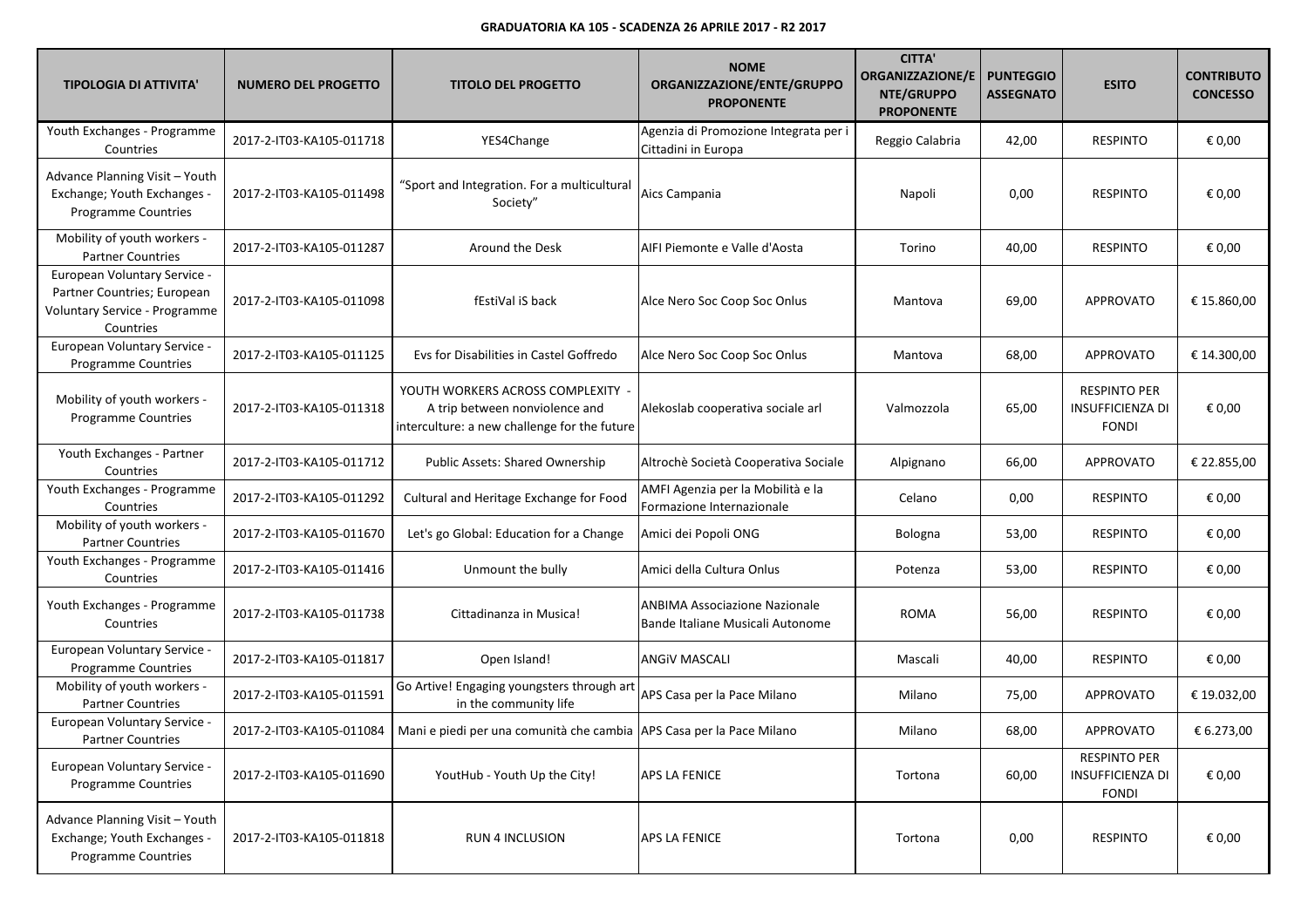| <b>TIPOLOGIA DI ATTIVITA'</b>                                                                                                            | <b>NUMERO DEL PROGETTO</b> | <b>TITOLO DEL PROGETTO</b>                                                                | <b>NOME</b><br>ORGANIZZAZIONE/ENTE/GRUPPO<br><b>PROPONENTE</b> | <b>CITTA'</b><br><b>ORGANIZZAZIONE/E</b><br>NTE/GRUPPO<br><b>PROPONENTE</b> | <b>PUNTEGGIO</b><br><b>ASSEGNATO</b> | <b>ESITO</b>                                                   | <b>CONTRIBUTO</b><br><b>CONCESSO</b> |
|------------------------------------------------------------------------------------------------------------------------------------------|----------------------------|-------------------------------------------------------------------------------------------|----------------------------------------------------------------|-----------------------------------------------------------------------------|--------------------------------------|----------------------------------------------------------------|--------------------------------------|
| European Voluntary Service -<br><b>Partner Countries</b>                                                                                 | 2017-2-IT03-KA105-011509   | Centro Giovanile Kalat                                                                    | Archeoclub d'Italia di Campobello di<br>Licata                 | Campobello di Licata                                                        | 62,00                                | <b>RESPINTO PER</b><br><b>INSUFFICIENZA DI</b><br><b>FONDI</b> | € 0,00                               |
| European Voluntary Service -<br><b>Partner Countries</b>                                                                                 | 2017-2-IT03-KA105-011725   | <b>Building Bridges for Understanding</b>                                                 | Arci Comitato Territoriale di Catania                          | Catania                                                                     | 68,00                                | <b>APPROVATO</b>                                               | € 7.435,00                           |
| European Voluntary Service -<br>Partner Countries; European<br>Voluntary Service - Programme<br>Countries                                | 2017-2-IT03-KA105-011714   | Volontari CreAttivi                                                                       | Arci Comitato Territoriale di Catania                          | Catania                                                                     | 63,00                                | <b>APPROVATO</b>                                               | € 30.500,00                          |
| Advance Planning Visit - Youth<br>Exchange; European Voluntary<br>Service - Partner Countries;<br>Youth Exchanges - Partner<br>Countries | 2017-2-IT03-KA105-011062   | Mediterranean EDucation initiatives for<br>Enviroment, Volunteering and<br>Sustainability | ARCS - ARCI CULTURE SOLIDALI                                   | Rome                                                                        | 54,00                                | <b>RESPINTO</b>                                                | € 0,00                               |
| Youth Exchanges - Programme<br>Countries                                                                                                 | 2017-2-IT03-KA105-011055   | "DIGITAL FINGERPRINT"                                                                     | Are-You-Ready-Italy                                            | Roma                                                                        | 0,00                                 | <b>RESPINTO</b>                                                | € 0,00                               |
| Advance Planning Visit - Youth<br>Exchange; Youth Exchanges -<br><b>Programme Countries</b>                                              | 2017-2-IT03-KA105-011656   | <b>Tailor Your Skills</b>                                                                 | Argonauti società cooperativa sociale                          | Palermo                                                                     | 70,00                                | <b>APPROVATO</b>                                               | € 19.930,00                          |
| European Voluntary Service -<br>Programme Countries                                                                                      | 2017-2-IT03-KA105-011523   | Arimo 2017                                                                                | Arimo Società Cooperativa Sociale                              | Giussago                                                                    | 62,00                                | <b>RESPINTO PER</b><br><b>INSUFFICIENZA DI</b><br><b>FONDI</b> | € 0,00                               |
| Advance Planning Visit - Youth<br>Exchange; Youth Exchanges -<br>Programme Countries                                                     | 2017-2-IT03-KA105-011387   | Against violence, for a society that<br>promotes gender equality                          | ARTICOLO 45                                                    | Napoli                                                                      | 44,00                                | <b>RESPINTO</b>                                                | € 0,00                               |
| Mobility of youth workers -<br>Programme Countries                                                                                       | 2017-2-IT03-KA105-011245   | Going Global - Comprehensive Skills<br>Development for International Youth<br>Projects    | IASAP EUROPE AS SOON AS POSSIBLE                               | <b>FASANO</b>                                                               | 63,00                                | <b>RESPINTO PER</b><br><b>INSUFFICIENZA DI</b><br><b>FONDI</b> | € 0,00                               |
| Mobility of youth workers -<br>Programme Countries                                                                                       | 2017-2-IT03-KA105-011247   | Removing barriers, building skills                                                        | ASAP EUROPE AS SOON AS POSSIBLE                                | <b>FASANO</b>                                                               | 56,00                                | <b>RESPINTO</b>                                                | € 0,00                               |
| Mobility of youth workers -<br>Programme Countries                                                                                       | 2017-2-IT03-KA105-011224   | <b>CLUE - Citizens Let's Understand Europe!</b>                                           | ASAP EUROPE AS SOON AS POSSIBLE                                | FASANO                                                                      | 56,00                                | <b>RESPINTO</b>                                                | € 0,00                               |
| Mobility of youth workers -<br>Programme Countries                                                                                       | 2017-2-IT03-KA105-011351   | RE-ACT                                                                                    | ASD L'Orma                                                     | Milan                                                                       | 75,00                                | APPROVATO                                                      | € 17.685,00                          |
| Youth Exchanges - Programme<br>Countries; Mobility of youth<br>workers - Programme Countries                                             | 2017-2-IT03-KA105-011457   | Sport (EM)Power(MENT)!                                                                    | ASD L'Orma                                                     | Milan                                                                       | 53,50                                | <b>RESPINTO</b>                                                | € 0,00                               |
| Mobility of youth workers -<br><b>Programme Countries</b>                                                                                | 2017-2-IT03-KA105-011382   | Opening the Out-Doors                                                                     | ASD L'Orma                                                     | Milan                                                                       | 35,00                                | <b>RESPINTO</b>                                                | € 0,00                               |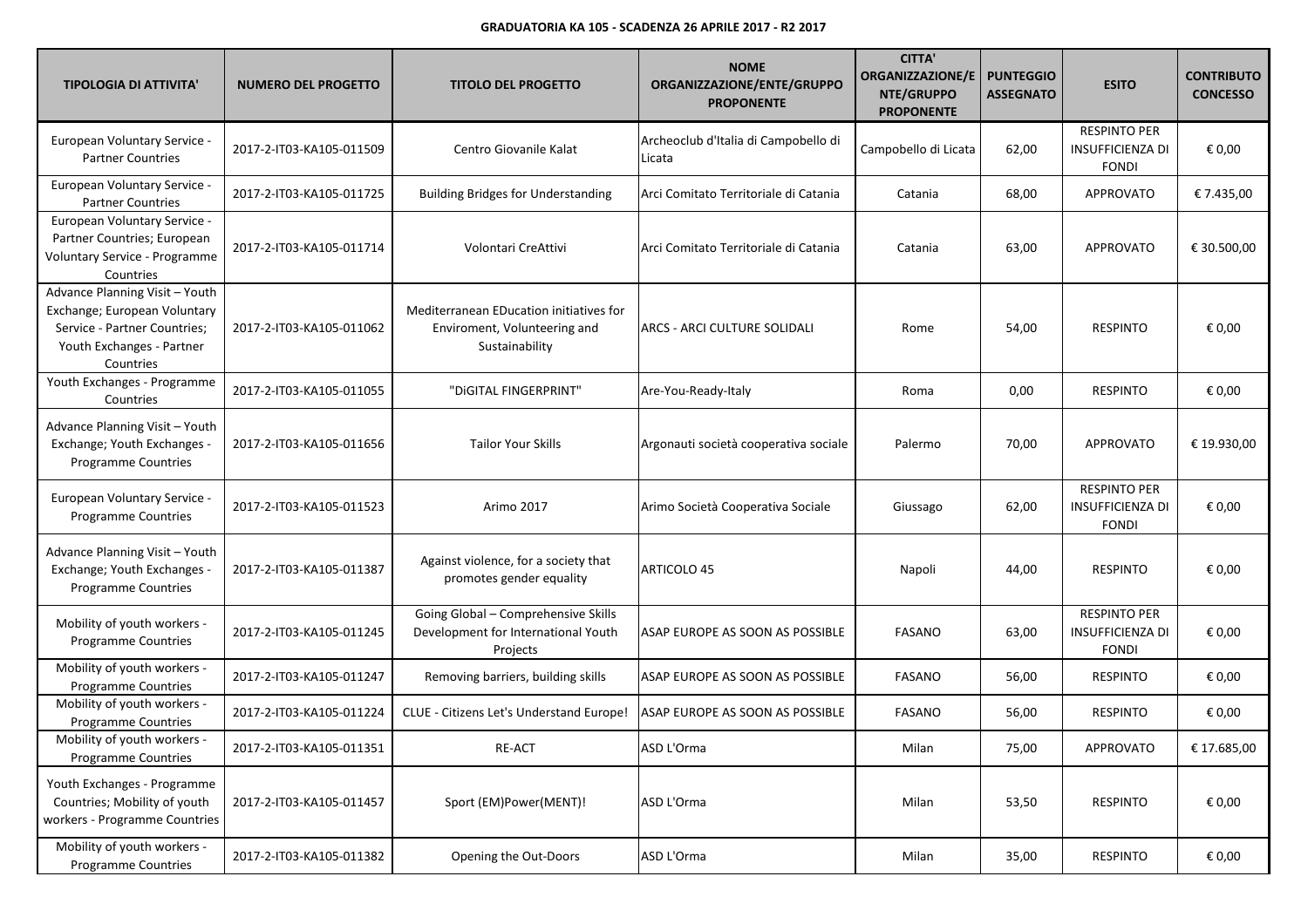| <b>TIPOLOGIA DI ATTIVITA'</b>                                                                             | <b>NUMERO DEL PROGETTO</b> | <b>TITOLO DEL PROGETTO</b>                                                              | <b>NOME</b><br>ORGANIZZAZIONE/ENTE/GRUPPO<br><b>PROPONENTE</b> | <b>CITTA'</b><br><b>ORGANIZZAZIONE/E</b><br>NTE/GRUPPO<br><b>PROPONENTE</b> | <b>PUNTEGGIO</b><br><b>ASSEGNATO</b> | <b>ESITO</b>                                                   | <b>CONTRIBUTO</b><br><b>CONCESSO</b> |
|-----------------------------------------------------------------------------------------------------------|----------------------------|-----------------------------------------------------------------------------------------|----------------------------------------------------------------|-----------------------------------------------------------------------------|--------------------------------------|----------------------------------------------------------------|--------------------------------------|
| Youth Exchanges - Programme<br>Countries                                                                  | 2017-2-IT03-KA105-011365   | Sports'R'us                                                                             | ASD POLISPORT NUORO                                            | Nuoro                                                                       | 0,00                                 | <b>RESPINTO</b>                                                | $\epsilon$ 0,00                      |
| Youth Exchanges - Programme<br>Countries                                                                  | 2017-2-IT03-KA105-011304   | Gioca con noi, gioca per noi!                                                           | ASD PROLOCO SAN MAURO FORTE                                    | San Mauro Forte                                                             | 53,00                                | <b>RESPINTO</b>                                                | € 0,00                               |
| European Voluntary Service -<br><b>Programme Countries</b>                                                | 2017-2-IT03-KA105-011594   | Volunteer for inclusion                                                                 | ASS A RUOTA LIBERA ONLUS                                       | Nettuno                                                                     | 67,00                                | <b>APPROVATO</b>                                               | € 19.200,00                          |
| European Voluntary Service -<br>Partner Countries; European<br>Voluntary Service - Programme<br>Countries | 2017-2-IT03-KA105-011643   | SCHOOL IN THE WOOD: : outdoor<br>education and networking for educational<br>innovation | ASS A RUOTA LIBERA ONLUS                                       | Nettuno                                                                     | 64,00                                | <b>APPROVATO</b>                                               | € 32.385,00                          |
| European Voluntary Service -<br><b>Programme Countries</b>                                                | 2017-2-IT03-KA105-011601   | IL CASONE: VOLUNTARY SERVICE for rural<br>development                                   | ASS A RUOTA LIBERA ONLUS                                       | Nettuno                                                                     | 63,00                                | <b>APPROVATO</b>                                               | € 9.700,00                           |
| Youth Exchanges - Programme<br>Countries                                                                  | 2017-2-IT03-KA105-011246   | Sotto le stesse stelle                                                                  | Associazione "Centro Culturale<br>Terrazzani"                  | Trabia                                                                      | 0,00                                 | <b>RESPINTO</b>                                                | € 0,00                               |
| Youth Exchanges - Programme<br>Countries                                                                  | 2017-2-IT03-KA105-011171   | Eco-friendly Europe                                                                     | associazione "Futuro"                                          | Mistretta                                                                   | 54,00                                | <b>RESPINTO</b>                                                | € 0,00                               |
| Mobility of youth workers -<br><b>Programme Countries</b>                                                 | 2017-2-IT03-KA105-011352   | Act of Humanity                                                                         | Associazione "Gruppo Folclorico<br>Gregoriano"                 | S. Gregorio Magno                                                           | 58,00                                | <b>RESPINTO</b>                                                | € 0,00                               |
| Youth Exchanges - Programme<br>Countries                                                                  | 2017-2-IT03-KA105-011158   | Are You Experienced?                                                                    | Associazione "Pro Loco Ollolai"                                | Ollolai (NU)                                                                | 0,00                                 | RESPINTO - INVIO<br><b>MULTIPLO</b>                            | € 0,00                               |
| Youth Exchanges - Programme<br>Countries                                                                  | 2017-2-IT03-KA105-011143   | Are You Experienced?                                                                    | Associazione "Pro Loco Ollolai"                                | Ollolai (NU)                                                                | 0,00                                 | RESPINTO - INVIO<br><b>MULTIPLO</b>                            | € 0,00                               |
| Youth Exchanges - Programme<br>Countries                                                                  | 2017-2-IT03-KA105-011403   | Are You Experienced?                                                                    | Associazione "Pro Loco Ollolai"                                | Ollolai (NU)                                                                | 0,00                                 | <b>RESPINTO</b>                                                | € 0,00                               |
| Advance Planning Visit - Youth<br>Exchange; Youth Exchanges -<br><b>Programme Countries</b>               | 2017-2-IT03-KA105-011386   | Eco - photography: environment through<br>the eye of the lens                           | Associazione ABICI                                             | Selargius                                                                   | 67,00                                | <b>APPROVATO</b>                                               | € 20.807,00                          |
| Mobility of youth workers -<br><b>Programme Countries</b>                                                 | 2017-2-IT03-KA105-011426   | <b>EXPRESS TRAIN - Training of Trainers in</b><br>Non-Formal Education                  | ASSOCIAZIONE AGRADO                                            | <b>VINCI</b>                                                                | 70,00                                | <b>RESPINTO PER</b><br><b>INSUFFICIENZA DI</b><br><b>FONDI</b> | € 0,00                               |
| Mobility of youth workers -<br><b>Programme Countries</b>                                                 | 2017-2-IT03-KA105-011324   | <b>GRAPHIC IMPRESSIONS</b>                                                              | ASSOCIAZIONE AGRADO                                            | <b>VINCI</b>                                                                | 70,00                                | <b>RESPINTO PER</b><br>INSUFFICIENZA DI<br><b>FONDI</b>        | € 0,00                               |
| European Voluntary Service -<br><b>Programme Countries</b>                                                | 2017-2-IT03-KA105-011083   | Growing by Learning                                                                     | ASSOCIAZIONE AGRADO                                            | <b>VINCI</b>                                                                | 67,00                                | <b>APPROVATO</b>                                               | € 18.900,00                          |
| European Voluntary Service -<br>Programme Countries                                                       | 2017-2-IT03-KA105-011432   | Lean to Fly                                                                             | <b>ASSOCIAZIONE AGRADO</b>                                     | <b>VINCI</b>                                                                | 65,00                                | <b>APPROVATO</b>                                               | €9.059,00                            |
| Mobility of youth workers -<br><b>Partner Countries</b>                                                   | 2017-2-IT03-KA105-011321   | Soft Skills in Hard Times                                                               | ASSOCIAZIONE AGRADO                                            | <b>VINCI</b>                                                                | 55,00                                | <b>RESPINTO</b>                                                | € 0,00                               |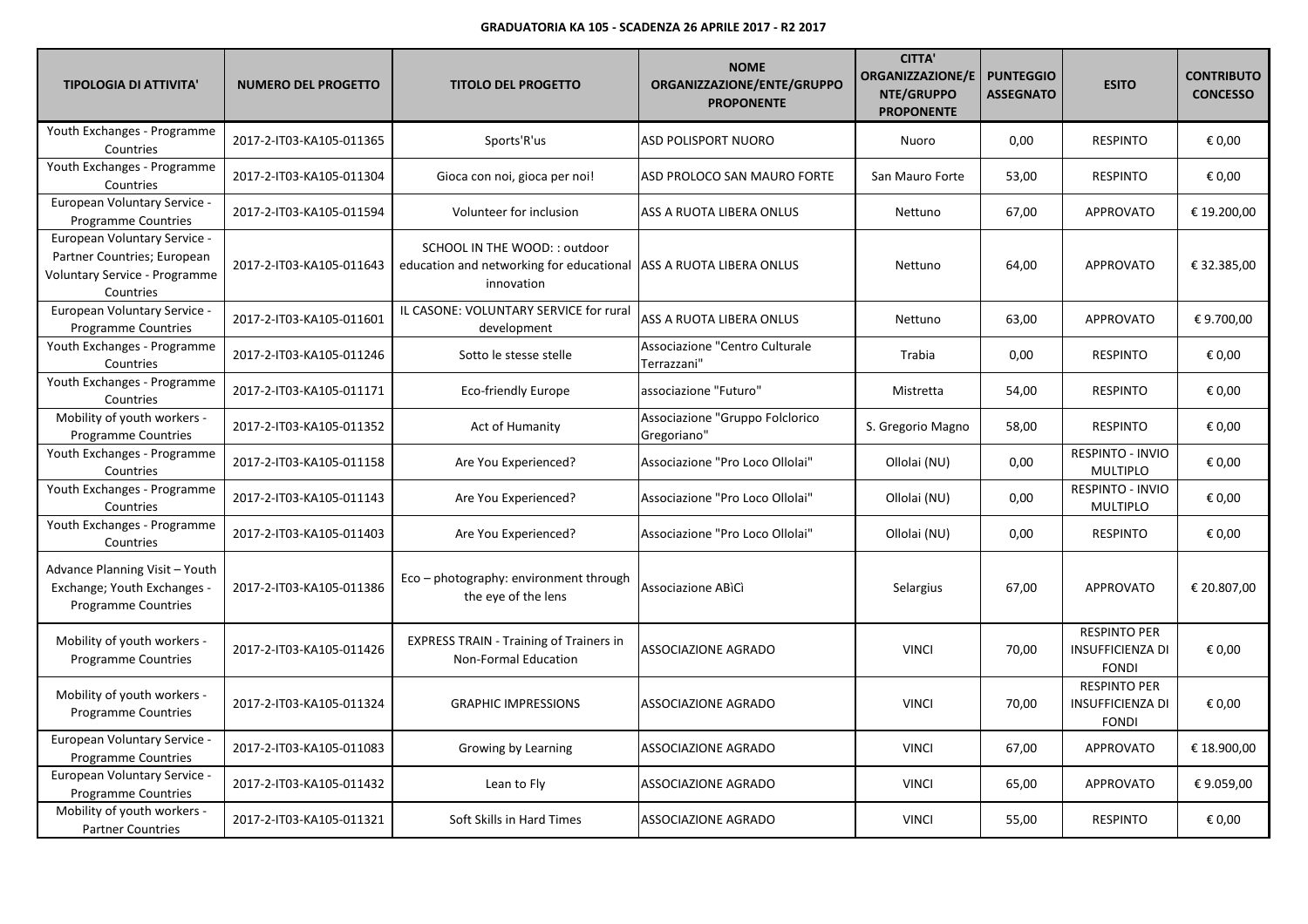| <b>TIPOLOGIA DI ATTIVITA'</b>                                                                             | <b>NUMERO DEL PROGETTO</b> | <b>TITOLO DEL PROGETTO</b>                                       | <b>NOME</b><br>ORGANIZZAZIONE/ENTE/GRUPPO<br><b>PROPONENTE</b>        | <b>CITTA'</b><br><b>ORGANIZZAZIONE/E</b><br>NTE/GRUPPO<br><b>PROPONENTE</b> | <b>PUNTEGGIO</b><br><b>ASSEGNATO</b> | <b>ESITO</b>                                                   | <b>CONTRIBUTO</b><br><b>CONCESSO</b> |
|-----------------------------------------------------------------------------------------------------------|----------------------------|------------------------------------------------------------------|-----------------------------------------------------------------------|-----------------------------------------------------------------------------|--------------------------------------|----------------------------------------------------------------|--------------------------------------|
| European Voluntary Service -<br>Partner Countries; European<br>Voluntary Service - Programme<br>Countries | 2017-2-IT03-KA105-011241   | <b>TAKE YOUR PLACE</b>                                           | Associazione Arci Comitato<br>Territoriale di Rieti                   | Rieti                                                                       | 81,00                                | <b>APPROVATO</b>                                               | € 38.152,00                          |
| Youth Exchanges - Partner<br>Countries; Mobility of youth<br>workers - Partner Countries                  | 2017-2-IT03-KA105-011522   | SHARITAGE                                                        | Associazione Attiva-Mente                                             | Modica                                                                      | 53,00                                | <b>RESPINTO</b>                                                | € 0,00                               |
| Advance Planning Visit - Youth<br>Exchange; Youth Exchanges -<br>Programme Countries                      | 2017-2-IT03-KA105-011415   | On the Foosteps of Ulysses                                       | Associazione Attiva-Mente                                             | Modica                                                                      | 50,00                                | <b>RESPINTO</b>                                                | € 0,00                               |
| Mobility of youth workers -<br>Programme Countries                                                        | 2017-2-IT03-KA105-011570   | ModiWorks                                                        | Associazione Attiva-Mente                                             | Modica                                                                      | 44,00                                | <b>RESPINTO</b>                                                | € 0,00                               |
| Mobility of youth workers -<br><b>Partner Countries</b>                                                   | 2017-2-IT03-KA105-011585   | <b>UNited In Diversity</b>                                       | <b>ASSOCIAZIONE BIOS</b>                                              | <b>MESSINA</b>                                                              | 60,00                                | <b>RESPINTO PER</b><br><b>INSUFFICIENZA DI</b><br><b>FONDI</b> | € 0,00                               |
| Advance Planning Visit - Youth<br>Exchange; Youth Exchanges -<br><b>Programme Countries</b>               | 2017-2-IT03-KA105-011543   | Peace +: Peacebuilding as an added skills<br>for Young Europeans | Associazione Centro per la Pace Forlì                                 | Forlì                                                                       | 75,00                                | <b>APPROVATO</b>                                               | € 24.651,00                          |
| Youth Exchanges - Programme<br>Countries                                                                  | 2017-2-IT03-KA105-011193   | <b>Stazione Giovani</b>                                          | Associazione Centro Studi e Ricerca<br>Gruppo Folcloristico Valdemone | Militello Rosmarino                                                         | 52,00                                | <b>RESPINTO</b>                                                | € 0,00                               |
| Advance Planning Visit - Youth<br>Exchange; Youth Exchanges -<br><b>Partner Countries</b>                 | 2017-2-IT03-KA105-011203   | Support More Integration in the European<br>Land                 | Associazione Circum Vitae                                             | Messina                                                                     | 72,00                                | <b>APPROVATO</b>                                               | € 20.245,00                          |
| Youth Exchanges - Programme<br>Countries                                                                  | 2017-KA105-3               | M.U.S.E.                                                         | Associazione Connecting Europe                                        | Girifalco                                                                   | 0,00                                 | <b>RESPINTO</b>                                                | € 0,00                               |
| Mobility of youth workers -<br><b>Programme Countries</b>                                                 | 2017-2-IT03-KA105-011417   | Outdoor Laboratory for Diversity and<br>Inclusion                | Associazione Costiera Amalfitana<br>Riserva Biosfera                  | Tramonti                                                                    | 67,00                                | <b>RESPINTO PER</b><br><b>INSUFFICIENZA DI</b><br><b>FONDI</b> | € 0,00                               |
| Advance Planning Visit - Youth<br>Exchange; Youth Exchanges -<br><b>Partner Countries</b>                 | 2017-2-IT03-KA105-011442   | Make it Green Outdoor                                            | Associazione Costiera Amalfitana<br>Riserva Biosfera                  | Tramonti                                                                    | 50,00                                | <b>RESPINTO</b>                                                | € 0,00                               |
| Youth Exchanges - Programme<br>Countries                                                                  | 2017-2-IT03-KA105-011281   | Growing and Enhancing Together                                   | Associazione Costruiamo il futuro                                     | Geraci Siculo                                                               | 63,00                                | RESPINTO PER<br><b>INSUFFICIENZA DI</b><br><b>FONDI</b>        | € 0,00                               |
| Mobility of youth workers -<br>Programme Countries                                                        | 2017-2-IT03-KA105-011291   | To Become Entrepreneur                                           | Associazione Costruiamo il futuro                                     | Geraci Siculo                                                               | 58,00                                | RESPINTO                                                       | € 0,00                               |
| Youth Exchanges - Programme<br>Countries                                                                  | 2017-2-IT03-KA105-011331   | Follow your dreams                                               | Associazione culturale "(Estmao)<br>SOLIDALE"                         | Castel di Lucio (ME)                                                        | 49,00                                | RESPINTO                                                       | € 0,00                               |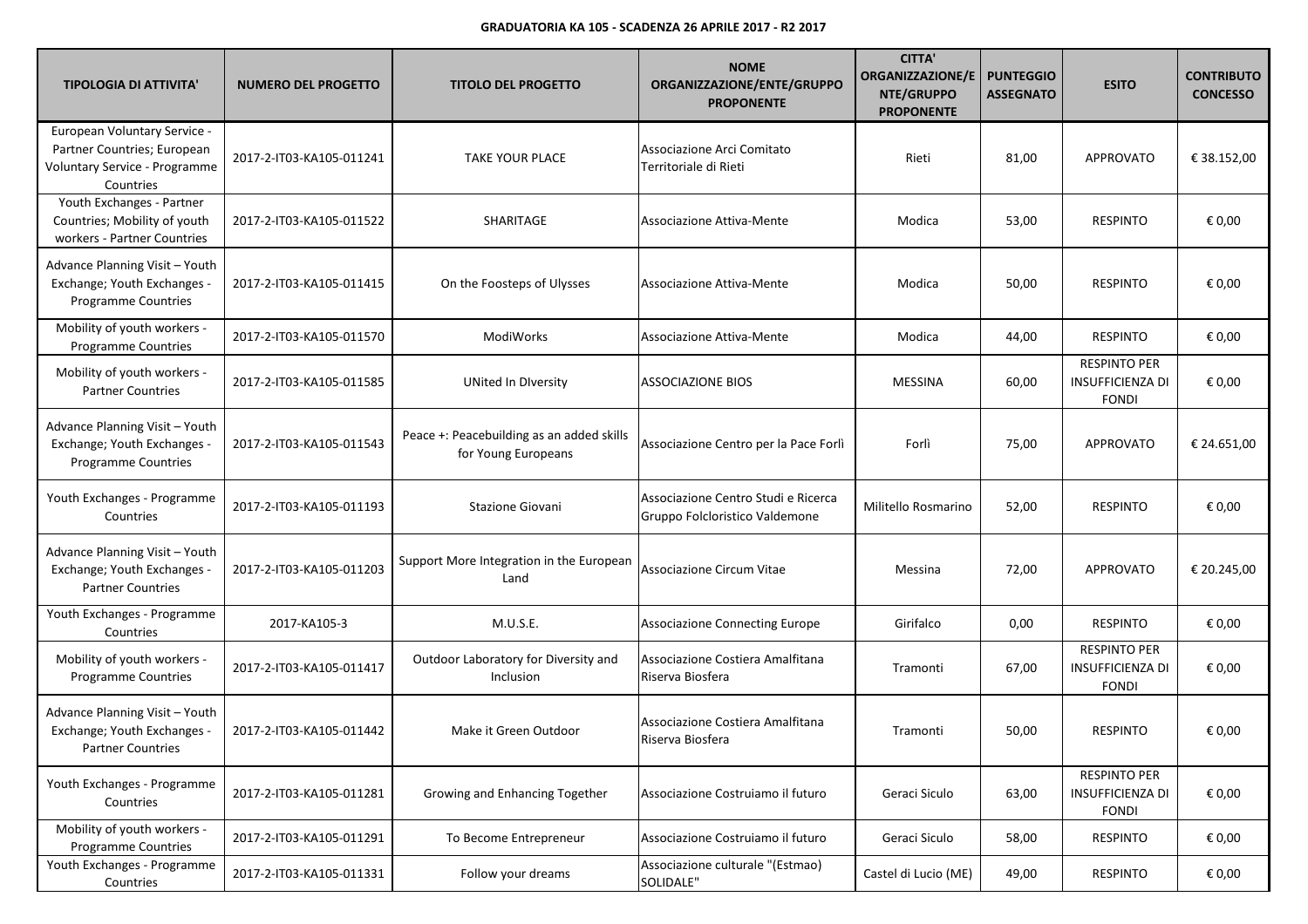| <b>TIPOLOGIA DI ATTIVITA'</b>                                                                | <b>NUMERO DEL PROGETTO</b> | <b>TITOLO DEL PROGETTO</b>                                            | <b>NOME</b><br>ORGANIZZAZIONE/ENTE/GRUPPO<br><b>PROPONENTE</b>         | <b>CITTA'</b><br>ORGANIZZAZIONE/E<br>NTE/GRUPPO<br><b>PROPONENTE</b> | <b>PUNTEGGIO</b><br><b>ASSEGNATO</b> | <b>ESITO</b>                                                   | <b>CONTRIBUTO</b><br><b>CONCESSO</b> |
|----------------------------------------------------------------------------------------------|----------------------------|-----------------------------------------------------------------------|------------------------------------------------------------------------|----------------------------------------------------------------------|--------------------------------------|----------------------------------------------------------------|--------------------------------------|
| Youth Exchanges - Programme<br>Countries                                                     | 2017-2-IT03-KA105-011314   | <b>INSIEME PER IL DOMANI</b>                                          | Associazione Culturale<br>"A.G.B.Murgantia"                            | Baselice (BN)                                                        | 44,00                                | <b>RESPINTO</b>                                                | € 0,00                               |
| Advance Planning Visit - Youth<br>Exchange; Youth Exchanges -<br><b>Partner Countries</b>    | 2017-2-IT03-KA105-011493   | Scambio giovanile sulla lotta al furto dei<br>beni pubblici           | Associazione culturale "Antigone-<br>Osservatorio sulla ndrangheta"    | Reggio Calabria                                                      | 40,00                                | <b>RESPINTO</b>                                                | € 0,00                               |
| Youth Exchanges - Programme<br>Countries                                                     | 2017-2-IT03-KA105-011191   | Alla scoperta di me stesso                                            | Associazione Culturale "Federazione<br>Bellitalia"                     | Gravina in Puglia                                                    | 62,00                                | <b>RESPINTO PER</b><br><b>INSUFFICIENZA DI</b><br><b>FONDI</b> | € 0,00                               |
| Youth Exchanges - Programme<br>Countries                                                     | 2017-2-IT03-KA105-011347   | Healthy mind in a healthy environment                                 | Associazione culturale "I Salviani"                                    | Savoia di Lucania                                                    | 0,00                                 | RESPINTO - INVIO<br><b>MULTIPLO</b>                            | € 0,00                               |
| Youth Exchanges - Programme<br>Countries                                                     | 2017-2-IT03-KA105-011707   | Healthy mind in a healthy environment                                 | Associazione culturale "I Salviani"                                    | Savoia di Lucania                                                    | 0,00                                 | <b>RESPINTO</b>                                                | € 0,00                               |
| Youth Exchanges - Programme<br>Countries                                                     | 2017-2-IT03-KA105-011360   | Rural connections                                                     | associazione culturale "il tempietto"                                  | Garaguso (MT)                                                        | 58,00                                | <b>RESPINTO</b>                                                | € 0,00                               |
| Youth Exchanges - Programme<br>Countries                                                     | 2017-2-IT03-KA105-011310   | All different but all equal                                           | Associazione Culturale "La Cascata"                                    | Abriola                                                              | 49,00                                | <b>RESPINTO</b>                                                | € 0,00                               |
| Youth Exchanges - Programme<br>Countries                                                     | 2017-2-IT03-KA105-011164   | <b>GREEN LAB</b>                                                      | Associazione Culturale "Nuova Sicilia<br>Bedda"                        | Vita (TP)                                                            | 57,00                                | <b>RESPINTO</b>                                                | € 0,00                               |
| European Voluntary Service -<br>Programme Countries                                          | 2017-2-IT03-KA105-011599   | WelcHome                                                              | Associazione Culturale Basilicata Link                                 | Matera                                                               | 64,00                                | <b>APPROVATO</b>                                               | € 57.450,00                          |
| Advance Planning Visit - Youth<br>Exchange; Youth Exchanges -<br>Programme Countries         | 2017-2-IT03-KA105-011755   | EcoBikeTour2017                                                       | Associazione Culturale Basilicata Link                                 | Matera                                                               | 61,00                                | <b>RESPINTO PER</b><br><b>INSUFFICIENZA DI</b><br><b>FONDI</b> | € 0,00                               |
| Mobility of youth workers -<br><b>Programme Countries</b>                                    | 2017-2-IT03-KA105-011760   | Bonding Europe: Cooperative and Creative<br>Management Tools for Ngos | ASSOCIAZIONE CULTURALE BEYOND<br><b>BORDERS CORATO</b>                 | <b>CORATO BA</b>                                                     | 58,00                                | <b>RESPINTO</b>                                                | € 0,00                               |
| Youth Exchanges - Programme<br>Countries                                                     | 2017-2-IT03-KA105-011326   | Up Down & Rights                                                      | ASSOCIAZIONE CULTURALE<br>COOPERAZIONEINTERNAZIONALE<br><b>SUD SUD</b> | PALERMO                                                              | 74,00                                | <b>APPROVATO</b>                                               | € 11.348,00                          |
| European Voluntary Service -<br><b>Partner Countries</b>                                     | 2017-2-IT03-KA105-011443   | SicilyMED: percorsi di intercultura e<br>innovazione sociale          | ASSOCIAZIONE CULTURALE<br>COOPERAZIONEINTERNAZIONALE<br><b>SUD SUD</b> | PALERMO                                                              | 64,00                                | <b>APPROVATO</b>                                               | € 9.700,00                           |
| Mobility of youth workers -<br><b>Partner Countries</b>                                      | 2017-2-IT03-KA105-011349   | We and the others                                                     | Associazione Culturale di Promozione<br>Sociale Gentle Giant           | Ardea                                                                | 46,00                                | <b>RESPINTO</b>                                                | € 0,00                               |
| Mobility of youth workers -<br>Programme Countries                                           | 2017-2-IT03-KA105-011460   | Sustained participation = gamification!                               | Associazione Culturale di Promozione<br>Sociale Gentle Giant           | Ardea                                                                | 40,00                                | <b>RESPINTO</b>                                                | € 0,00                               |
| Youth Exchanges - Programme<br>Countries; Mobility of youth<br>workers - Programme Countries | 2017-2-IT03-KA105-011763   | Incontro Internazionale Orchestre di<br>Chitarre                      | Associazione Culturale DISTRETTO<br>DELLA MUSICA VALMARECCHIA          | San Leo (RN)                                                         | 0,00                                 | <b>RESPINTO</b>                                                | € 0,00                               |
| Youth Exchanges - Programme<br>Countries                                                     | 2017-2-IT03-KA105-011604   | Well+GPCV: Work: Empowerment,<br>Learning, Life + Gigapixel CV        | Associazione Culturale Entropia                                        | Arcavacata di Rende<br>(Cosenza)                                     | 58,00                                | <b>RESPINTO</b>                                                | € 0,00                               |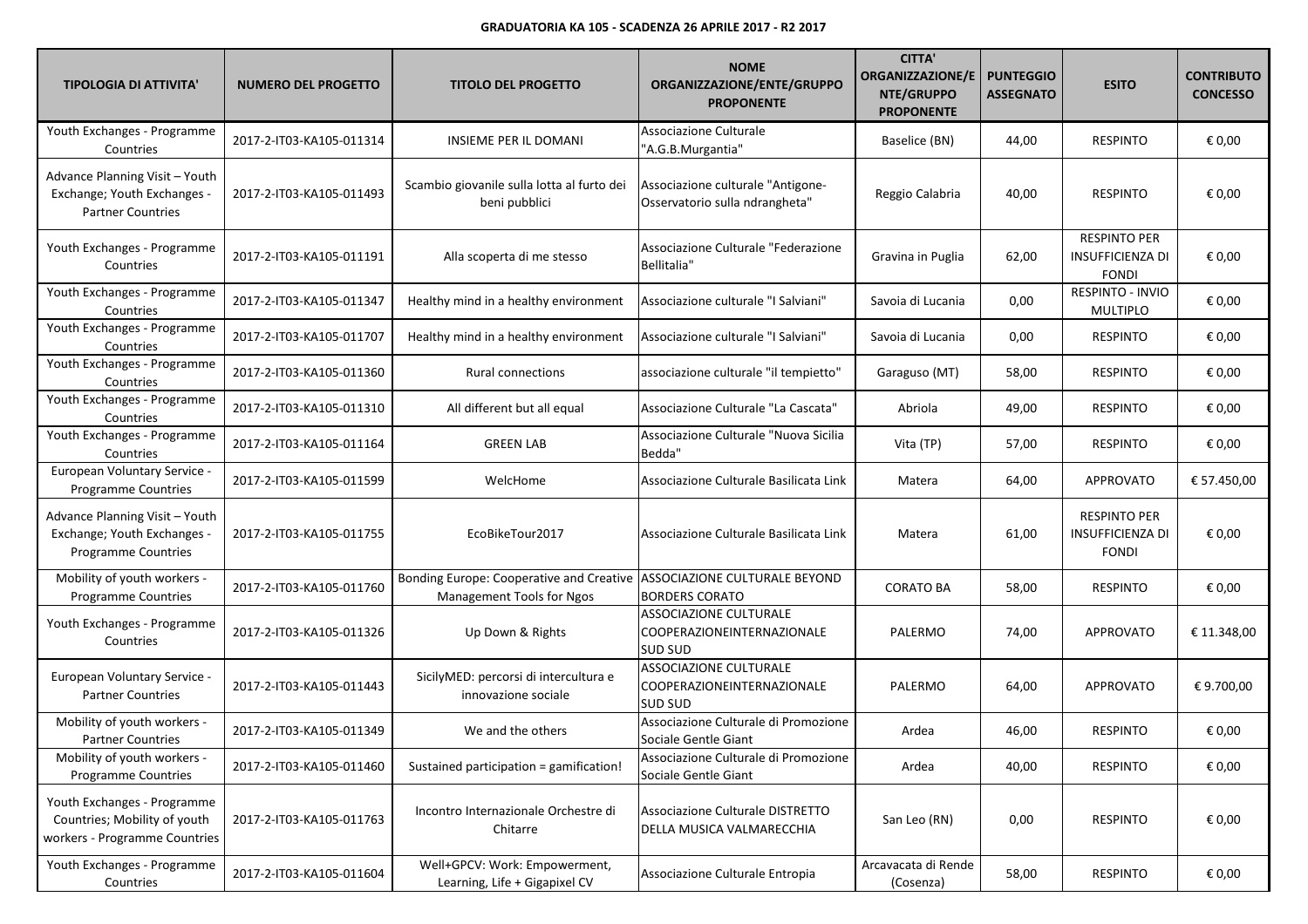| <b>TIPOLOGIA DI ATTIVITA'</b>                                                               | <b>NUMERO DEL PROGETTO</b> | <b>TITOLO DEL PROGETTO</b>                               | <b>NOME</b><br>ORGANIZZAZIONE/ENTE/GRUPPO<br><b>PROPONENTE</b>                       | <b>CITTA'</b><br><b>ORGANIZZAZIONE/E</b><br>NTE/GRUPPO<br><b>PROPONENTE</b> | <b>PUNTEGGIO</b><br><b>ASSEGNATO</b> | <b>ESITO</b>                                                   | <b>CONTRIBUTO</b><br><b>CONCESSO</b> |
|---------------------------------------------------------------------------------------------|----------------------------|----------------------------------------------------------|--------------------------------------------------------------------------------------|-----------------------------------------------------------------------------|--------------------------------------|----------------------------------------------------------------|--------------------------------------|
| Mobility of youth workers -<br><b>Partner Countries</b>                                     | 2017-2-IT03-KA105-011593   | STEPS: Steps To Explain Project System                   | Associazione Culturale Entropia                                                      | Arcavacata di Rende<br>(Cosenza)                                            | 55,00                                | <b>RESPINTO</b>                                                | € 0,00                               |
| European Voluntary Service -<br>Programme Countries                                         | 2017-2-IT03-KA105-011148   | Open connections through volunteering                    | ASSOCIAZIONE CULTURALE EUFEMIA                                                       | <b>TORINO</b>                                                               | 65,00                                | <b>APPROVATO</b>                                               | € 18.900,00                          |
| Youth Exchanges - Programme<br>Countries                                                    | 2017-2-IT03-KA105-011285   | Tree and Roots - walking in the garden of<br>integration | ASSOCIAZIONE CULTURALE EUFEMIA                                                       | <b>TORINO</b>                                                               | 63,00                                | <b>RESPINTO PER</b><br><b>INSUFFICIENZA DI</b><br><b>FONDI</b> | € 0,00                               |
| European Voluntary Service -<br><b>Partner Countries</b>                                    | 2017-2-IT03-KA105-011151   | Natu(r)(ally) volunteers                                 | ASSOCIAZIONE CULTURALE EUFEMIA                                                       | <b>TORINO</b>                                                               | 63,00                                | APPROVATO                                                      | € 32.580,00                          |
| European Voluntary Service -<br>Programme Countries                                         | 2017-2-IT03-KA105-011130   | Stop & Win!                                              | ASSOCIAZIONE CULTURALE EUFEMIA                                                       | <b>TORINO</b>                                                               | 60,00                                | <b>RESPINTO PER</b><br><b>INSUFFICIENZA DI</b><br><b>FONDI</b> | € 0,00                               |
| Mobility of youth workers -<br><b>Partner Countries</b>                                     | 2017-2-IT03-KA105-011544   | Urban Conected                                           | ASSOCIAZIONE CULTURALE EUFEMIA                                                       | <b>TORINO</b>                                                               | 58,00                                | <b>RESPINTO</b>                                                | € 0,00                               |
| Mobility of youth workers -<br><b>Partner Countries</b>                                     | 2017-2-IT03-KA105-011206   | Youth Entrepreneurship Stories                           | ASSOCIAZIONE CULTURALE EUFEMIA                                                       | <b>TORINO</b>                                                               | 58,00                                | <b>RESPINTO</b>                                                | € 0,00                               |
| European Voluntary Service -<br><b>Partner Countries</b>                                    | 2017-2-IT03-KA105-011237   | Through Common Roots To Cultural<br>Dialogue             | ASSOCIAZIONE CULTURALE EUFEMIA                                                       | <b>TORINO</b>                                                               | 50,00                                | <b>RESPINTO</b>                                                | € 0,00                               |
| Mobility of youth workers -<br><b>Partner Countries</b>                                     | 2017-2-IT03-KA105-011205   | Youth Entrepreneurship Stories                           | ASSOCIAZIONE CULTURALE EUFEMIA                                                       | <b>TORINO</b>                                                               | 0,00                                 | RESPINTO - INVIO<br><b>MULTIPLO</b>                            | € 0,00                               |
| European Voluntary Service -<br>Programme Countries                                         | 2017-2-IT03-KA105-011129   | Stop & Win!                                              | ASSOCIAZIONE CULTURALE EUFEMIA                                                       | <b>TORINO</b>                                                               | 0,00                                 | RESPINTO - INVIO<br><b>MULTIPLO</b>                            | € 0,00                               |
| European Voluntary Service -<br>Programme Countries                                         | 2017-2-IT03-KA105-011127   | Stop & Win!                                              | ASSOCIAZIONE CULTURALE EUFEMIA                                                       | <b>TORINO</b>                                                               | 0,00                                 | RESPINTO - INVIO<br><b>MULTIPLO</b>                            | € 0,00                               |
| Youth Exchanges - Programme<br>Countries                                                    | 2017-2-IT03-KA105-011186   | Lavoriamo Insieme                                        | Associazione Culturale Europea<br>Istituto di Danza, Musica e Tradizioni<br>Popolari | Agrigento                                                                   | 52,00                                | <b>RESPINTO</b>                                                | € 0,00                               |
| Youth Exchanges - Programme<br>Countries                                                    | 2017-2-IT03-KA105-011081   | Youth Exchange on Humanistic<br>Entrepreneurship         | Associazione Culturale EUTOPIA                                                       | San Benedetto del<br>Tronto                                                 | 40,00                                | <b>RESPINTO</b>                                                | € 0,00                               |
| Youth Exchanges - Programme<br>Countries                                                    | 2017-2-IT03-KA105-011429   | Il tuo futuro è verde!                                   | Associazione Culturale folcloristica La<br>Nuova Compagnia Città di Cerda            | Cerda                                                                       | 56,00                                | <b>RESPINTO</b>                                                | € 0,00                               |
| Youth Exchanges - Programme<br>Countries                                                    | 2017-2-IT03-KA105-011335   | Danzando sulla diversità                                 | Associazione culturale folkloristica A<br>Musetta                                    | Troina                                                                      | 49,00                                | <b>RESPINTO</b>                                                | € 0,00                               |
| Youth Exchanges - Programme<br>Countries                                                    | 2017-2-IT03-KA105-011260   | Come as you are                                          | associazione culturale giovanile "Hello<br>mondo"                                    | Pignola (PZ)                                                                | 59,00                                | <b>RESPINTO</b>                                                | € 0,00                               |
| Youth Exchanges - Programme<br>Countries                                                    | 2017-2-IT03-KA105-011225   | HELLO WORLD                                              | associazione culturale giovanile "Hello<br>mondo"                                    | Pignola (PZ)                                                                | 54,00                                | <b>RESPINTO</b>                                                | € 0,00                               |
| Advance Planning Visit - Youth<br>Exchange; Youth Exchanges -<br><b>Programme Countries</b> | 2017-2-IT03-KA105-011469   | YOU.TH                                                   | Associazione Culturale Giovanile<br>Moby Dick                                        | Eboli                                                                       | 50,00                                | <b>RESPINTO</b>                                                | € 0,00                               |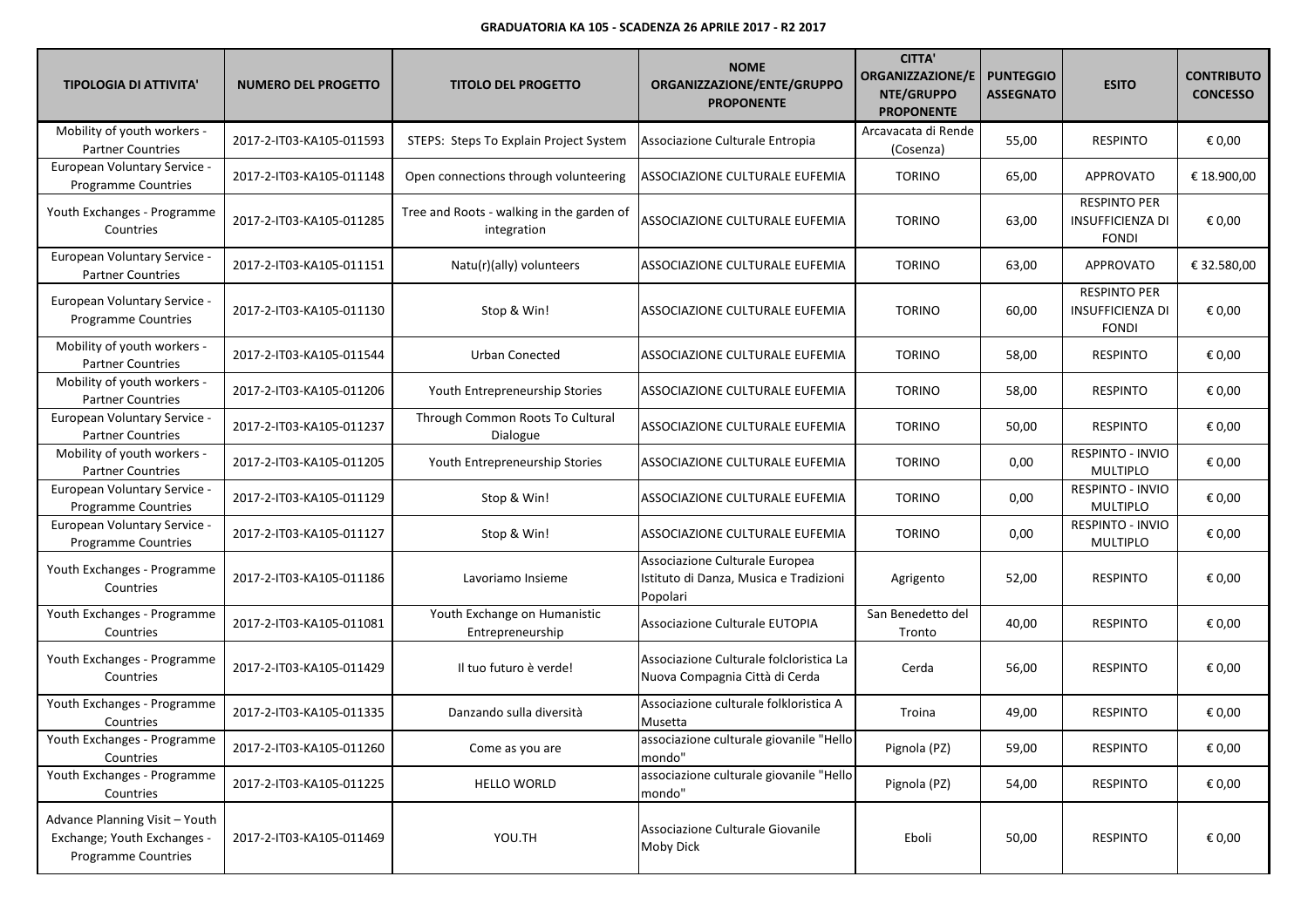| <b>TIPOLOGIA DI ATTIVITA'</b>                                                               | <b>NUMERO DEL PROGETTO</b> | <b>TITOLO DEL PROGETTO</b>                                      | <b>NOME</b><br>ORGANIZZAZIONE/ENTE/GRUPPO<br><b>PROPONENTE</b> | <b>CITTA'</b><br><b>ORGANIZZAZIONE/E</b><br>NTE/GRUPPO<br><b>PROPONENTE</b> | <b>PUNTEGGIO</b><br><b>ASSEGNATO</b> | <b>ESITO</b>                                                   | <b>CONTRIBUTO</b><br><b>CONCESSO</b> |
|---------------------------------------------------------------------------------------------|----------------------------|-----------------------------------------------------------------|----------------------------------------------------------------|-----------------------------------------------------------------------------|--------------------------------------|----------------------------------------------------------------|--------------------------------------|
| Youth Exchanges - Programme<br>Countries                                                    | 2017-2-IT03-KA105-011156   | Fotografiamo il nostro futuro                                   | Associazione Culturale Imago Lucus                             | Potenza                                                                     | 58,00                                | <b>RESPINTO</b>                                                | € 0,00                               |
| Youth Exchanges - Programme<br>Countries                                                    | 2017-2-IT03-KA105-011250   | Immigration and Europe: no border no<br>nation!                 | ASSOCIAZIONE CULTURALE JUMPIN                                  | POGGIARDO                                                                   | 67,00                                | <b>APPROVATO</b>                                               | € 23.124,00                          |
| Mobility of youth workers -<br><b>Partner Countries</b>                                     | 2017-2-IT03-KA105-011385   | breaking borders, No frontiers                                  | ASSOCIAZIONE CULTURALE JUMPIN                                  | <b>POGGIARDO</b>                                                            | 66,00                                | <b>RESPINTO PER</b><br><b>INSUFFICIENZA DI</b><br><b>FONDI</b> | € 0,00                               |
| Mobility of youth workers -<br>Programme Countries                                          | 2017-2-IT03-KA105-011253   | Coaching as a Tool in Youth Work                                | ASSOCIAZIONE CULTURALE JUMPIN                                  | POGGIARDO                                                                   | 62,00                                | <b>RESPINTO PER</b><br><b>INSUFFICIENZA DI</b><br><b>FONDI</b> | € 0,00                               |
| Mobility of youth workers -<br><b>Partner Countries</b>                                     | 2017-2-IT03-KA105-011770   | Youth bridges across Europe                                     | ASSOCIAZIONE CULTURALE JUMPIN                                  | POGGIARDO                                                                   | 45,00                                | <b>RESPINTO</b>                                                | € 0,00                               |
| Advance Planning Visit - Youth<br>Exchange; Youth Exchanges -<br><b>Programme Countries</b> | 2017-2-IT03-KA105-011639   | <b>GREEN OLYMPICS</b>                                           | ASSOCIAZIONE CULTURALE JUMPIN                                  | POGGIARDO                                                                   | 45,00                                | <b>RESPINTO</b>                                                | € 0,00                               |
| Advance Planning Visit - Youth<br>Exchange; Youth Exchanges -<br>Programme Countries        | 2017-2-IT03-KA105-011094   | <b>COMMON HERITAGE</b>                                          | Associazione culturale La Ripa                                 | Castelvetere sul<br>Calore                                                  | 50,00                                | <b>RESPINTO</b>                                                | € 0,00                               |
| European Voluntary Service -<br>Programme Countries                                         | 2017-2-IT03-KA105-011296   | Eutropia                                                        | ASSOCIAZIONE CULTURALE LINK                                    | ALTAMURA                                                                    | 71,00                                | <b>APPROVATO</b>                                               | € 32.206,00                          |
| European Voluntary Service -<br><b>Programme Countries</b>                                  | 2017-2-IT03-KA105-011300   | Let it Be MORE Europe                                           | ASSOCIAZIONE CULTURALE LINK                                    | ALTAMURA                                                                    | 61,00                                | <b>RESPINTO PER</b><br><b>INSUFFICIENZA DI</b><br><b>FONDI</b> | € 0,00                               |
| Advance Planning Visit - Youth<br>Exchange; Youth Exchanges -<br>Programme Countries        | 2017-2-IT03-KA105-011208   | YOUNG EUROPEANS IN SARDINIA TO<br>REDISCOVER NATURE AND CULTURE | Associazione Culturale Malik                                   | CAGLIARI                                                                    | 66,00                                | <b>APPROVATO</b>                                               | € 15.563,00                          |
| Mobility of youth workers -<br><b>Partner Countries</b>                                     | 2017-2-IT03-KA105-011239   | <b>OUR RURAL FUTURE</b>                                         | Associazione Culturale Malik                                   | CAGLIARI                                                                    | 57,00                                | <b>RESPINTO</b>                                                | € 0,00                               |
| Youth Exchanges - Programme<br>Countries                                                    | 2017-2-IT03-KA105-011179   | <b>FORGOTTEN HERITAGE</b>                                       | Associazione Culturale Malik                                   | CAGLIARI                                                                    | 53,00                                | <b>RESPINTO</b>                                                | € 0,00                               |
| Youth Exchanges - Programme<br>Countries                                                    | 2017-2-IT03-KA105-011200   | INNOVATION THROUGH TRADITION                                    | Associazione Culturale Malik                                   | CAGLIARI                                                                    | 51,00                                | <b>RESPINTO</b>                                                | € 0,00                               |
| Advance Planning Visit - Youth<br>Exchange; Youth Exchanges -<br><b>Programme Countries</b> | 2017-2-IT03-KA105-011192   | <b>TOGETHER IS BETTER</b>                                       | Associazione Culturale Malik                                   | CAGLIARI                                                                    | 50,00                                | <b>RESPINTO</b>                                                | € 0,00                               |
| Advance Planning Visit - Youth<br>Exchange; Youth Exchanges -<br><b>Programme Countries</b> | 2017-2-IT03-KA105-011107   | <b>TOGETHER IS BETTER</b>                                       | Associazione Culturale Malik                                   | CAGLIARI                                                                    | 0,00                                 | RESPINTO - INVIO<br><b>MULTIPLO</b>                            | € 0,00                               |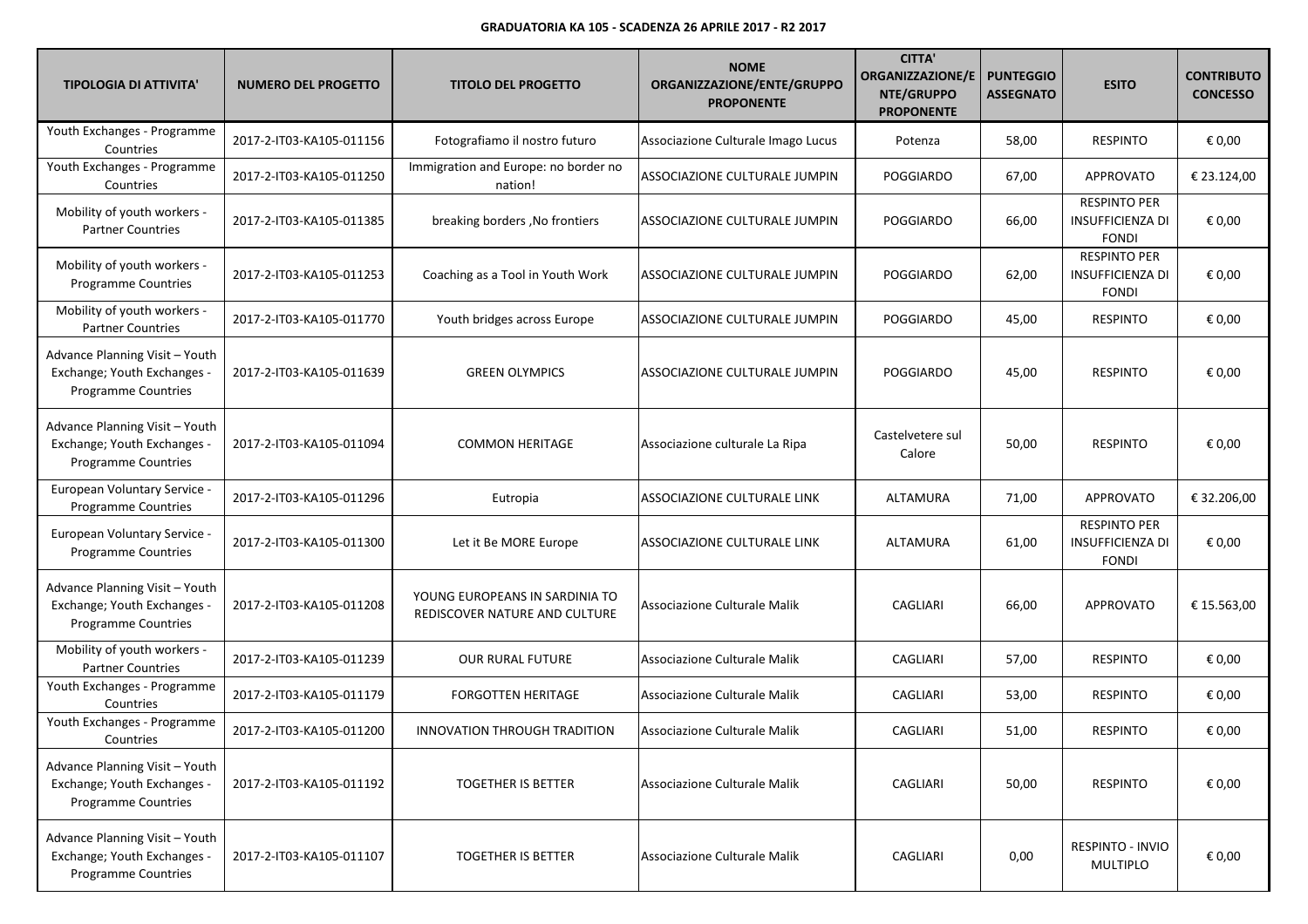| <b>TIPOLOGIA DI ATTIVITA'</b>                                                               | <b>NUMERO DEL PROGETTO</b> | <b>TITOLO DEL PROGETTO</b>                                | <b>NOME</b><br>ORGANIZZAZIONE/ENTE/GRUPPO<br><b>PROPONENTE</b>                        | <b>CITTA'</b><br><b>ORGANIZZAZIONE/E</b><br>NTE/GRUPPO<br><b>PROPONENTE</b> | <b>PUNTEGGIO</b><br><b>ASSEGNATO</b> | <b>ESITO</b>                                                   | <b>CONTRIBUTO</b><br><b>CONCESSO</b> |
|---------------------------------------------------------------------------------------------|----------------------------|-----------------------------------------------------------|---------------------------------------------------------------------------------------|-----------------------------------------------------------------------------|--------------------------------------|----------------------------------------------------------------|--------------------------------------|
| Advance Planning Visit - Youth<br>Exchange; Youth Exchanges -<br><b>Partner Countries</b>   | 2017-2-IT03-KA105-011708   | Erasmusic: giovani sotto lo stesso cielo                  | Associazione Culturale Musicale<br>Orchestra Barocca "La Confraternita<br>de' Musici" | <b>Brindisi</b>                                                             | 42,00                                | <b>RESPINTO</b>                                                | € 0,00                               |
| Advance Planning Visit - Youth<br>Exchange; Youth Exchanges -<br><b>Programme Countries</b> | 2017-2-IT03-KA105-011137   | "THE COLORS OF EUROPEAN CUTLURE<br><b>AND TRADITIONS"</b> | Associazione culturale Nieddì                                                         | narbolia                                                                    | 61,00                                | <b>RESPINTO PER</b><br><b>INSUFFICIENZA DI</b><br><b>FONDI</b> | € 0,00                               |
| Youth Exchanges - Programme<br>Countries                                                    | 2017-2-IT03-KA105-011357   | You Parkour                                               | Associazione Culturale Pitagora                                                       | Sassari                                                                     | 62,00                                | <b>RESPINTO PER</b><br><b>INSUFFICIENZA DI</b><br><b>FONDI</b> | € 0,00                               |
| Mobility of youth workers -<br><b>Programme Countries</b>                                   | 2017-2-IT03-KA105-011355   | Networking for Entrepreneurial<br>Development             | Associazione Culturale Pitagora                                                       | Sassari                                                                     | 53,00                                | <b>RESPINTO</b>                                                | € 0,00                               |
| Mobility of youth workers -<br>Programme Countries                                          | 2017-2-IT03-KA105-011354   | Local is Business                                         | Associazione Culturale Pitagora                                                       | Sassari                                                                     | 46,00                                | <b>RESPINTO</b>                                                | € 0,00                               |
| Mobility of youth workers -<br><b>Programme Countries</b>                                   | 2017-2-IT03-KA105-011640   | Social Media to Activate Youth and<br>Communities v. 2.0  | ASSOCIAZIONE CULTURALE STRAUSS                                                        | <b>MUSSOMELI</b>                                                            | 76,00                                | <b>APPROVATO</b>                                               | € 21.505,00                          |
| Youth Exchanges - Programme<br>Countries                                                    | 2017-2-IT03-KA105-011731   | My Future, My Choice                                      | ASSOCIAZIONE CULTURALE STRAUSS                                                        | <b>MUSSOMELI</b>                                                            | 63,00                                | <b>RESPINTO PER</b><br><b>INSUFFICIENZA DI</b><br><b>FONDI</b> | € 0,00                               |
| European Voluntary Service -<br>Programme Countries                                         | 2017-2-IT03-KA105-011661   | PER ASPERA AD ASTRA                                       | ASSOCIAZIONE CULTURALE STRAUSS                                                        | <b>MUSSOMELI</b>                                                            | 58,00                                | <b>RESPINTO</b>                                                | € 0,00                               |
| Youth Exchanges - Programme<br>Countries                                                    | 2017-2-IT03-KA105-011097   | MigrART                                                   | Associazione culturale U iascungiedd<br>(e)                                           | Marsico Nuovo                                                               | 57,00                                | <b>RESPINTO</b>                                                | € 0,00                               |
| Youth Exchanges - Programme<br>Countries                                                    | 2017-2-IT03-KA105-011271   | La magia che c'è in ognuno di noi                         | ASSOCIAZIONE CULTURALE<br>VERBICARO                                                   | Verbicaro                                                                   | 48,00                                | <b>RESPINTO</b>                                                | € 0,00                               |
| Youth Exchanges - Programme<br>Countries                                                    | 2017-2-IT03-KA105-011356   | Melodia europea                                           | Associazione Culturale-Musicale<br>"Popular Symphonic Band"                           | Reitano                                                                     | 50,00                                | <b>RESPINTO</b>                                                | € 0,00                               |
| European Voluntary Service -<br>Programme Countries                                         | 2017-2-IT03-KA105-011058   | Mappatura di comunità                                     | Associazione di cooperanti Tulime<br>Onlus-VILLACASTELLI                              | Villacastelli Brindisi                                                      | 67,00                                | <b>APPROVATO</b>                                               | € 10.050,00                          |
| Youth Exchanges - Programme<br>Countries                                                    | 2017-2-IT03-KA105-011805   | A spasso nel tempo                                        | Associazione di Cultura Folkloristica<br>'La Serra"                                   | Serre                                                                       | 0,00                                 | <b>RESPINTO</b>                                                | € 0,00                               |
| Youth Exchanges - Programme<br>Countries                                                    | 2017-2-IT03-KA105-011420   | No Man is an Island                                       | Associazione di cultura popolare<br>"GUILCIER REAL" - PAULILATINO                     | Paulilatino (OR)                                                            | 63,00                                | <b>RESPINTO PER</b><br><b>INSUFFICIENZA DI</b><br><b>FONDI</b> | € 0,00                               |
| Mobility of youth workers -<br>Programme Countries                                          | 2017-2-IT03-KA105-011799   | Tell me your story, listen my story                       | Associazione di Promozione Sociale<br>"Associazione culturale Ghirighè ACT"           | Lunamatrona                                                                 | 0,00                                 | <b>RESPINTO</b>                                                | € 0,00                               |
| Mobility of youth workers -<br><b>Programme Countries</b>                                   | 2017-2-IT03-KA105-011660   | The world around me                                       | ASSOCIAZIONE DI PROMOZIONE<br>SOCIALE "OTHERSIDE"                                     | Mosciano<br>Sant'Angelo                                                     | 68,00                                | <b>RESPINTO PER</b><br><b>INSUFFICIENZA DI</b><br><b>FONDI</b> | € 0,00                               |
| Youth Exchanges - Partner<br>Countries                                                      | 2017-2-IT03-KA105-011688   | Young Entrepreneurs in Action                             | ASSOCIAZIONE DI PROMOZIONE<br>SOCIALE "OTHERSIDE"                                     | Mosciano<br>Sant'Angelo                                                     | 0,00                                 | RESPINTO                                                       | € 0,00                               |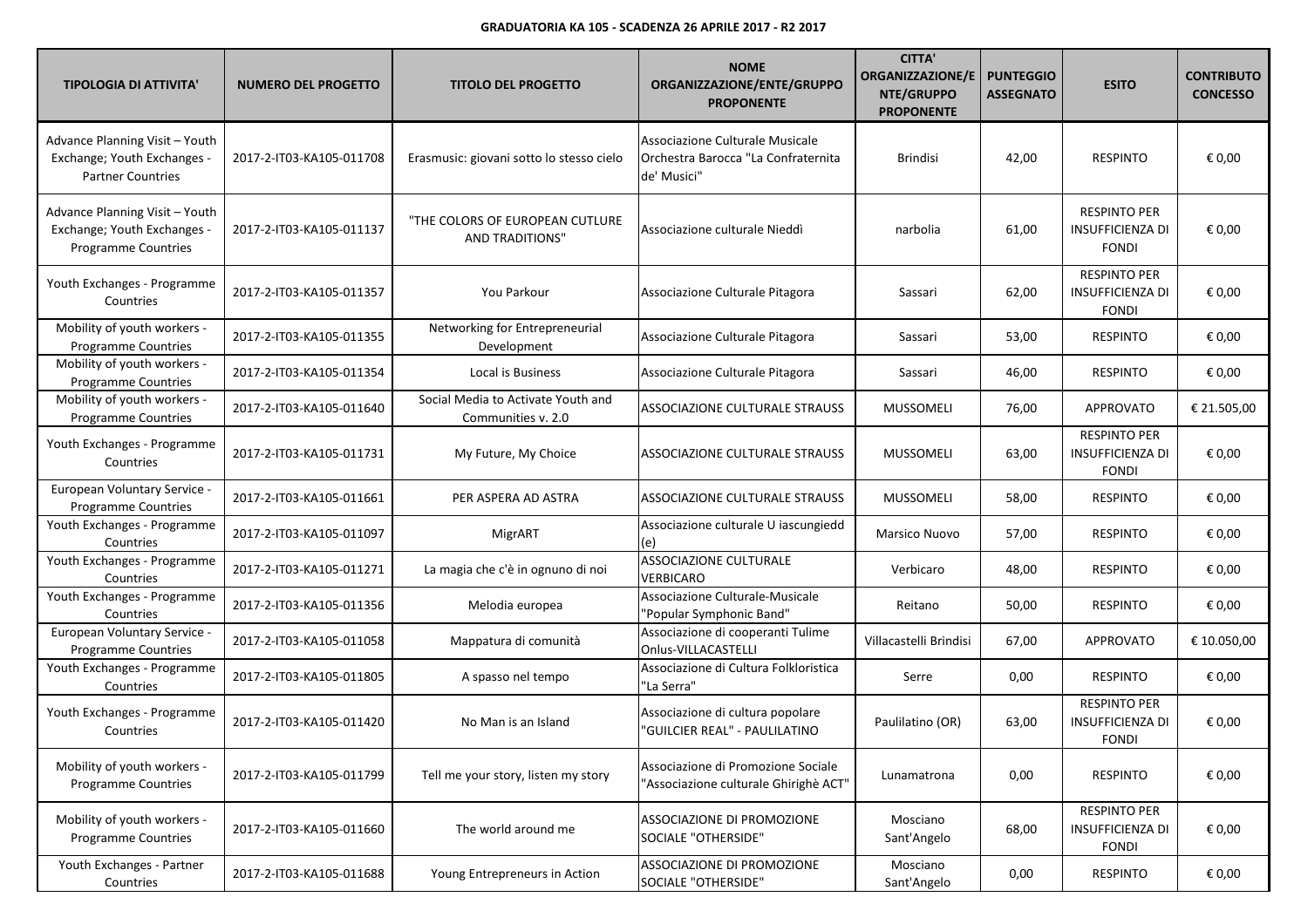| <b>TIPOLOGIA DI ATTIVITA'</b>                                                                             | <b>NUMERO DEL PROGETTO</b> | <b>TITOLO DEL PROGETTO</b>           | <b>NOME</b><br>ORGANIZZAZIONE/ENTE/GRUPPO<br><b>PROPONENTE</b>            | <b>CITTA'</b><br><b>ORGANIZZAZIONE/E</b><br>NTE/GRUPPO<br><b>PROPONENTE</b> | <b>PUNTEGGIO</b><br><b>ASSEGNATO</b> | <b>ESITO</b>                                                   | <b>CONTRIBUTO</b><br><b>CONCESSO</b> |
|-----------------------------------------------------------------------------------------------------------|----------------------------|--------------------------------------|---------------------------------------------------------------------------|-----------------------------------------------------------------------------|--------------------------------------|----------------------------------------------------------------|--------------------------------------|
| Youth Exchanges - Programme<br>Countries                                                                  | 2017-2-IT03-KA105-011162   | Never lose hope                      | Associazione di Promozione Sociale<br>"YES - Youth Europe and Solidarity" | Potenza                                                                     | 52,00                                | <b>RESPINTO</b>                                                | € 0,00                               |
| Mobility of youth workers -<br>Programme Countries                                                        | 2017-2-IT03-KA105-011217   | Squadra di cooperazione Europea      | Associazione di Promozione Sociale<br>"YES - Youth Europe and Solidarity" | Potenza                                                                     | 30,00                                | <b>RESPINTO</b>                                                | € 0,00                               |
| Youth Exchanges - Programme<br>Countries                                                                  | 2017-2-IT03-KA105-011152   | Never lose hope                      | Associazione di Promozione Sociale<br>"YES - Youth Europe and Solidarity" | Potenza                                                                     | 0,00                                 | RESPINTO - INVIO<br><b>MULTIPLO</b>                            | € 0,00                               |
| Mobility of youth workers -<br>Programme Countries                                                        | 2017-2-IT03-KA105-011428   | Youth in EUrope                      | ASSOCIAZIONE DI PROMOZIONE<br><b>SOCIALE FYOUTURE</b>                     | POLLONE                                                                     | 65,00                                | <b>RESPINTO PER</b><br><b>INSUFFICIENZA DI</b><br><b>FONDI</b> | € 0,00                               |
| Mobility of youth workers -<br><b>Partner Countries</b>                                                   | 2017-2-IT03-KA105-011528   | Take your space                      | ASSOCIAZIONE DI PROMOZIONE<br><b>SOCIALE FYOUTURE</b>                     | POLLONE                                                                     | 50,00                                | <b>RESPINTO</b>                                                | € 0,00                               |
| European Voluntary Service -<br>Partner Countries; European<br>Voluntary Service - Programme<br>Countries | 2017-2-IT03-KA105-011435   | Act Local, Think Social!             | ASSOCIAZIONE DI PROMOZIONE<br>SOCIALE JOINT                               | <b>MILANO</b>                                                               | 71,00                                | <b>APPROVATO</b>                                               | € 75.490,00                          |
| European Voluntary Service -<br>Partner Countries; European<br>Voluntary Service - Programme<br>Countries | 2017-2-IT03-KA105-011687   | Learning by Playing                  | ASSOCIAZIONE DI PROMOZIONE<br>SOCIALE JOINT                               | <b>MILANO</b>                                                               | 62,00                                | <b>RESPINTO PER</b><br><b>INSUFFICIENZA DI</b><br><b>FONDI</b> | € 0,00                               |
| European Voluntary Service -<br><b>Programme Countries</b>                                                | 2017-2-IT03-KA105-011796   | EYFN - European Youth for Norcia     | ASSOCIAZIONE DI PROMOZIONE<br><b>SOCIALE KORA</b>                         | PASSIGNANO SUL<br>TRASIMENO                                                 | 73,00                                | <b>APPROVATO</b>                                               | € 18.890,00                          |
| European Voluntary Service -<br><b>Programme Countries</b>                                                | 2017-2-IT03-KA105-011609   | <b>Rural Europe</b>                  | ASSOCIAZIONE DI PROMOZIONE<br><b>SOCIALE KORA</b>                         | PASSIGNANO SUL<br>TRASIMENO                                                 | 63,00                                | <b>APPROVATO</b>                                               | €43.172,00                           |
| Advance Planning Visit - Youth<br>Exchange; Youth Exchanges -<br>Programme Countries                      | 2017-2-IT03-KA105-011778   | Hit the Wall - Chapter II            | ASSOCIAZIONE DI PROMOZIONE<br><b>SOCIALE MAGHWEB</b>                      | PALERMO                                                                     | 68,00                                | APPROVATO                                                      | € 16.472,00                          |
| Advance Planning Visit - Youth<br>Exchange; Youth Exchanges -<br>Programme Countries                      | 2017-2-IT03-KA105-011439   | Into The Island                      | ASSOCIAZIONE DI PROMOZIONE<br>SOCIALE MAGHWEB                             | PALERMO                                                                     | 59,00                                | <b>RESPINTO</b>                                                | € 0,00                               |
| Advance Planning Visit - Youth<br>Exchange; Youth Exchanges -<br>Programme Countries                      | 2017-2-IT03-KA105-011286   | Tastes and traditions through Europe | ASSOCIAZIONE DI PROMOZIONE<br><b>SOCIALE MAGHWEB</b>                      | PALERMO                                                                     | 58,00                                | <b>RESPINTO</b>                                                | € 0,00                               |
| Advance Planning Visit - Youth<br>Exchange; Youth Exchanges -<br>Programme Countries                      | 2017-2-IT03-KA105-011294   | You&mEUsic                           | ASSOCIAZIONE DI PROMOZIONE<br><b>SOCIALE MAGHWEB</b>                      | PALERMO                                                                     | 55,00                                | <b>RESPINTO</b>                                                | € 0,00                               |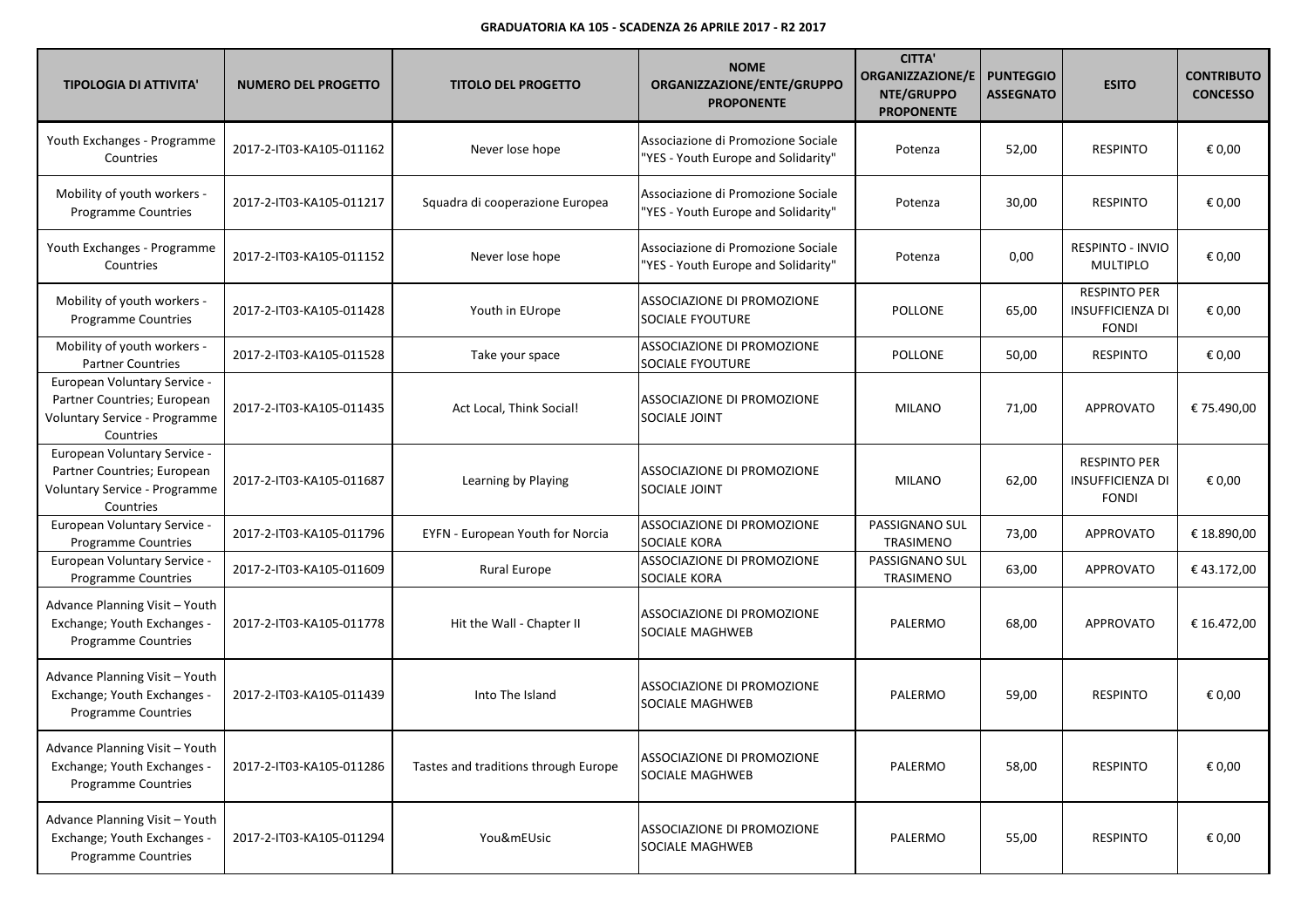| <b>TIPOLOGIA DI ATTIVITA'</b>                                                               | <b>NUMERO DEL PROGETTO</b> | <b>TITOLO DEL PROGETTO</b>                                                                          | <b>NOME</b><br>ORGANIZZAZIONE/ENTE/GRUPPO<br><b>PROPONENTE</b>                   | <b>CITTA'</b><br><b>ORGANIZZAZIONE/E</b><br>NTE/GRUPPO<br><b>PROPONENTE</b> | <b>PUNTEGGIO</b><br><b>ASSEGNATO</b> | <b>ESITO</b>                                                   | <b>CONTRIBUTO</b><br><b>CONCESSO</b> |
|---------------------------------------------------------------------------------------------|----------------------------|-----------------------------------------------------------------------------------------------------|----------------------------------------------------------------------------------|-----------------------------------------------------------------------------|--------------------------------------|----------------------------------------------------------------|--------------------------------------|
| European Voluntary Service -<br><b>Programme Countries</b>                                  | 2017-2-IT03-KA105-011679   | Connecting to Europe                                                                                | Associazione di Promozione Sociale<br>Onlus "Il Portico"                         | Dolo                                                                        | 66,00                                | <b>APPROVATO</b>                                               | € 15.850,00                          |
| European Voluntary Service -<br><b>Programme Countries</b>                                  | 2017-2-IT03-KA105-011140   | I care about you 2                                                                                  | Associazione di Promozione Sociale<br>SEI                                        | <b>Brindisi</b>                                                             | 65,00                                | <b>APPROVATO</b>                                               | € 19.200,00                          |
| Mobility of youth workers -<br>Programme Countries                                          | 2017-2-IT03-KA105-011269   | Social Business vs Traditional Business                                                             | Associazione di Promozione Sociale<br><b>SEI</b>                                 | <b>Brindisi</b>                                                             | 47,00                                | <b>RESPINTO</b>                                                | € 0,00                               |
| Advance Planning Visit - Youth<br>Exchange; Youth Exchanges -<br><b>Programme Countries</b> | 2017-2-IT03-KA105-011653   | Ligths, Camera, realActions!                                                                        | Associazione di Promozione Sociale<br>YEPP Italia                                | Torino                                                                      | 70,00                                | <b>APPROVATO</b>                                               | € 33.134,00                          |
| Mobility of youth workers -<br>Programme Countries                                          | 2017-2-IT03-KA105-011270   | Don't Hurt Me                                                                                       | ASSOCIAZIONE DI PROMOZIONE<br>SOCIALE YOUNG EFFECT                               | <b>MAGENTA</b>                                                              | 62,00                                | <b>RESPINTO PER</b><br><b>INSUFFICIENZA DI</b><br><b>FONDI</b> | € 0,00                               |
| Mobility of youth workers -<br><b>Programme Countries</b>                                   | 2017-2-IT03-KA105-011288   | SUPER H - Start Up! Put Efforts Right Here                                                          | ASSOCIAZIONE DI PROMOZIONE<br>SOCIALE YOUNG EFFECT                               | <b>MAGENTA</b>                                                              | 45,00                                | <b>RESPINTO</b>                                                | € 0,00                               |
| Mobility of youth workers -<br>Programme Countries                                          | 2017-2-IT03-KA105-011278   | In MigrAction                                                                                       | ASSOCIAZIONE DI PROMOZIONE<br>SOCIALE YOUNG EFFECT                               | <b>MAGENTA</b>                                                              | 40,00                                | <b>RESPINTO</b>                                                | € 0,00                               |
| European Voluntary Service -<br><b>Partner Countries</b>                                    | 2017-2-IT03-KA105-011559   | Art As Participation                                                                                | <b>Associazione Eurobox</b>                                                      | Civitella in Val di<br>Chiana (Arezzo)                                      | 42,00                                | <b>RESPINTO</b>                                                | € 0,00                               |
| Youth Exchanges - Programme<br>Countries                                                    | 2017-2-IT03-KA105-011177   | Giovani imprenditori europei                                                                        | Associazione Folklorica "A' Spiga<br>Rossa"                                      | Petina                                                                      | 45,00                                | <b>RESPINTO</b>                                                | € 0,00                               |
| Youth Exchanges - Programme<br>Countries                                                    | 2017-2-IT03-KA105-011168   | Improve yourself in your free time!                                                                 | Associazione folklorica ballo<br>pantomima della Cordella di Petralia<br>Sottana | Petralia Sottana                                                            | 55,00                                | <b>RESPINTO</b>                                                | € 0,00                               |
| European Voluntary Service -<br><b>Programme Countries</b>                                  | 2017-2-IT03-KA105-011481   | EVS in PA.G.U.R.O. - Participate Grow Unite Associazione Giosef - Giovani Senza<br>Rebuild and Open | Frontiere                                                                        | Caserta                                                                     | 52,00                                | <b>RESPINTO</b>                                                | € 0,00                               |
| Youth Exchanges - Programme<br>Countries                                                    | 2017-2-IT03-KA105-011815   | UNIVERSAL SMILE                                                                                     | <b>Associazione Giosef Siracusa</b>                                              | SIRACUSA                                                                    | 48,00                                | <b>RESPINTO</b>                                                | € 0,00                               |
| European Voluntary Service -<br><b>Partner Countries</b>                                    | 2017-2-IT03-KA105-011545   | Downtown Meda                                                                                       | Associazione GIOSEF-UNITO                                                        | Torino                                                                      | 70,00                                | <b>APPROVATO</b>                                               | € 19.400,00                          |
| Mobility of youth workers -<br><b>Partner Countries</b>                                     | 2017-2-IT03-KA105-011546   | Mask of Conflict Italy                                                                              | Associazione GIOSEF-UNITO                                                        | Torino                                                                      | 65,00                                | <b>RESPINTO PER</b><br><b>INSUFFICIENZA DI</b><br><b>FONDI</b> | € 0,00                               |
| Youth Exchanges - Programme<br>Countries                                                    | 2017-2-IT03-KA105-011173   | Grandi distanze, nessun divario!                                                                    | Associazione Giovanile Iniziative<br>Originali                                   | Vietri di Potenza                                                           | 66,00                                | <b>APPROVATO</b>                                               | € 18.920,00                          |
| Youth Exchanges - Programme<br>Countries                                                    | 2017-2-IT03-KA105-011159   | Music against racial discrimination                                                                 | Associazione Giovanile Iniziative<br>Originali                                   | Vietri di Potenza                                                           | 66,00                                | <b>APPROVATO</b>                                               | € 16.182,00                          |
| Mobility of youth workers -<br>Programme Countries                                          | 2017-2-IT03-KA105-011627   | A stage for the inclusion                                                                           | Associazione Gioventù 2000                                                       | San Gregorio Magno                                                          | 54,00                                | <b>RESPINTO</b>                                                | € 0,00                               |
| Youth Exchanges - Programme<br>Countries                                                    | 2017-2-IT03-KA105-011694   | Gold is in the dish                                                                                 | Associazione Gioventù 2000                                                       | San Gregorio Magno                                                          | 52,00                                | <b>RESPINTO</b>                                                | € 0,00                               |
| European Voluntary Service -<br>Programme Countries                                         | 2017-2-IT03-KA105-011242   | I Remember                                                                                          | Associazione InCo - Molfetta                                                     | Molfetta                                                                    | 66,00                                | <b>APPROVATO</b>                                               | € 14.350,00                          |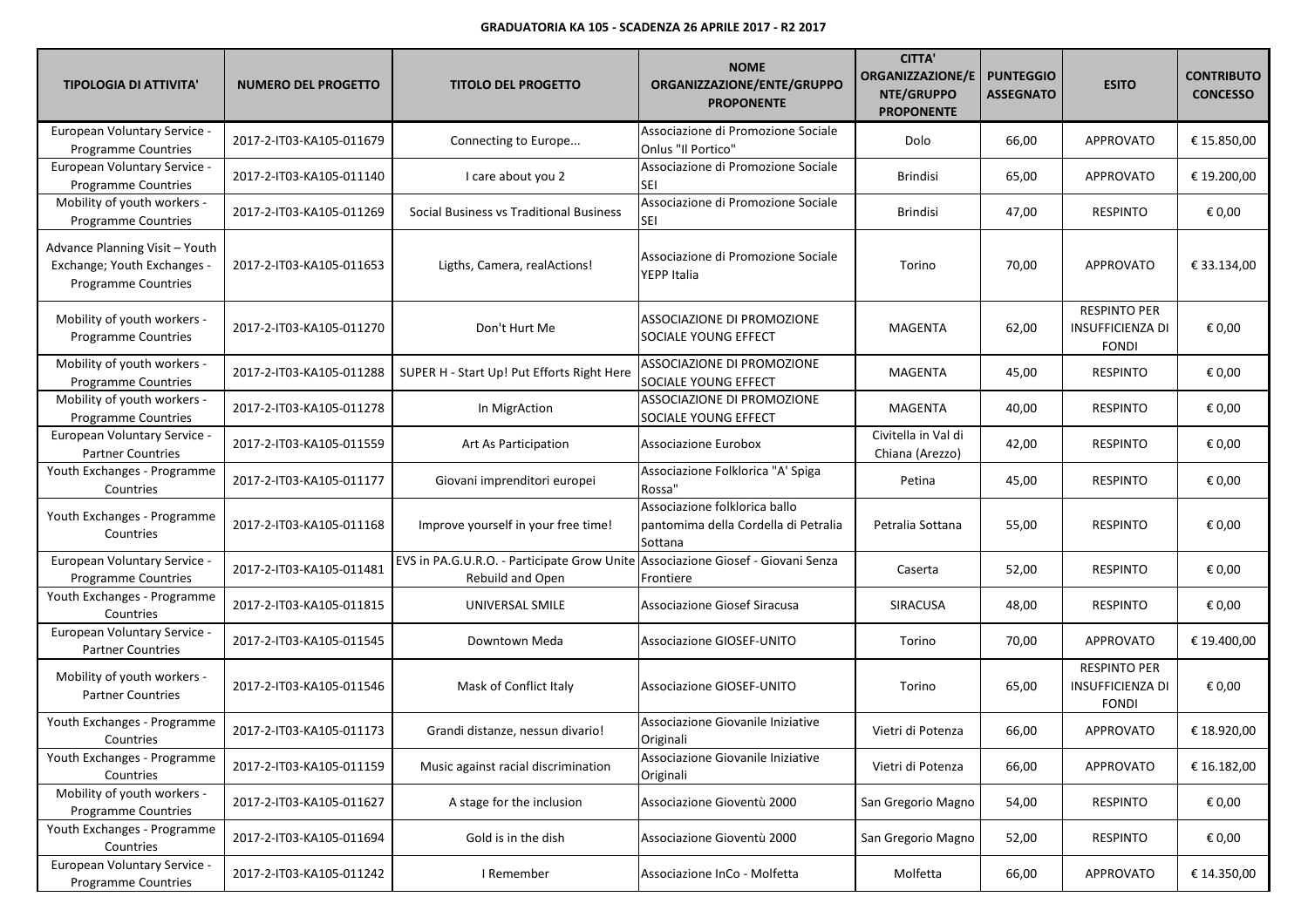| <b>TIPOLOGIA DI ATTIVITA'</b>                                                                                    | <b>NUMERO DEL PROGETTO</b> | <b>TITOLO DEL PROGETTO</b>                                                                            | <b>NOME</b><br>ORGANIZZAZIONE/ENTE/GRUPPO<br><b>PROPONENTE</b>            | <b>CITTA'</b><br><b>ORGANIZZAZIONE/E</b><br>NTE/GRUPPO<br><b>PROPONENTE</b> | <b>PUNTEGGIO</b><br><b>ASSEGNATO</b> | <b>ESITO</b>                                                   | <b>CONTRIBUTO</b><br><b>CONCESSO</b> |
|------------------------------------------------------------------------------------------------------------------|----------------------------|-------------------------------------------------------------------------------------------------------|---------------------------------------------------------------------------|-----------------------------------------------------------------------------|--------------------------------------|----------------------------------------------------------------|--------------------------------------|
| Advance Planning Visit - Youth<br>Exchange; Youth Exchanges -<br><b>Partner Countries</b>                        | 2017-2-IT03-KA105-011485   | No Equality Without Differeces                                                                        | Associazione InCo - Molfetta                                              | Molfetta                                                                    | 64,00                                | <b>RESPINTO PER</b><br><b>INSUFFICIENZA DI</b><br><b>FONDI</b> | € 0,00                               |
| Advance Planning Visit - Youth<br>Exchange; Youth Exchanges -<br><b>Partner Countries</b>                        | 2017-2-IT03-KA105-011476   | ECO-Youth                                                                                             | Associazione InCo - Molfetta                                              | Molfetta                                                                    | 63,00                                | <b>RESPINTO PER</b><br><b>INSUFFICIENZA DI</b><br><b>FONDI</b> | € 0.00                               |
| Advance Planning Visit - Youth<br>Exchange; Youth Exchanges -<br><b>Partner Countries</b>                        | 2017-2-IT03-KA105-011233   | We are the World                                                                                      | Associazione InCo - Molfetta                                              | Molfetta                                                                    | 60,00                                | <b>RESPINTO PER</b><br><b>INSUFFICIENZA DI</b><br><b>FONDI</b> | € 0,00                               |
| Advance Planning Visit - Youth<br>Exchange; Youth Exchanges -<br><b>Programme Countries</b>                      | 2017-2-IT03-KA105-011649   | <b>BORDERS: Bridging Over Regional Divisions</b><br>to Enhance and Reinforce Solidarity               | <b>ASSOCIAZIONE INCO</b><br>INTERCULTURALITA&<br>COMUNICAZIONE            | <b>TRENTO</b>                                                               | 75,00                                | <b>APPROVATO</b>                                               | € 10.655,00                          |
| European Voluntary Service -<br>Partner Countries; European<br><b>Voluntary Service - Programme</b><br>Countries | 2017-2-IT03-KA105-011437   | ALTRIMenti : Attivare Legami e Tessere<br>Relazioni per l'Inclusione e l'apertura delle<br>Menti      | <b>ASSOCIAZIONE INCO</b><br>INTERCULTURALITA&<br>COMUNICAZIONE            | <b>TRENTO</b>                                                               | 70,00                                | <b>APPROVATO</b>                                               | €46.805,00                           |
| Advance Planning Visit - Youth<br>Exchange; Youth Exchanges -<br>Programme Countries                             | 2017-2-IT03-KA105-011475   | <b>SHAPING: SHAring good Practice among</b><br>mINority Groups                                        | <b>ASSOCIAZIONE INCO</b><br>INTERCULTURALITA&<br>COMUNICAZIONE            | <b>TRENTO</b>                                                               | 68,00                                | <b>APPROVATO</b>                                               | € 14.877,00                          |
| European Voluntary Service -<br>Partner Countries; European<br>Voluntary Service - Programme<br>Countries        | 2017-2-IT03-KA105-011632   | EVVIVAA: Esperienze per Valorizzare il<br>Volontariato e l'Inclusione attraVerso Arte<br>e Animazioni | <b>ASSOCIAZIONE INCO</b><br><b>INTERCULTURALITA&amp;</b><br>COMUNICAZIONE | <b>TRENTO</b>                                                               | 62,00                                | <b>RESPINTO PER</b><br><b>INSUFFICIENZA DI</b><br><b>FONDI</b> | € 0,00                               |
| European Voluntary Service -<br>Partner Countries; European<br>Voluntary Service - Programme<br>Countries        | 2017-2-IT03-KA105-011622   | VOW: VOlunteering to make the World<br>together as one                                                | ASSOCIAZIONE INCO<br>INTERCULTURALITA&<br>COMUNICAZIONE                   | <b>TRENTO</b>                                                               | 61,00                                | <b>RESPINTO PER</b><br><b>INSUFFICIENZA DI</b><br><b>FONDI</b> | € 0,00                               |
| European Voluntary Service -<br>Partner Countries; European<br>Voluntary Service - Programme<br>Countries        | 2017-2-IT03-KA105-011099   | S.M.I.L.E : Spreading Multiculturalism and<br>Inclusion through a Life Experience                     | <b>ASSOCIAZIONE INCO</b><br><b>INTERCULTURALITA&amp;</b><br>COMUNICAZIONE | <b>TRENTO</b>                                                               | 61,00                                | <b>RESPINTO PER</b><br><b>INSUFFICIENZA DI</b><br><b>FONDI</b> | € 0,00                               |
| European Voluntary Service -<br>Partner Countries; European<br>Voluntary Service - Programme<br>Countries        | 2017-2-IT03-KA105-011473   | VOW: VOlunteering to make the World<br>together as one                                                | <b>ASSOCIAZIONE INCO</b><br>INTERCULTURALITA&<br>COMUNICAZIONE            | <b>TRENTO</b>                                                               | 0,00                                 | RESPINTO - INVIO<br><b>MULTIPLO</b>                            | € 0,00                               |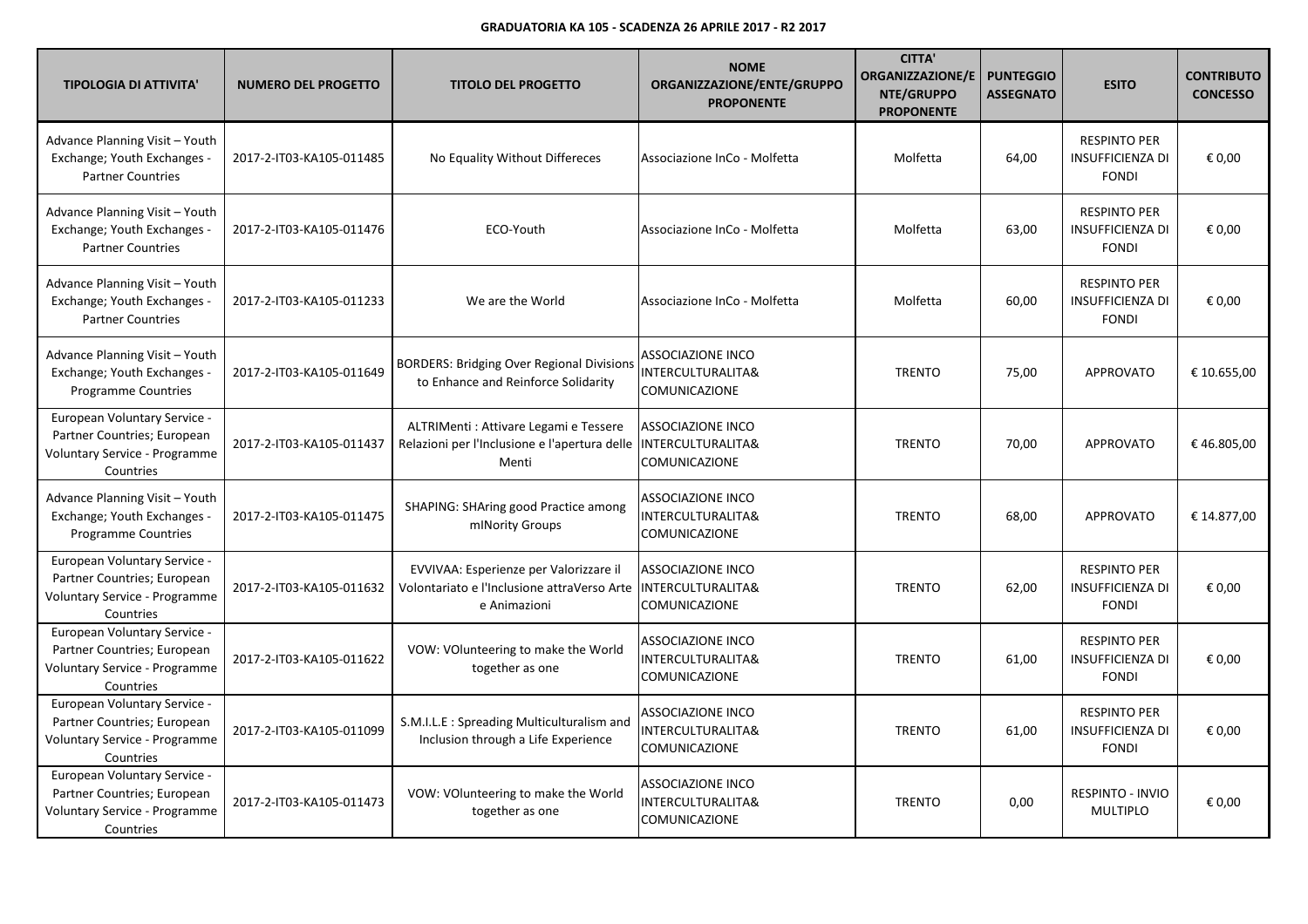| <b>TIPOLOGIA DI ATTIVITA'</b>                                                                             | <b>NUMERO DEL PROGETTO</b> | <b>TITOLO DEL PROGETTO</b>                                                                            | <b>NOME</b><br>ORGANIZZAZIONE/ENTE/GRUPPO<br><b>PROPONENTE</b> | <b>CITTA'</b><br><b>ORGANIZZAZIONE/E</b><br>NTE/GRUPPO<br><b>PROPONENTE</b> | <b>PUNTEGGIO</b><br><b>ASSEGNATO</b> | <b>ESITO</b>                                                   | <b>CONTRIBUTO</b><br><b>CONCESSO</b> |
|-----------------------------------------------------------------------------------------------------------|----------------------------|-------------------------------------------------------------------------------------------------------|----------------------------------------------------------------|-----------------------------------------------------------------------------|--------------------------------------|----------------------------------------------------------------|--------------------------------------|
| European Voluntary Service -<br>Partner Countries; European<br>Voluntary Service - Programme<br>Countries | 2017-2-IT03-KA105-011471   | EVVIVAA: Esperienze per Valorizzare il<br>Volontariato e l'Inclusione attraVerso Arte<br>e Animazioni | <b>ASSOCIAZIONE INCO</b><br>INTERCULTURALITA&<br>COMUNICAZIONE | <b>TRENTO</b>                                                               | 0,00                                 | <b>RESPINTO - INVIO</b><br><b>MULTIPLO</b>                     | € 0,00                               |
| Advance Planning Visit - Youth<br>Exchange; Youth Exchanges -<br><b>Programme Countries</b>               | 2017-2-IT03-KA105-011754   | CulturART                                                                                             | ASSOCIAZIONE INFORMAGIOVANI                                    | PALERMO                                                                     | 63,00                                | <b>RESPINTO PER</b><br><b>INSUFFICIENZA DI</b><br><b>FONDI</b> | € 0,00                               |
| Mobility of youth workers -<br><b>Programme Countries</b>                                                 | 2017-2-IT03-KA105-011568   | E-Learning and Digital Media Tools for<br>Youth Workers                                               | <b>Associazione Inner Voice</b>                                | Atri                                                                        | 66,00                                | <b>RESPINTO PER</b><br><b>INSUFFICIENZA DI</b><br><b>FONDI</b> | € 0,00                               |
| Mobility of youth workers -<br><b>Programme Countries</b>                                                 | 2017-2-IT03-KA105-011172   | Mobility Opportunities as Dynamic and<br><b>Active Learning</b>                                       | Associazione Inner Voice                                       | Atri                                                                        | 56,00                                | <b>RESPINTO</b>                                                | € 0,00                               |
| Youth Exchanges - Programme<br>Countries                                                                  | 2017-2-IT03-KA105-011505   | Sound mind Sound body                                                                                 | Associazione Inner Voice                                       | Atri                                                                        | 48,00                                | <b>RESPINTO</b>                                                | € 0,00                               |
| Mobility of youth workers -<br><b>Partner Countries</b>                                                   | 2017-2-IT03-KA105-011284   | Pathways to Youth Leadership                                                                          | ASSOCIAZIONE INTERCULTURALE NUR                                | CAGLIARI                                                                    | 66,00                                | <b>RESPINTO PER</b><br><b>INSUFFICIENZA DI</b><br><b>FONDI</b> | € 0,00                               |
| European Voluntary Service -<br><b>Partner Countries</b>                                                  | 2017-2-IT03-KA105-011218   | MEDIA: voices from a multicultural Cagliari                                                           | ASSOCIAZIONE INTERCULTURALE NUR                                | <b>CAGLIARI</b>                                                             | 59,00                                | <b>RESPINTO</b>                                                | € 0,00                               |
| Youth Exchanges - Partner<br>Countries; Mobility of youth<br>workers - Partner Countries                  | 2017-2-IT03-KA105-011436   | Living peace                                                                                          | ASSOCIAZIONE INTERNAZIONALE<br><b>NEW HUMANITY</b>             | <b>GROTTAFERRATA</b><br><b>ROMA</b>                                         | 62,00                                | <b>RESPINTO PER</b><br>INSUFFICIENZA DI<br><b>FONDI</b>        | € 0,00                               |
| Mobility of youth workers -<br><b>Programme Countries</b>                                                 | 2017-2-IT03-KA105-011176   | MAW - Migrants Are Welcome                                                                            | ASSOCIAZIONE ITALIANA CULTURA<br><b>SPORT</b>                  | <b>ROMA</b>                                                                 | 49,00                                | <b>RESPINTO</b>                                                | € 0,00                               |
| Youth Exchanges - Programme<br>Countries                                                                  | 2017-2-IT03-KA105-011167   | Winning the gender's game                                                                             | ASSOCIAZIONE ITALIANA CULTURA<br>SPORT                         | <b>ROMA</b>                                                                 | 48,00                                | <b>RESPINTO</b>                                                | € 0,00                               |
| Youth Exchanges - Programme<br>Countries                                                                  | 2017-2-IT03-KA105-011111   | Taking care of the earth                                                                              | Associazione Koinè                                             | Gibellina                                                                   | 58,00                                | <b>RESPINTO</b>                                                | € 0,00                               |
| Youth Exchanges - Programme<br>Countries                                                                  | 2017-2-IT03-KA105-011086   | <b>Culture and Dance</b>                                                                              | Associazione Koinè                                             | Gibellina                                                                   | 56,00                                | <b>RESPINTO</b>                                                | € 0,00                               |
| Mobility of youth workers -<br><b>Programme Countries</b>                                                 | 2017-2-IT03-KA105-011174   | Human rights: do thought and expression<br>have limits?                                               | Associazione Koinè                                             | Gibellina                                                                   | 53,00                                | <b>RESPINTO</b>                                                | € 0,00                               |
| Mobility of youth workers -<br><b>Programme Countries</b>                                                 | 2017-2-IT03-KA105-011791   | Slow Tourism: a key for local development<br>and youth employment                                     | ASSOCIAZIONE LEONARDO                                          | SALERNO                                                                     | 55,00                                | <b>RESPINTO</b>                                                | € 0,00                               |
| Mobility of youth workers -<br><b>Partner Countries</b>                                                   | 2017-2-IT03-KA105-011590   | <b>DIGItal storyTELLing</b>                                                                           | Associazione Let's Keep Learning<br>Onlus                      | Vasto                                                                       | 40,00                                | <b>RESPINTO</b>                                                | € 0,00                               |
| Youth Exchanges - Partner<br>Countries                                                                    | 2017-2-IT03-KA105-011677   | GoOUTdoor: Outdoor education for youth<br>empowerment                                                 | Associazione Liberi Artigiani                                  | Poggio Catino (RI)                                                          | 50,00                                | <b>RESPINTO</b>                                                | € 0,00                               |
| Mobility of youth workers -<br><b>Programme Countries</b>                                                 | 2017-2-IT03-KA105-011451   | Young Entrepreneurs in Social Sector                                                                  | Associazione Liberi Artigiani                                  | Poggio Catino (RI)                                                          | 47,00                                | <b>RESPINTO</b>                                                | € 0,00                               |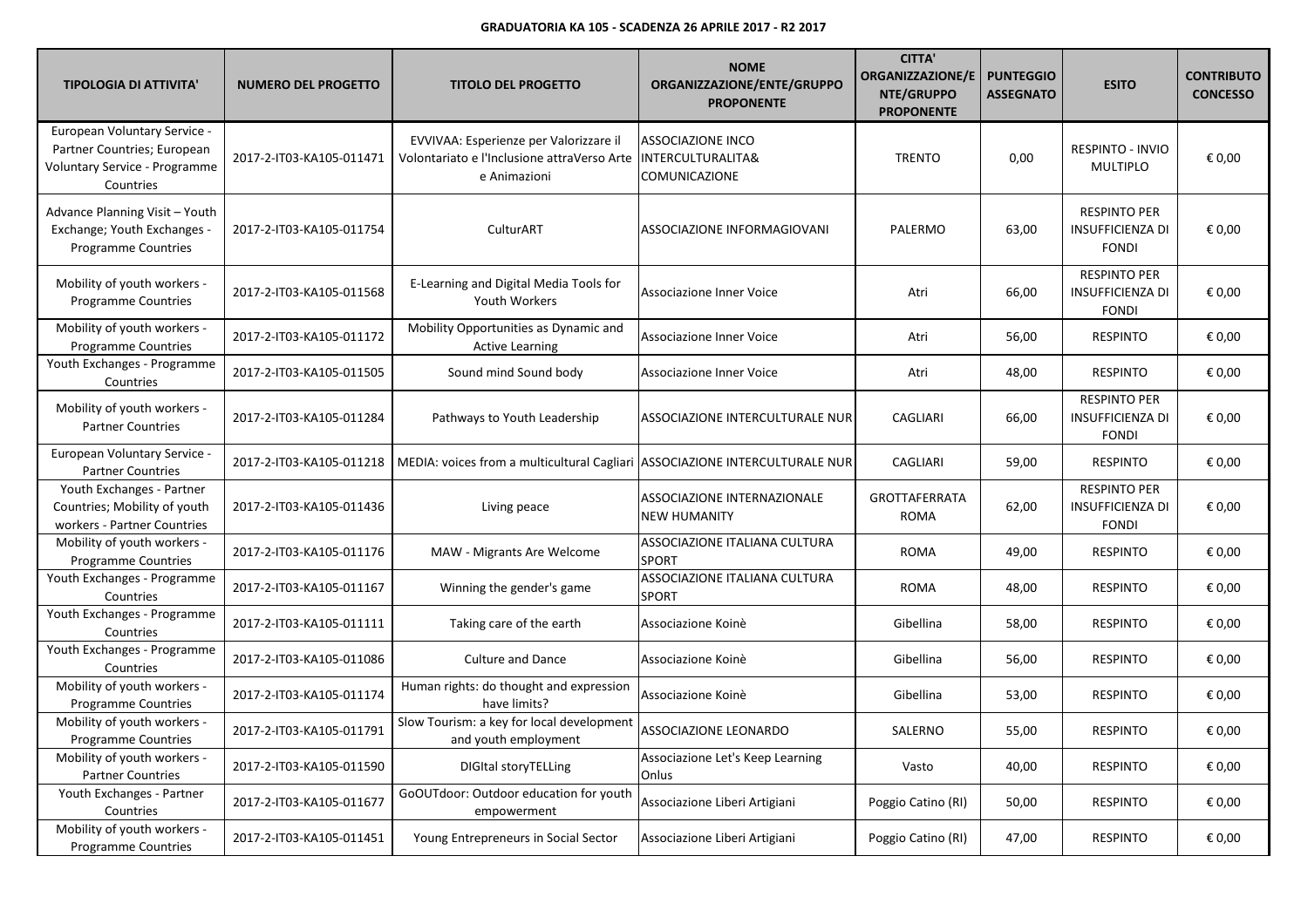| <b>TIPOLOGIA DI ATTIVITA'</b>                                                                   | <b>NUMERO DEL PROGETTO</b> | <b>TITOLO DEL PROGETTO</b>                                                                           | <b>NOME</b><br>ORGANIZZAZIONE/ENTE/GRUPPO<br><b>PROPONENTE</b>                    | <b>CITTA'</b><br><b>ORGANIZZAZIONE/E</b><br>NTE/GRUPPO<br><b>PROPONENTE</b> | <b>PUNTEGGIO</b><br><b>ASSEGNATO</b> | <b>ESITO</b>                                                   | <b>CONTRIBUTO</b><br><b>CONCESSO</b> |
|-------------------------------------------------------------------------------------------------|----------------------------|------------------------------------------------------------------------------------------------------|-----------------------------------------------------------------------------------|-----------------------------------------------------------------------------|--------------------------------------|----------------------------------------------------------------|--------------------------------------|
| Advance Planning Visit - Youth<br>Exchange; Mobility of youth<br>workers - Programme Countries  | 2017-2-IT03-KA105-011635   | Europe Comunication for social inclusion                                                             | Associazione Liberi Artigiani                                                     | Poggio Catino (RI)                                                          | 35,00                                | <b>RESPINTO</b>                                                | € 0,00                               |
| Mobility of youth workers -<br>Programme Countries; Youth<br>Exchanges - Programme<br>Countries | 2017-2-IT03-KA105-011787   | PEOPLE FIRST - Communicating Human<br>Rights in the Migration Era                                    | ASSOCIAZIONE LUNARIA                                                              | <b>ROMA</b>                                                                 | 75,00                                | APPROVATO                                                      | € 22.698,00                          |
| Mobility of youth workers -<br>Programme Countries; Youth<br>Exchanges - Programme<br>Countries | 2017-2-IT03-KA105-011124   | <b>BEHIND THE MASK</b><br>Youth Work for Gender Awareness Among ASSOCIAZIONE LUNARIA<br>Young People |                                                                                   | <b>ROMA</b>                                                                 | 64,00                                | <b>RESPINTO PER</b><br><b>INSUFFICIENZA DI</b><br><b>FONDI</b> | € 0,00                               |
| Youth Exchanges - Programme<br>Countries                                                        | 2017-2-IT03-KA105-011145   | Noi siamo l'isola che non c'è                                                                        | Associazione Musicale "Arturo<br>Toscanini" - Corpo Bandistico Città di<br>Ispica | Ispica (RG)                                                                 | 47,00                                | <b>RESPINTO</b>                                                | € 0,00                               |
| Youth Exchanges - Programme<br>Countries                                                        | 2017-2-IT03-KA105-011696   | Crossroads                                                                                           | Associazione Musicale "Complesso<br>Bandistico Città di Montemurro"               | Montemurro                                                                  | 62,00                                | <b>RESPINTO PER</b><br><b>INSUFFICIENZA DI</b><br><b>FONDI</b> | € 0,00                               |
| Mobility of youth workers -<br><b>Partner Countries</b>                                         | 2017-2-IT03-KA105-011144   | <b>Musical Roots</b>                                                                                 | Associazione Musicale ARS NOVA                                                    | Colleferro                                                                  | 40,00                                | <b>RESPINTO</b>                                                | € 0,00                               |
| Youth Exchanges - Partner<br>Countries                                                          | 2017-2-IT03-KA105-011142   | Young Musicians in Action - Instruments for<br>Europe                                                | Associazione Musicale ARS NOVA                                                    | Colleferro                                                                  | 40,00                                | <b>RESPINTO</b>                                                | € 0,00                               |
| Youth Exchanges - Programme<br>Countries                                                        | 2017-2-IT03-KA105-011115   | Sounds Of Europe                                                                                     | Associazione Musicale ARS NOVA                                                    | Colleferro                                                                  | 37,00                                | <b>RESPINTO</b>                                                | € 0,00                               |
| Youth Exchanges - Partner<br>Countries                                                          | 2017-2-IT03-KA105-011113   | <b>Music Without Borders</b>                                                                         | Associazione Musicale ARS NOVA                                                    | Colleferro                                                                  | 36,00                                | <b>RESPINTO</b>                                                | € 0,00                               |
| Youth Exchanges - Programme<br>Countries                                                        | 2017-2-IT03-KA105-011402   | Sustainable Sound                                                                                    | Associazione Musicale Città di<br>Cisternino                                      | Cisternino (BR)                                                             | 54,00                                | <b>RESPINTO</b>                                                | € 0,00                               |
| Youth Exchanges - Programme<br>Countries                                                        | 2017-2-IT03-KA105-011215   | Sustainable Sound                                                                                    | Associazione Musicale Città di<br>Cisternino                                      | Cisternino (BR)                                                             | 0,00                                 | RESPINTO - INVIO<br><b>MULTIPLO</b>                            | € 0,00                               |
| Mobility of youth workers -<br><b>Programme Countries</b>                                       | 2017-2-IT03-KA105-011478   | SoundFlash                                                                                           | ASSOCIAZIONE MUSICALE DIAPASON                                                    | CELLAMARE                                                                   | 48,00                                | <b>RESPINTO</b>                                                | € 0,00                               |
| Mobility of youth workers -<br><b>Partner Countries</b>                                         | 2017-2-IT03-KA105-011764   | Voice of Instruments - a Vibrant tool to<br>Active Citizenship and Empowerment                       | Associazione Musicale Polironiana                                                 | San Benedetto Po<br>(MN)                                                    | 75,00                                | <b>APPROVATO</b>                                               | € 19.584,00                          |
| Youth Exchanges - Programme<br>Countries                                                        | 2017-2-IT03-KA105-011222   | "CHAMELEONIC LIFES"                                                                                  | Associazione no profit Sicily Plus                                                | Zafferana Etnea                                                             | 62,00                                | <b>RESPINTO PER</b><br><b>INSUFFICIENZA DI</b><br><b>FONDI</b> | € 0,00                               |
| Advance Planning Visit - Youth<br>Exchange; Youth Exchanges -<br>Programme Countries            | 2017-2-IT03-KA105-011470   | YouMob                                                                                               | Associazione People Help the People                                               | PALERMO                                                                     | 0,00                                 | <b>RESPINTO</b>                                                | € 0,00                               |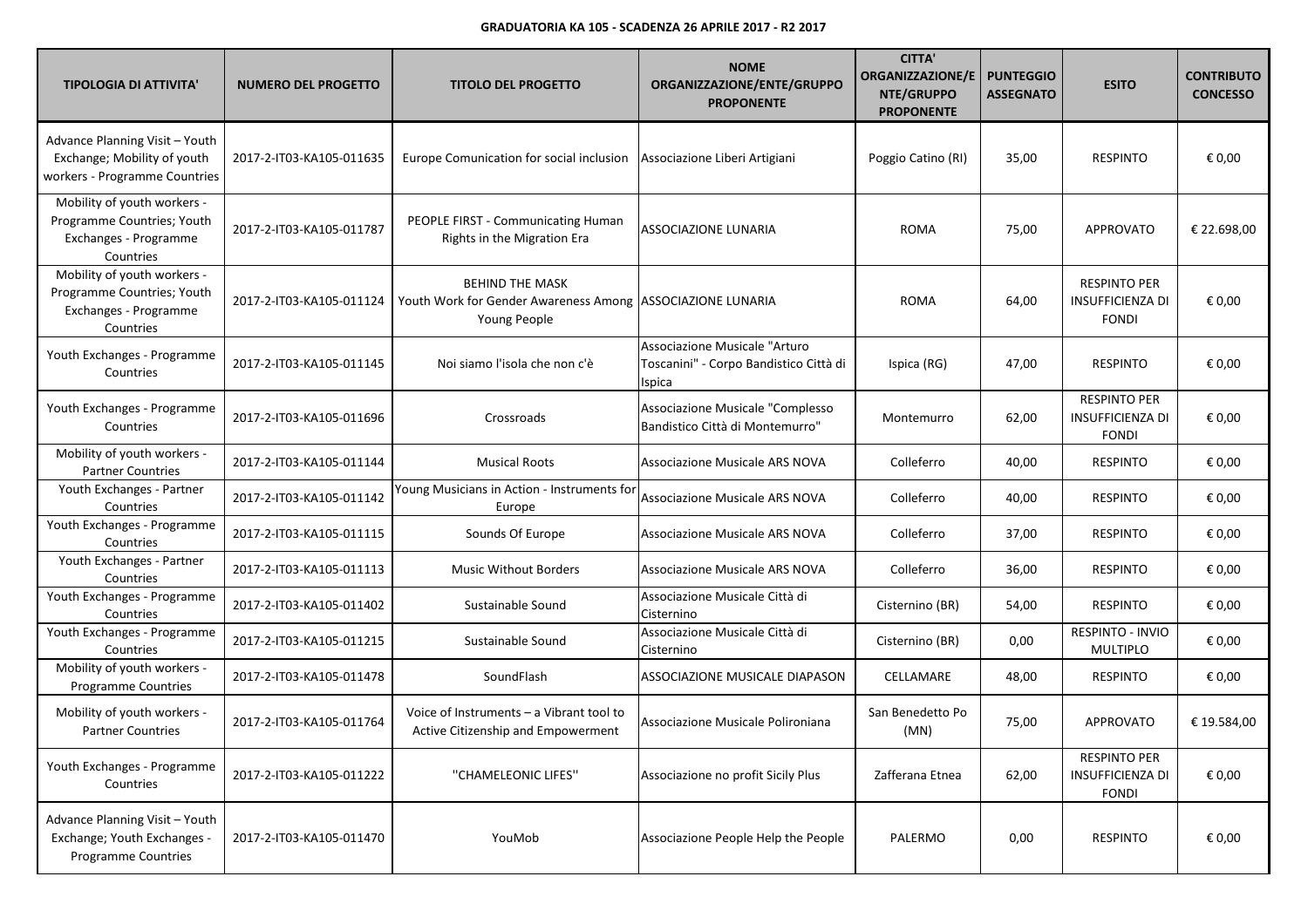| <b>TIPOLOGIA DI ATTIVITA'</b>                                                               | <b>NUMERO DEL PROGETTO</b> | <b>TITOLO DEL PROGETTO</b>                                                    | <b>NOME</b><br>ORGANIZZAZIONE/ENTE/GRUPPO<br><b>PROPONENTE</b>             | <b>CITTA'</b><br><b>ORGANIZZAZIONE/E</b><br>NTE/GRUPPO<br><b>PROPONENTE</b> | <b>PUNTEGGIO</b><br><b>ASSEGNATO</b> | <b>ESITO</b>                                                   | <b>CONTRIBUTO</b><br><b>CONCESSO</b> |
|---------------------------------------------------------------------------------------------|----------------------------|-------------------------------------------------------------------------------|----------------------------------------------------------------------------|-----------------------------------------------------------------------------|--------------------------------------|----------------------------------------------------------------|--------------------------------------|
| European Voluntary Service -<br><b>Programme Countries</b>                                  | 2017-2-IT03-KA105-011126   | EVS for Solidarity and Social Inclusion                                       | Associazione per la Formazione, gli<br>Scambi e le Attività Interculturali | Rome                                                                        | 65,00                                | APPROVATO                                                      | €47.995,00                           |
| Mobility of youth workers -<br><b>Programme Countries</b>                                   | 2017-2-IT03-KA105-011691   | Civil Courage against Discrimination                                          | Associazione per la Formazione, gli<br>Scambi e le Attività Interculturali | Rome                                                                        | 0,00                                 | <b>RESPINTO</b>                                                | € 0,00                               |
| Mobility of youth workers -<br><b>Programme Countries</b>                                   | 2017-2-IT03-KA105-011259   | The INvolvement of LOcal youth public<br>aCtOrs to strengthen policies design | ASSOCIAZIONE PER LA<br>MOBILITAZIONE SOCIALE ONLUS                         | PALERMO                                                                     | 68,00                                | <b>RESPINTO PER</b><br><b>INSUFFICIENZA DI</b><br><b>FONDI</b> | € 0,00                               |
| Youth Exchanges - Partner<br>Countries                                                      | 2017-2-IT03-KA105-011489   | WalkWritting                                                                  | Associazione Persone Comuni                                                | Rome                                                                        | 52,00                                | <b>RESPINTO</b>                                                | € 0,00                               |
| Advance Planning Visit - Youth<br>Exchange; Youth Exchanges -<br><b>Programme Countries</b> | 2017-2-IT03-KA105-011680   | Falk & Furious                                                                | Associazione Pro Loco Caiazzo "Nino<br>Marcuccio"                          | Caiazzo                                                                     | 50,00                                | <b>RESPINTO</b>                                                | € 0,00                               |
| Youth Exchanges - Programme<br>Countries                                                    | 2017-2-IT03-KA105-011282   | Play to Integrate                                                             | Associazione Pro Loco Colonna                                              | Colonna                                                                     | 62,00                                | <b>RESPINTO PER</b><br><b>INSUFFICIENZA DI</b><br><b>FONDI</b> | € 0,00                               |
| Youth Exchanges - Partner<br>Countries                                                      | 2017-2-IT03-KA105-011109   | Cheers!                                                                       | Associazione Pro Loco Colonna                                              | Colonna                                                                     | 36,00                                | <b>RESPINTO</b>                                                | € 0,00                               |
| Youth Exchanges - Programme<br>Countries                                                    | 2017-2-IT03-KA105-011408   | No Season Required                                                            | Associazione Pro Loco Sorgono                                              | Sorgono (NU)                                                                | 63,00                                | <b>RESPINTO PER</b><br><b>INSUFFICIENZA DI</b><br><b>FONDI</b> | € 0,00                               |
| Youth Exchanges - Programme<br>Countries                                                    | 2017-2-IT03-KA105-011160   | No Season Required                                                            | Associazione Pro Loco Sorgono                                              | Sorgono (NU)                                                                | 0,00                                 | RESPINTO - INVIO<br><b>MULTIPLO</b>                            | € 0,00                               |
| Youth Exchanges - Programme<br>Countries                                                    | 2017-2-IT03-KA105-011147   | No Season Required                                                            | Associazione Pro Loco Sorgono                                              | Sorgono (NU)                                                                | 0,00                                 | RESPINTO - INVIO<br><b>MULTIPLO</b>                            | € 0,00                               |
| Mobility of youth workers -<br><b>Programme Countries</b>                                   | 2017-2-IT03-KA105-011610   | #WelcomeHere                                                                  | Associazione Progetto Europa                                               | Lamezia Terme                                                               | 65,00                                | <b>RESPINTO PER</b><br><b>INSUFFICIENZA DI</b><br><b>FONDI</b> | € 0,00                               |
| Mobility of youth workers -<br><b>Partner Countries</b>                                     | 2017-2-IT03-KA105-011775   | OASI-On Air for Social Inclusion                                              | Associazione Radio Incredibile                                             | Grottammare                                                                 | 55,00                                | <b>RESPINTO</b>                                                | € 0,00                               |
| Advance Planning Visit - Youth<br>Exchange; Youth Exchanges -<br>Programme Countries        | 2017-2-IT03-KA105-011497   | <b>European Flavours</b>                                                      | Associazione Sabbeen Group                                                 | Viadana                                                                     | 57,00                                | <b>RESPINTO</b>                                                | € 0,00                               |
| Advance Planning Visit - Youth<br>Exchange; Youth Exchanges -<br><b>Programme Countries</b> | 2017-2-IT03-KA105-011396   | Raise your voice!                                                             | Associazione Sonora Social Club                                            | Bagnacavallo                                                                | 73,00                                | APPROVATO                                                      | € 11.268,00                          |
| Youth Exchanges - Programme<br>Countries                                                    | 2017-2-IT03-KA105-011343   | STAND UP AND START UP                                                         | ASSOCIAZIONE SOS EUROPA                                                    | ROME                                                                        | 63,00                                | <b>RESPINTO PER</b><br><b>INSUFFICIENZA DI</b><br><b>FONDI</b> | € 0,00                               |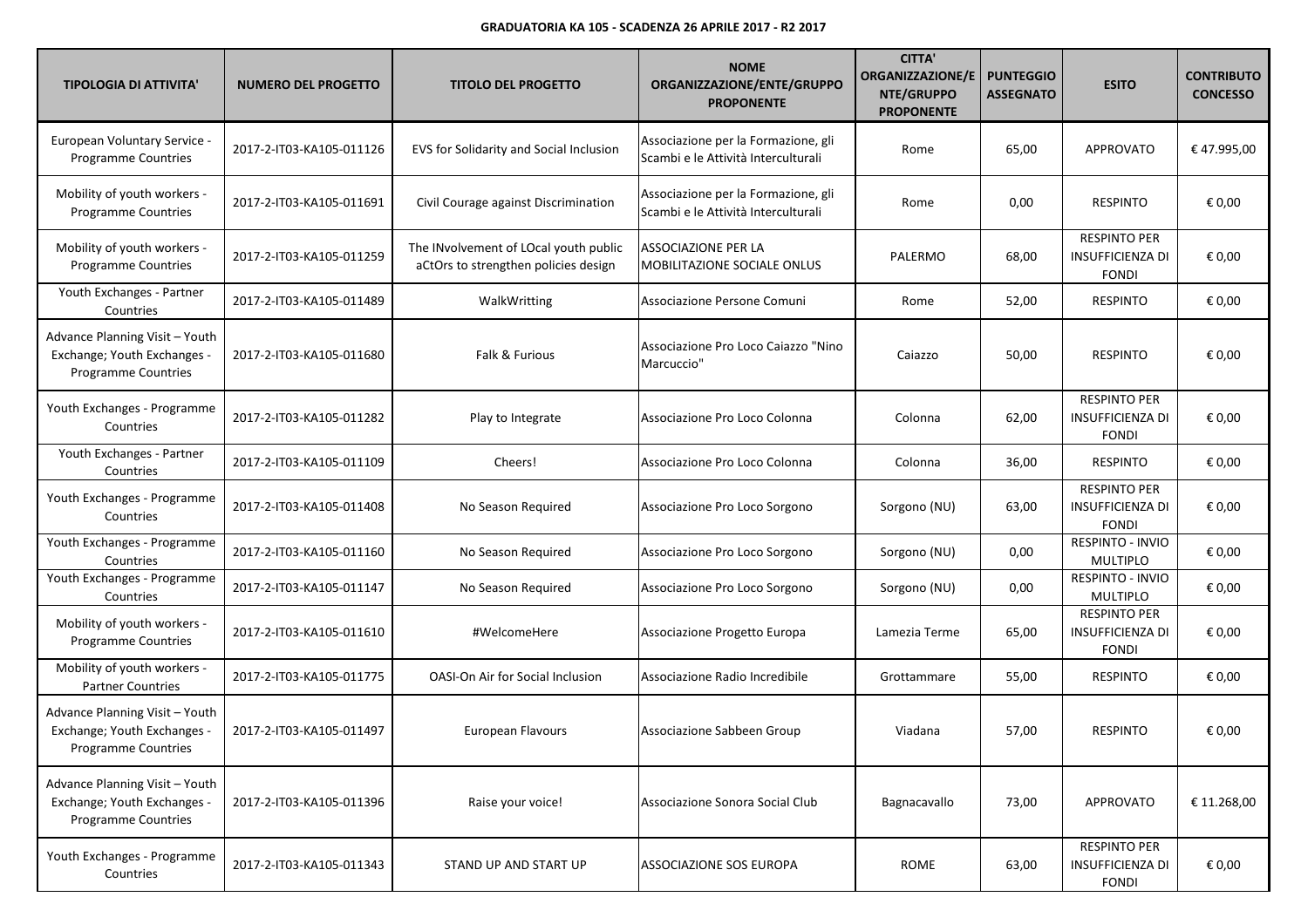| <b>TIPOLOGIA DI ATTIVITA'</b>                                                                                    | <b>NUMERO DEL PROGETTO</b> | <b>TITOLO DEL PROGETTO</b>                                                   | <b>NOME</b><br>ORGANIZZAZIONE/ENTE/GRUPPO<br><b>PROPONENTE</b>                            | <b>CITTA'</b><br><b>ORGANIZZAZIONE/E</b><br>NTE/GRUPPO<br><b>PROPONENTE</b> | <b>PUNTEGGIO</b><br><b>ASSEGNATO</b> | <b>ESITO</b>                                                   | <b>CONTRIBUTO</b><br><b>CONCESSO</b> |
|------------------------------------------------------------------------------------------------------------------|----------------------------|------------------------------------------------------------------------------|-------------------------------------------------------------------------------------------|-----------------------------------------------------------------------------|--------------------------------------|----------------------------------------------------------------|--------------------------------------|
| Advance Planning Visit - Youth<br>Exchange; Youth Exchanges -<br>Programme Countries                             | 2017-2-IT03-KA105-011507   | Identifying landscapes                                                       | Associazione Sportiva Dilettantistica<br>Culturale Salvaj                                 | Monesiglio (CN)                                                             | 68,00                                | <b>APPROVATO</b>                                               | € 19.996,00                          |
| Youth Exchanges - Programme<br>Countries                                                                         | 2017-2-IT03-KA105-011085   | Il mondo nel pallone!                                                        | Associazione sportiva dilettantistica<br>Fortitudo Basket Trani                           | Trani                                                                       | 39,00                                | <b>RESPINTO</b>                                                | € 0,00                               |
| Mobility of youth workers -<br><b>Partner Countries</b>                                                          | 2017-2-IT03-KA105-011549   | Playing Sport for Social Inclusion                                           | <b>ASSOCIAZIONE SPORTIVA</b><br>DILETTANTISTICA M.R. SPORT DEI<br><b>FRATELLI MARCONI</b> | <b>ROMA</b>                                                                 | 60,00                                | <b>RESPINTO PER</b><br><b>INSUFFICIENZA DI</b><br><b>FONDI</b> | € 0,00                               |
| Advance Planning Visit - Youth<br>Exchange; Youth Exchanges -<br>Programme Countries                             | 2017-2-IT03-KA105-011254   | Catch the moment! Wide angle of diversity Associazione Studenti per la Città |                                                                                           | Decimomannu                                                                 | 62,00                                | <b>RESPINTO PER</b><br><b>INSUFFICIENZA DI</b><br><b>FONDI</b> | € 0,00                               |
| Youth Exchanges - Programme<br>Countries                                                                         | 2017-2-IT03-KA105-011268   | Youth E-volution                                                             | Associazione Studenti per la Città                                                        | Decimomannu                                                                 | 61,00                                | <b>RESPINTO PER</b><br><b>INSUFFICIENZA DI</b><br><b>FONDI</b> | € 0,00                               |
| Mobility of youth workers -<br><b>Programme Countries</b>                                                        | 2017-2-IT03-KA105-011483   | Beat Bullying: Youth Workers working on<br>prevention of bullying            | Associazione Studenti per la Città                                                        | Decimomannu                                                                 | 60,00                                | <b>RESPINTO PER</b><br>INSUFFICIENZA DI<br><b>FONDI</b>        | € 0,00                               |
| Mobility of youth workers -<br>Programme Countries                                                               | 2017-2-IT03-KA105-011410   | Challenging Gender-Based Approaches in<br>Youth Work                         | Associazione Studenti per la Città                                                        | Decimomannu                                                                 | 47,00                                | <b>RESPINTO</b>                                                | € 0,00                               |
| Advance Planning Visit - Youth<br>Exchange; Youth Exchanges -<br>Programme Countries                             | 2017-2-IT03-KA105-011235   | Catch the moment! Wide angle of diversity Associazione Studenti per la Città |                                                                                           | Decimomannu                                                                 | 0,00                                 | RESPINTO - INVIO<br><b>MULTIPLO</b>                            | € 0,00                               |
| Mobility of youth workers -<br><b>Partner Countries</b>                                                          | 2017-2-IT03-KA105-011798   | That's another story                                                         | Associazione Trepuntozero                                                                 | Torino                                                                      | 56,00                                | <b>RESPINTO</b>                                                | € 0,00                               |
| Mobility of youth workers -<br><b>Partner Countries</b>                                                          | 2017-2-IT03-KA105-011531   | That's another story                                                         | Associazione Trepuntozero                                                                 | Torino                                                                      | 0,00                                 | RESPINTO - INVIO<br>MULTIPLO                                   | € 0,00                               |
| Youth Exchanges - Programme<br>Countries                                                                         | 2017-2-IT03-KA105-011446   | Musica Arte Tecnologia per il Sociale 4.0                                    | Associazione Turistica Pro Loco<br>Guamaggiore                                            | Guamaggiore                                                                 | 58,00                                | <b>RESPINTO</b>                                                | € 0,00                               |
| European Voluntary Service -<br><b>Partner Countries</b>                                                         | 2017-2-IT03-KA105-011322   | Give and Take                                                                | Associazione Uniamoci Onlus                                                               | Palermo                                                                     | 69,00                                | <b>APPROVATO</b>                                               | € 8.060,00                           |
| European Voluntary Service -<br>Programme Countries                                                              | 2017-2-IT03-KA105-011105   | Da un'isola all'altra                                                        | Associazione Uniamoci Onlus                                                               | Palermo                                                                     | 62,00                                | <b>RESPINTO PER</b><br><b>INSUFFICIENZA DI</b><br><b>FONDI</b> | € 0,00                               |
| Mobility of youth workers -<br><b>Programme Countries</b>                                                        | 2017-2-IT03-KA105-011777   | International Training for Youth Integration Associazione Unione             |                                                                                           | Catania                                                                     | 76,00                                | <b>APPROVATO</b>                                               | € 16.706,00                          |
| European Voluntary Service -<br>Partner Countries; European<br><b>Voluntary Service - Programme</b><br>Countries | 2017-2-IT03-KA105-011756   | Promoting Integration of the Refugees                                        | Associazione Volontarius Onlus                                                            | Bolzano                                                                     | 69,00                                | <b>APPROVATO</b>                                               | € 37.870,00                          |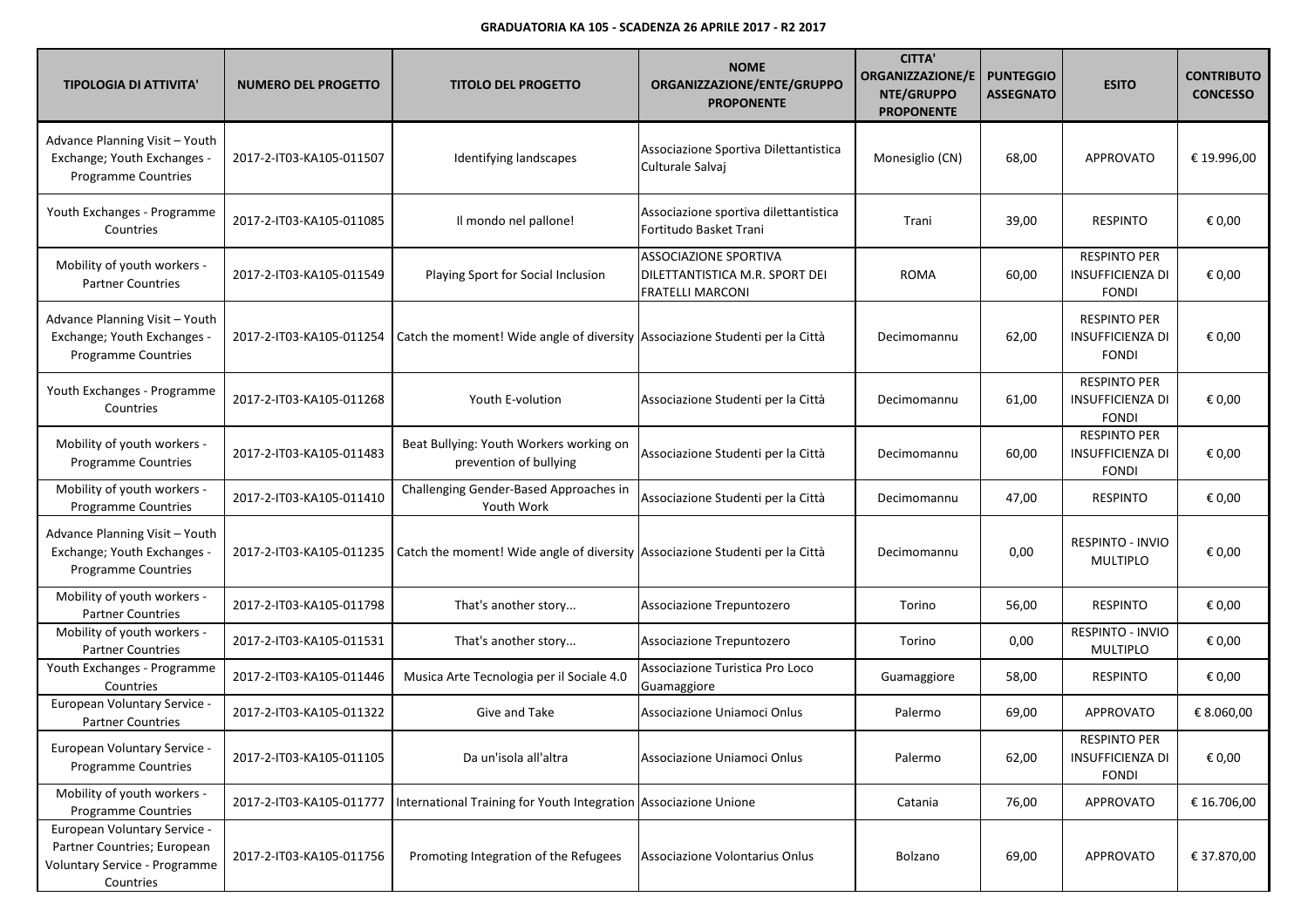| <b>TIPOLOGIA DI ATTIVITA'</b>                                                               | <b>NUMERO DEL PROGETTO</b> | <b>TITOLO DEL PROGETTO</b>                              | <b>NOME</b><br>ORGANIZZAZIONE/ENTE/GRUPPO<br><b>PROPONENTE</b>                 | <b>CITTA'</b><br><b>ORGANIZZAZIONE/E</b><br>NTE/GRUPPO<br><b>PROPONENTE</b> | <b>PUNTEGGIO</b><br><b>ASSEGNATO</b> | <b>ESITO</b>                                                   | <b>CONTRIBUTO</b><br><b>CONCESSO</b> |
|---------------------------------------------------------------------------------------------|----------------------------|---------------------------------------------------------|--------------------------------------------------------------------------------|-----------------------------------------------------------------------------|--------------------------------------|----------------------------------------------------------------|--------------------------------------|
| Mobility of youth workers -<br><b>Programme Countries</b>                                   | 2017-2-IT03-KA105-011529   | H.A.P.P.Y. Happy Attitudes Promote<br>Positive Youth    | Associazione-Paese parallelo                                                   | Capo d'Orlando                                                              | 43,00                                | <b>RESPINTO</b>                                                | € 0,00                               |
| Advance Planning Visit - Youth<br>Exchange; Youth Exchanges -<br><b>Programme Countries</b> | 2017-2-IT03-KA105-011379   | "Me in your world"                                      | <b>Assud Teatro</b>                                                            | Avellino                                                                    | 43,00                                | <b>RESPINTO</b>                                                | € 0,00                               |
| Youth Exchanges - Programme<br>Countries                                                    | 2017-2-IT03-KA105-011597   | From migration to integration                           | Auser                                                                          | Cosenza                                                                     | 40,00                                | <b>RESPINTO</b>                                                | € 0,00                               |
| Youth Exchanges - Programme<br>Countries                                                    | 2017-2-IT03-KA105-011295   | Un suono per due mondi                                  | Banda Musicale "I Leoncini d'Abruzzo"                                          | Pescina                                                                     | 50,00                                | <b>RESPINTO</b>                                                | € 0,00                               |
| Mobility of youth workers -<br><b>Partner Countries</b>                                     | 2017-2-IT03-KA105-011769   | YOUtheatre                                              | Bari European Network                                                          | Bari                                                                        | 52,00                                | <b>RESPINTO</b>                                                | € 0,00                               |
| Mobility of youth workers -<br><b>Programme Countries</b>                                   | 2017-2-IT03-KA105-011606   | Step EU Up                                              | <b>Bel Quel</b>                                                                | Sala Bolognese                                                              | 75,00                                | <b>APPROVATO</b>                                               | € 16.689,00                          |
| Advance Planning Visit - Youth<br>Exchange; Youth Exchanges -<br><b>Partner Countries</b>   | 2017-2-IT03-KA105-011693   | Food and tradition: Our job!                            | Belmonte in Rete - Belmonte Network                                            | <b>Belmonte Calabro</b>                                                     | 42,00                                | <b>RESPINTO</b>                                                | € 0,00                               |
| Youth Exchanges - Programme<br>Countries                                                    | 2017-2-IT03-KA105-011555   | Fight for you right                                     | BERNIERI ANDREA                                                                | CASERTA                                                                     | 69,00                                | <b>APPROVATO</b>                                               | € 20.758,00                          |
| Youth Exchanges - Programme<br>Countries                                                    | 2017-2-IT03-KA105-011362   | Sport and entrepreneurship                              | BERNIERI ANDREA                                                                | CASERTA                                                                     | 65,00                                | <b>APPROVATO</b>                                               | € 21.031,00                          |
| Youth Exchanges - Programme<br>Countries                                                    | 2017-2-IT03-KA105-011090   | Let's dance!                                            | <b>BERNIERI ANDREA</b>                                                         | CASERTA                                                                     | 63,00                                | <b>RESPINTO PER</b><br><b>INSUFFICIENZA DI</b><br><b>FONDI</b> | € 0,00                               |
| Advance Planning Visit - Youth<br>Exchange; Youth Exchanges -<br>Programme Countries        | 2017-2-IT03-KA105-011782   | TEll me A Myth                                          | Borgorose                                                                      | Rieti                                                                       | 0,00                                 | <b>RESPINTO</b>                                                | € 0,00                               |
| Advance Planning Visit - Youth<br>Exchange; Youth Exchanges -<br><b>Programme Countries</b> | 2017-2-IT03-KA105-011758   | TEll me A Myth                                          | Borgorose                                                                      | Rieti                                                                       | 0,00                                 | RESPINTO - INVIO<br><b>MULTIPLO</b>                            | € 0,00                               |
| Mobility of youth workers -<br><b>Programme Countries</b>                                   | 2017-2-IT03-KA105-011548   | iWorkES - Innovative Work Experience<br>Schemes         | <b>Butterfly for University</b>                                                | Misilmeri                                                                   | 75,00                                | <b>APPROVATO</b>                                               | € 19.643,00                          |
| Mobility of youth workers -<br>Programme Countries                                          | 2017-2-IT03-KA105-011364   | Health and Beyond                                       | C.R.E.A Creatività, Recreazione,<br>Educazione, Azione European Youth<br>Group | Camisano Vicentino                                                          | 50,00                                | <b>RESPINTO</b>                                                | € 0,00                               |
| Youth Exchanges - Programme<br>Countries                                                    | 2017-2-IT03-KA105-011069   | SPORTegration                                           | C.S.A.IN. Comitato Regionale Puglia                                            | <b>SAN PIETRO</b><br><b>VERNOTICO</b>                                       | 45,00                                | <b>RESPINTO</b>                                                | € 0,00                               |
| Mobility of youth workers -<br><b>Partner Countries</b>                                     | 2017-2-IT03-KA105-011076   | Network&Empowerment Towards<br><b>Upcoming Projects</b> | Calì                                                                           | Monfalcone                                                                  | 44,00                                | <b>RESPINTO</b>                                                | € 0,00                               |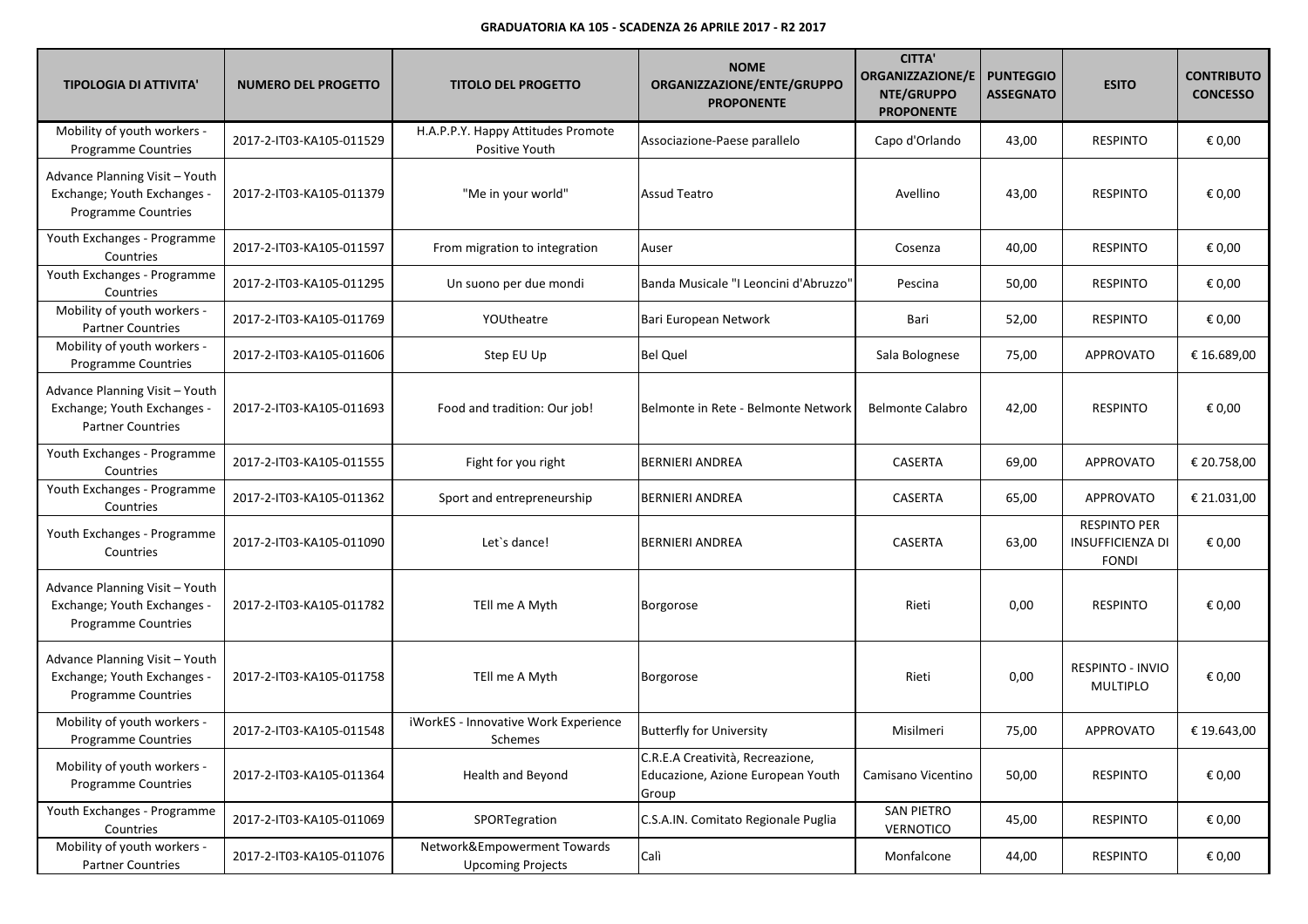| <b>TIPOLOGIA DI ATTIVITA'</b>                                                                             | <b>NUMERO DEL PROGETTO</b> | <b>TITOLO DEL PROGETTO</b>                                                                            | <b>NOME</b><br>ORGANIZZAZIONE/ENTE/GRUPPO<br><b>PROPONENTE</b>                       | <b>CITTA'</b><br><b>ORGANIZZAZIONE/E</b><br>NTE/GRUPPO<br><b>PROPONENTE</b> | <b>PUNTEGGIO</b><br><b>ASSEGNATO</b> | <b>ESITO</b>                                                   | <b>CONTRIBUTO</b><br><b>CONCESSO</b> |
|-----------------------------------------------------------------------------------------------------------|----------------------------|-------------------------------------------------------------------------------------------------------|--------------------------------------------------------------------------------------|-----------------------------------------------------------------------------|--------------------------------------|----------------------------------------------------------------|--------------------------------------|
| European Voluntary Service -<br><b>Programme Countries</b>                                                | 2017-2-IT03-KA105-011651   | Piattaforma X                                                                                         | Cantiere Giovani Cooperativa Sociale<br>ONLUS                                        | Frattamaggiore                                                              | 0,00                                 | <b>RESPINTO</b>                                                | € 0,00                               |
| Advance Planning Visit - Youth<br>Exchange; Youth Exchanges -<br><b>Partner Countries</b>                 | 2017-2-IT03-KA105-011397   | restART                                                                                               | CaravanSerai Palermo                                                                 | Palermo                                                                     | 57,00                                | <b>RESPINTO</b>                                                | € 0,00                               |
| Advance Planning Visit - Youth<br>Exchange; Youth Exchanges -<br><b>Partner Countries</b>                 | 2017-2-IT03-KA105-011293   | ARTitecture                                                                                           | CaravanSerai Palermo                                                                 | Palermo                                                                     | 50,00                                | <b>RESPINTO</b>                                                | € 0,00                               |
| Mobility of youth workers -<br><b>Partner Countries</b>                                                   | 2017-2-IT03-KA105-011615   | <b>WIDI.COM COMmunication WIthout</b><br>Discrimination                                               | CEIPES - Centro Internazionale per la<br>Promozione dell Educazione e lo<br>Sviluppo | Palermo                                                                     | 68,00                                | <b>RESPINTO PER</b><br><b>INSUFFICIENZA DI</b><br><b>FONDI</b> | € 0,00                               |
| Mobility of youth workers -<br><b>Partner Countries</b>                                                   | 2017-2-IT03-KA105-011612   | Leadership for change                                                                                 | CEIPES - Centro Internazionale per la<br>Promozione dell Educazione e lo<br>Sviluppo | Palermo                                                                     | 60,00                                | <b>RESPINTO PER</b><br><b>INSUFFICIENZA DI</b><br><b>FONDI</b> | € 0,00                               |
| Mobility of youth workers -<br><b>Partner Countries</b>                                                   | 2017-2-IT03-KA105-011804   | On the move. Experiential education for<br>social inclusion                                           | CEIPES - Centro Internazionale per la<br>Promozione dell Educazione e lo<br>Sviluppo | Palermo                                                                     | 58,00                                | <b>RESPINTO</b>                                                | € 0,00                               |
| European Voluntary Service -<br>Programme Countries                                                       | 2017-2-IT03-KA105-011809   | Il potere della cura al servizio della<br>comunità                                                    | Centro Culturale Ricreativo Fonti San<br>Lorenzo                                     | Recanati                                                                    | 66,00                                | APPROVATO                                                      | € 15.935,00                          |
| Youth Exchanges - Programme<br>Countries                                                                  | 2017-2-IT03-KA105-011617   | Diffondere le emozioni del terremoto e la<br>resilienza dei territori                                 | Centro Culturale Ricreativo Fonti San<br>Lorenzo                                     | Recanati                                                                    | 50,00                                | <b>RESPINTO</b>                                                | € 0,00                               |
| Youth Exchanges - Partner<br>Countries                                                                    | 2017-2-IT03-KA105-011487   | "A.N.T.Y.G.O.N.E. - Acquiring New Tools for<br>Youth to Get Out NEET and Exclusion -<br>reloaded"     | CENTRO INTERCULTURALE ARTISTICO<br>SICILIANO - LA GUILLA                             | Palermo                                                                     | 62,00                                | <b>RESPINTO PER</b><br><b>INSUFFICIENZA DI</b><br><b>FONDI</b> | € 0,00                               |
| Mobility of youth workers -<br>Programme Countries                                                        | 2017-2-IT03-KA105-011772   | RESIL - Inspiring RESILient European<br>communities                                                   | CENTRO PER LO SVILUPPO CREATIVO<br>DANILO DOLCI                                      | PALERMO                                                                     | 58,00                                | <b>RESPINTO</b>                                                | € 0,00                               |
| European Voluntary Service -<br>Partner Countries; European<br>Voluntary Service - Programme<br>Countries | 2017-2-IT03-KA105-011283   | Volunteers for the common good                                                                        | Centro Solidarietà Incontro Ascolto e<br>Prima Accoglienza ONLUS                     | Chieti                                                                      | 56,00                                | <b>RESPINTO</b>                                                | € 0,00                               |
| Mobility of youth workers -<br><b>Partner Countries</b>                                                   | 2017-2-IT03-KA105-011790   | Radicalisati-OFF: non formal education as<br>the best antidote to youth extremism                     | centro studi sereno regis                                                            | <b>TORINO</b>                                                               | 62,00                                | <b>RESPINTO PER</b><br><b>INSUFFICIENZA DI</b><br><b>FONDI</b> | € 0,00                               |
| Youth Exchanges - Programme<br>Countries                                                                  | 2017-2-IT03-KA105-011196   | Interreligious dialogue for a united Europe                                                           | Centro Studi Tradizioni Popolari<br>Gruppo Folk U Rafu Terra del Sale                | Petralia Soprana                                                            | 57,00                                | <b>RESPINTO</b>                                                | € 0,00                               |
| Youth Exchanges - Programme<br>Countries                                                                  | 2017-2-IT03-KA105-011298   | Humans first of all!                                                                                  | centro studio folk Michele Mario<br>Mancuso - gruppo folkloristico I<br>Nebrodi      | Ficarra                                                                     | 46,00                                | <b>RESPINTO</b>                                                | € 0,00                               |
| Mobility of youth workers -<br><b>Programme Countries</b>                                                 | 2017-2-IT03-KA105-011811   | TELL ME - Tackling EarLy school Leaving<br>through Multi-action approach and non-<br>formal Education | <b>CESIE</b>                                                                         | <b>TRAPPETO</b>                                                             | 63,00                                | <b>RESPINTO PER</b><br><b>INSUFFICIENZA DI</b><br><b>FONDI</b> | € 0,00                               |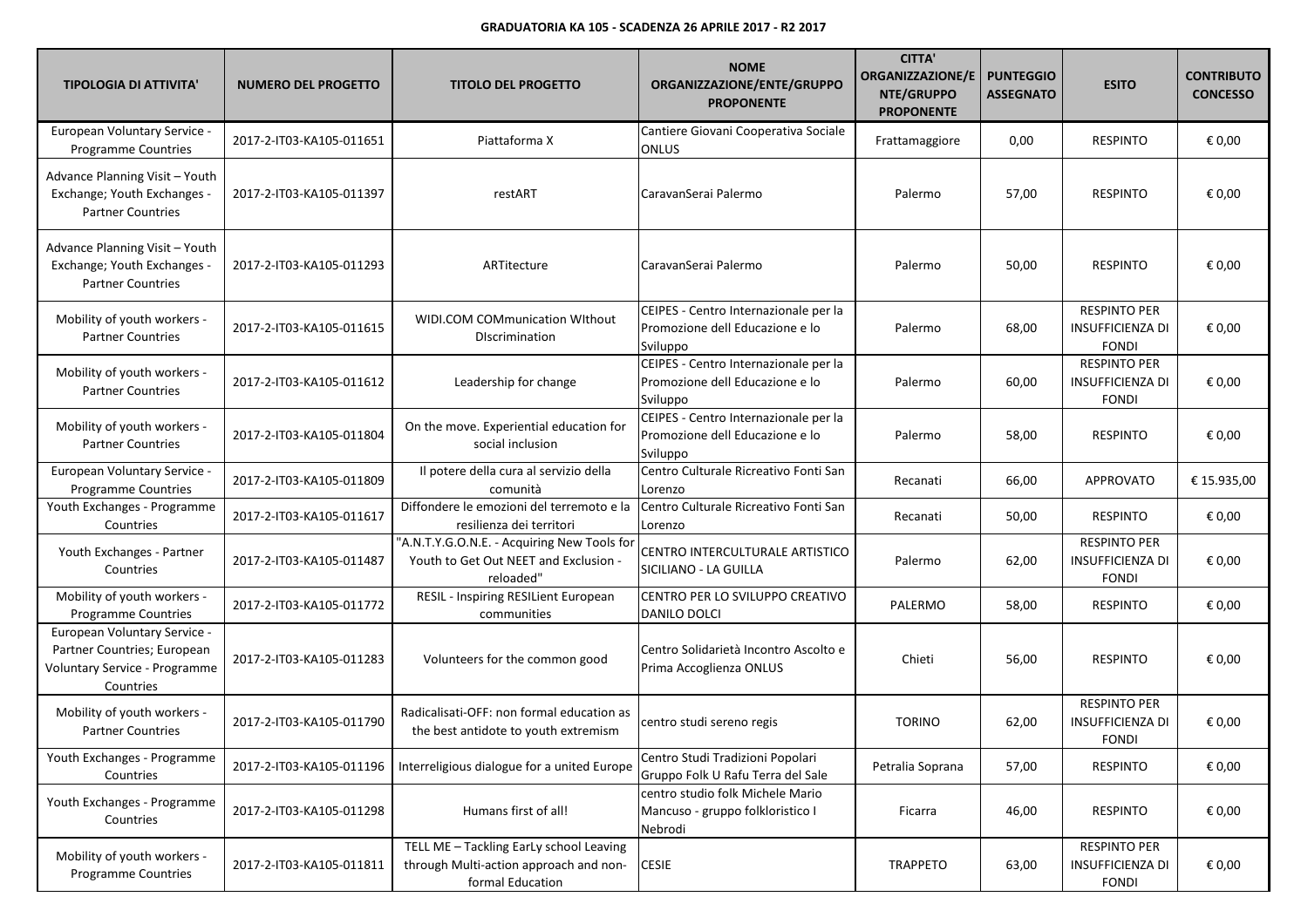| <b>TIPOLOGIA DI ATTIVITA'</b>                                                             | <b>NUMERO DEL PROGETTO</b> | <b>TITOLO DEL PROGETTO</b>                                        | <b>NOME</b><br>ORGANIZZAZIONE/ENTE/GRUPPO<br><b>PROPONENTE</b>                         | <b>CITTA'</b><br><b>ORGANIZZAZIONE/E</b><br>NTE/GRUPPO<br><b>PROPONENTE</b> | <b>PUNTEGGIO</b><br><b>ASSEGNATO</b> | <b>ESITO</b>                                                   | <b>CONTRIBUTO</b><br><b>CONCESSO</b> |
|-------------------------------------------------------------------------------------------|----------------------------|-------------------------------------------------------------------|----------------------------------------------------------------------------------------|-----------------------------------------------------------------------------|--------------------------------------|----------------------------------------------------------------|--------------------------------------|
| European Voluntary Service -<br>Programme Countries                                       | 2017-2-IT03-KA105-011645   | YOUTH AND CARE 2017                                               | CESVOV Centro di Servizi per il<br>Volontariato della provincia di Varese              | Varese                                                                      | 64,00                                | APPROVATO                                                      | € 36.352,00                          |
| Mobility of youth workers -<br><b>Programme Countries</b>                                 | 2017-2-IT03-KA105-011078   | I'Mmigrant NOT IGNORANT                                           | CET PLATFORM ITALY                                                                     | CASERTA                                                                     | 75,00                                | <b>APPROVATO</b>                                               | € 23.084,00                          |
| Youth Exchanges - Programme<br>Countries                                                  | 2017-2-IT03-KA105-011414   | Musica come aggregazione                                          | Chorus Inside International                                                            | Chieti                                                                      | 47,00                                | <b>RESPINTO</b>                                                | € 0,00                               |
| Mobility of youth workers -<br><b>Partner Countries</b>                                   | 2017-2-IT03-KA105-011681   | The Future of Education                                           | Cilento Youth Union                                                                    | Rofrano                                                                     | 58,00                                | <b>RESPINTO</b>                                                | € 0,00                               |
| Youth Exchanges - Programme<br>Countries                                                  | 2017-2-IT03-KA105-011319   | Opportunità di Lavoro per Noi                                     | Circolo Acli 2000 Padre Ugolino                                                        | Chieti                                                                      | 47,00                                | <b>RESPINTO</b>                                                | € 0,00                               |
| Youth Exchanges - Programme<br>Countries                                                  | 2017-2-IT03-KA105-011834   | Social Urban Garden                                               | Circolo Acli Gesico                                                                    | Gesico                                                                      | 0,00                                 | <b>RESPINTO</b>                                                | € 0,00                               |
| Youth Exchanges - Programme<br>Countries                                                  | 2017-2-IT03-KA105-011181   | Giorni puliti di un cielo inquinato!                              | Circolo ANSPI I Cimaioli                                                               | Accettura                                                                   | 60,00                                | <b>RESPINTO PER</b><br><b>INSUFFICIENZA DI</b><br><b>FONDI</b> | € 0.00                               |
| Mobility of youth workers -<br><b>Partner Countries</b>                                   | 2017-2-IT03-KA105-011598   | Evaluation, assessment and recognition in<br>Non Formal Education | CIRCOLO ARCI NUOVA ASSOCIAZIONE<br>CIRCOLO TERRITORIALE DI CHIETI                      | <b>CHIETI</b>                                                               | 69,00                                | <b>RESPINTO PER</b><br><b>INSUFFICIENZA DI</b><br><b>FONDI</b> | € 0,00                               |
| Youth Exchanges - Programme<br>Countries                                                  | 2017-2-IT03-KA105-011146   | Youth Up for Environmental Change                                 | Civitas Mileto                                                                         | mileto                                                                      | 62,00                                | <b>RESPINTO PER</b><br><b>INSUFFICIENZA DI</b><br><b>FONDI</b> | € 0,00                               |
| Youth Exchanges - Programme<br>Countries                                                  | 2017-2-IT03-KA105-011369   | YOU4PEACE                                                         | Civitas Mileto                                                                         | mileto                                                                      | 44,00                                | <b>RESPINTO</b>                                                | € 0,00                               |
| Youth Exchanges - Partner<br>Countries                                                    | 2017-2-IT03-KA105-011802   | Music & Technology                                                | Club Amici di Salvatore Quasimodo                                                      | Roccalumera                                                                 | 75,00                                | <b>APPROVATO</b>                                               | € 24.904,00                          |
| Youth Exchanges - Programme<br>Countries                                                  | 2017-2-IT03-KA105-011209   | Danzare sulle ali della pace                                      | Club dance folk "Miss '48                                                              | Ruoti (PZ)                                                                  | 58,00                                | <b>RESPINTO</b>                                                | € 0,00                               |
| Youth Exchanges - Programme<br>Countries                                                  | 2017-2-IT03-KA105-011074   | Tales of Inclusion                                                | COMITATO D'INTESA TRA LE<br>ASSOCIAZIONI VOLONTARISTICHE<br>DELLA PROVINCIA DI BELLUNO | <b>BELLUNO</b>                                                              | 82,00                                | <b>APPROVATO</b>                                               | € 21.406,00                          |
| Mobility of youth workers -<br><b>Programme Countries</b>                                 | 2017-2-IT03-KA105-011119   | <b>TALENT MANAGEMENT</b>                                          | <b>COMITATO GEMELLAGGI</b>                                                             | <b>COLLETORTO</b>                                                           | 69,00                                | <b>RESPINTO PER</b><br><b>INSUFFICIENZA DI</b><br><b>FONDI</b> | € 0,00                               |
| Mobility of youth workers -<br><b>Programme Countries</b>                                 | 2017-2-IT03-KA105-011082   | YOUTH WORK WORLD                                                  | <b>COMITATO GEMELLAGGI</b>                                                             | <b>COLLETORTO</b>                                                           | 68,00                                | <b>RESPINTO PER</b><br><b>INSUFFICIENZA DI</b><br><b>FONDI</b> | € 0,00                               |
| Advance Planning Visit - Youth<br>Exchange; Youth Exchanges -<br><b>Partner Countries</b> | 2017-2-IT03-KA105-011501   | Comunità che Innovano                                             | Comitato Promotore S-NODI Gabriele<br>Nigro                                            | Turin                                                                       | 46,00                                | <b>RESPINTO</b>                                                | € 0,00                               |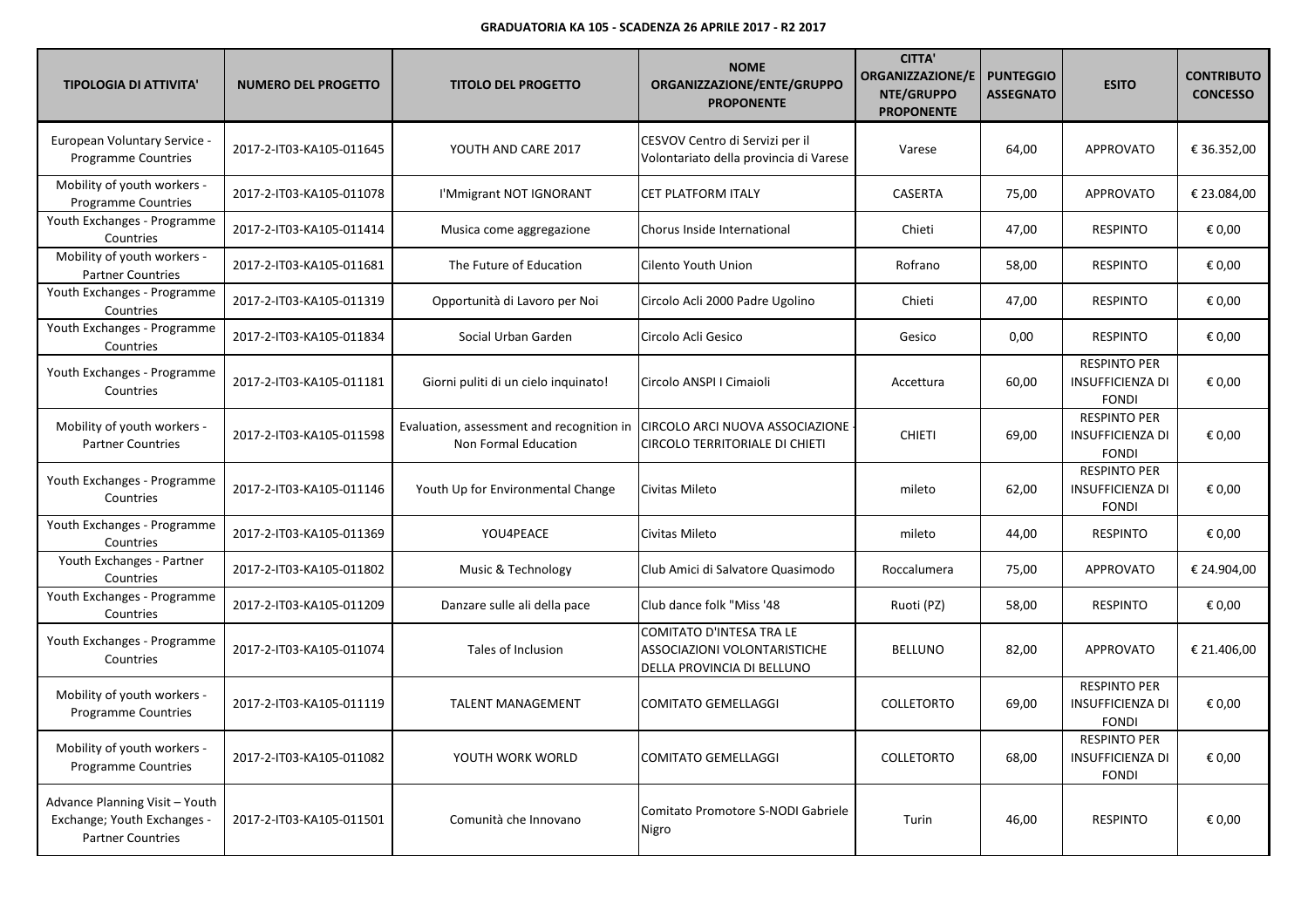| <b>TIPOLOGIA DI ATTIVITA'</b>                                                                                                            | <b>NUMERO DEL PROGETTO</b> | <b>TITOLO DEL PROGETTO</b>                                                                  | <b>NOME</b><br>ORGANIZZAZIONE/ENTE/GRUPPO<br><b>PROPONENTE</b> | <b>CITTA'</b><br><b>ORGANIZZAZIONE/E</b><br>NTE/GRUPPO<br><b>PROPONENTE</b> | <b>PUNTEGGIO</b><br><b>ASSEGNATO</b> | <b>ESITO</b>                               | <b>CONTRIBUTO</b><br><b>CONCESSO</b> |
|------------------------------------------------------------------------------------------------------------------------------------------|----------------------------|---------------------------------------------------------------------------------------------|----------------------------------------------------------------|-----------------------------------------------------------------------------|--------------------------------------|--------------------------------------------|--------------------------------------|
| Advance Planning Visit - Youth<br>Exchange; Youth Exchanges -<br><b>Partner Countries</b>                                                | 2017-2-IT03-KA105-011110   | Comunità che Innovano                                                                       | Comitato Promotore S-NODI Gabriele<br>Nigro                    | Turin                                                                       | 0,00                                 | RESPINTO - INVIO<br><b>MULTIPLO</b>        | € 0,00                               |
| Mobility of youth workers -<br><b>Programme Countries</b>                                                                                | 2017-2-IT03-KA105-011188   | CREATIVITY AND THEATRE FOR YOUTH<br><b>WORK</b>                                             | <b>COMITATO REGIONALE UNPLI</b><br>CALABRIA                    | <b>LAMEZIA TERME</b>                                                        | 43,00                                | <b>RESPINTO</b>                            | € 0,00                               |
| Mobility of youth workers -<br>Programme Countries                                                                                       | 2017-2-IT03-KA105-011178   | <b>CREATIVITY AND THEATRE FOR YOUTH</b><br><b>WORK</b>                                      | <b>COMITATO REGIONALE UNPLI</b><br><b>CALABRIA</b>             | <b>LAMEZIA TERME</b>                                                        | 0,00                                 | <b>RESPINTO - INVIO</b><br><b>MULTIPLO</b> | € 0,00                               |
| Advance Planning Visit - Youth<br>Exchange; Youth Exchanges -<br>Partner Countries; Mobility of<br>youth workers - Partner<br>Countries; | 2017-2-IT03-KA105-011614   | Face to Face: active participation to tackle COMMISSIONE SINODALE PER LA<br>gender violence | <b>DIACONIA</b>                                                | <b>TORRE PELLICE TO</b>                                                     | 78,00                                | <b>APPROVATO</b>                           | € 32.464,00                          |
| European Voluntary Service -<br>Partner Countries; European<br>Voluntary Service - Programme<br>Countries                                | 2017-2-IT03-KA105-011620   | Telling Diversities: interculturality on - air                                              | COMMISSIONE SINODALE PER LA<br><b>DIACONIA</b>                 | <b>TORRE PELLICE TO</b>                                                     | 70,00                                | <b>APPROVATO</b>                           | € 37.905,00                          |
| Youth Exchanges - Programme<br>Countries                                                                                                 | 2017-2-IT03-KA105-011697   | Mediteranean Social Circus interchange                                                      | Compagnia Elefanti                                             | Pozzuoli(NA)                                                                | 0,00                                 | <b>RESPINTO</b>                            | € 0,00                               |
| Advance Planning Visit - Youth<br>Exchange; Youth Exchanges -<br>Programme Countries                                                     | 2017-2-IT03-KA105-011558   | Together We Art                                                                             | Componibile62                                                  | Napoli                                                                      | 43,00                                | <b>RESPINTO</b>                            | € 0,00                               |
| European Voluntary Service -<br>Programme Countries                                                                                      | 2017-2-IT03-KA105-011454   | Anversa incontra L'Europa                                                                   | Comune di Anversa degli Abruzzi                                | Anversa degli Abruzzi                                                       | 64,00                                | <b>APPROVATO</b>                           | € 21.028,50                          |
| Advance Planning Visit - Youth<br>Exchange; Youth Exchanges -<br><b>Partner Countries</b>                                                | 2017-2-IT03-KA105-011511   | SEEDS - SEmi Di Sviluppo                                                                    | Comune di Carfizzi                                             | carfizzi                                                                    | 67,00                                | <b>APPROVATO</b>                           | € 20.191,00                          |
| Youth Exchanges - Programme<br>Countries                                                                                                 | 2017-2-IT03-KA105-011238   | Youth's power to protect our planet                                                         | Comune di Carpenedolo                                          | Carpenedolo                                                                 | 57,00                                | <b>RESPINTO</b>                            | € 0,00                               |
| Youth Exchanges - Programme<br>Countries                                                                                                 | 2017-2-IT03-KA105-011274   | Cultures on the road 2017                                                                   | COMUNE DI CINISELLO BALSAMO                                    | CINISELLO BALSAMO                                                           | 72,00                                | APPROVATO                                  | € 21.440,00                          |
| European Voluntary Service -<br>Programme Countries                                                                                      | 2017-2-IT03-KA105-011280   | EUROPE is all together                                                                      | COMUNE DI CREMONA                                              | CREMONA                                                                     | 70,00                                | <b>APPROVATO</b>                           | € 6.980,00                           |
| Youth Exchanges - Programme<br>Countries                                                                                                 | 2017-2-IT03-KA105-011229   | Alla Ricerca dell'Elisir di Lunga Vita                                                      | Comune di Elini                                                | Elini                                                                       | 0,00                                 | <b>RESPINTO</b>                            | € 0,00                               |
| Advance Planning Visit - Youth<br>Exchange; Youth Exchanges -<br><b>Partner Countries</b>                                                | 2017-2-IT03-KA105-011527   | AGENDA FOR CHANGE                                                                           | <b>COMUNE DI MIGLIERINA</b>                                    | MIGLIERINA                                                                  | 53,00                                | <b>RESPINTO</b>                            | € 0,00                               |
| Youth Exchanges - Programme<br>Countries                                                                                                 | 2017-2-IT03-KA105-011781   | A risource called nature                                                                    | Comune di Nughedu Santa Vittoria                               | Nughedu Santa<br>Vittoria                                                   | 0,00                                 | <b>RESPINTO</b>                            | € 0,00                               |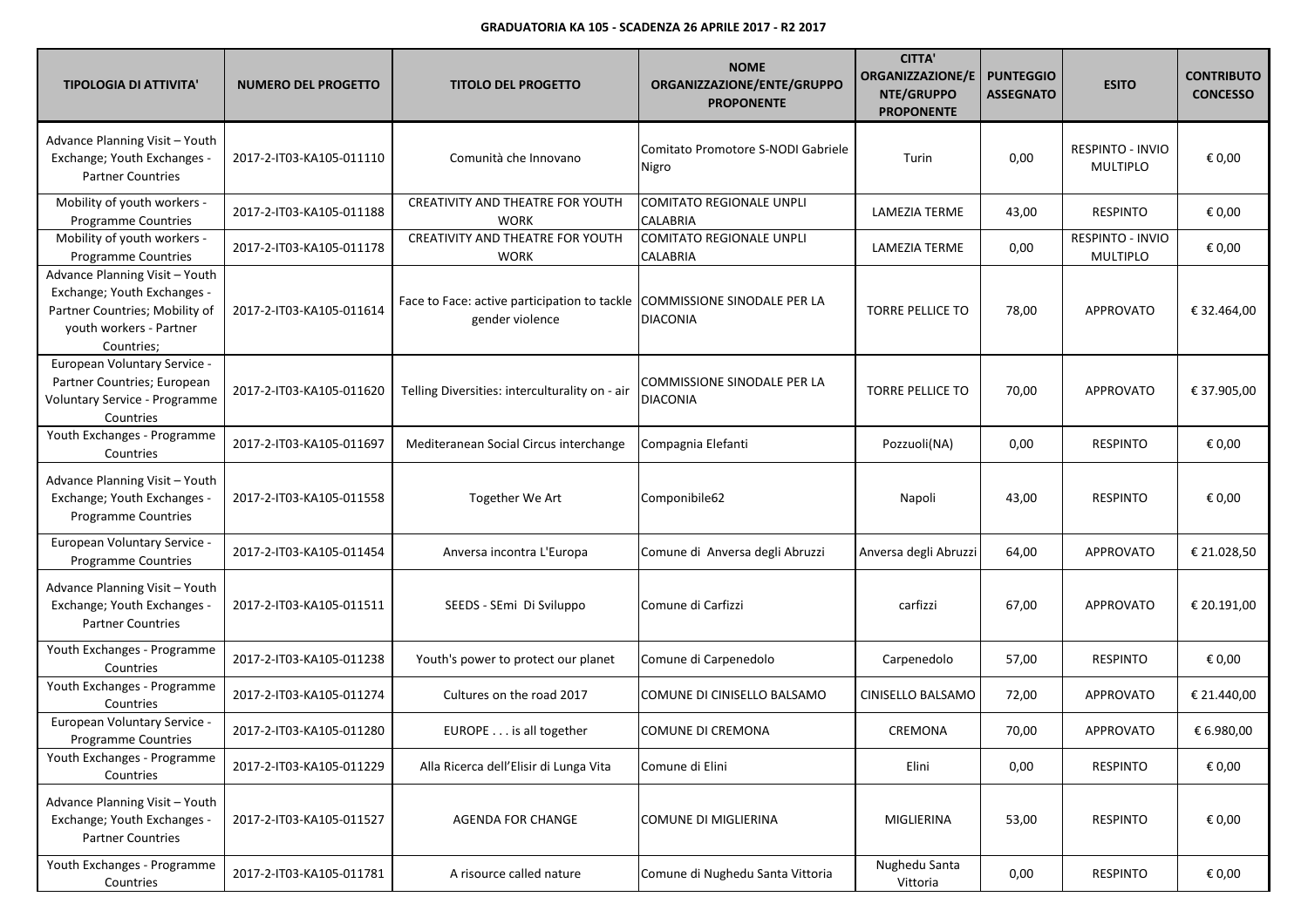| <b>TIPOLOGIA DI ATTIVITA'</b>                                                                             | <b>NUMERO DEL PROGETTO</b> | <b>TITOLO DEL PROGETTO</b>                                                                                       | <b>NOME</b><br>ORGANIZZAZIONE/ENTE/GRUPPO<br><b>PROPONENTE</b> | <b>CITTA'</b><br><b>ORGANIZZAZIONE/E</b><br>NTE/GRUPPO<br><b>PROPONENTE</b> | <b>PUNTEGGIO</b><br><b>ASSEGNATO</b> | <b>ESITO</b>                                                   | <b>CONTRIBUTO</b><br><b>CONCESSO</b> |
|-----------------------------------------------------------------------------------------------------------|----------------------------|------------------------------------------------------------------------------------------------------------------|----------------------------------------------------------------|-----------------------------------------------------------------------------|--------------------------------------|----------------------------------------------------------------|--------------------------------------|
| Youth Exchanges - Programme<br>Countries                                                                  | 2017-2-IT03-KA105-011248   | Sport is the key                                                                                                 | COMUNE DI ORISTANO                                             | ORISTANO                                                                    | 45,00                                | <b>RESPINTO</b>                                                | € 0,00                               |
| Youth Exchanges - Programme<br>Countries                                                                  | 2017-2-IT03-KA105-011227   | Sport is the key                                                                                                 | COMUNE DI ORISTANO                                             | ORISTANO                                                                    | 0,00                                 | RESPINTO - INVIO<br><b>MULTIPLO</b>                            | € 0,00                               |
| Youth Exchanges - Programme<br>Countries                                                                  | 2017-2-IT03-KA105-011220   | Sport is the key                                                                                                 | COMUNE DI ORISTANO                                             | ORISTANO                                                                    | 0,00                                 | RESPINTO - INVIO<br><b>MULTIPLO</b>                            | € 0,00                               |
| European Voluntary Service -<br>Partner Countries; European<br>Voluntary Service - Programme<br>Countries | 2017-2-IT03-KA105-011713   | Different EVS (es) join People in the Same<br>European Identity                                                  | COMUNE DI PESCARA                                              | Pescara                                                                     | 67,00                                | <b>APPROVATO</b>                                               | € 37.970,00                          |
| Mobility of youth workers -<br><b>Programme Countries</b>                                                 | 2017-2-IT03-KA105-011842   | YOUTH IN MOVE                                                                                                    | Comune di Polpenazze del Garda                                 | Polpenazze del Garda                                                        | 0,00                                 | <b>RESPINTO</b>                                                | € 0,00                               |
| Mobility of youth workers -<br><b>Programme Countries</b>                                                 | 2017-2-IT03-KA105-011841   | YOUTH IN MOVE                                                                                                    | Comune di Polpenazze del Garda                                 | Polpenazze del Garda                                                        | 0,00                                 | <b>RESPINTO</b>                                                | € 0,00                               |
| Youth Exchanges - Programme<br>Countries                                                                  | 2017-2-IT03-KA105-011565   | MILEs - mobility: intercultural learning<br>experience                                                           | Comune di San Giorgio Albanese                                 | San Giorgio Albanese                                                        | 64,00                                | <b>RESPINTO PER</b><br><b>INSUFFICIENZA DI</b><br><b>FONDI</b> | € 0,00                               |
| Advance Planning Visit - Youth<br>Exchange; Youth Exchanges -<br>Programme Countries                      | 2017-2-IT03-KA105-011525   | Giovani E Musica in Movimento per<br>l'Europa                                                                    | Comune di San Nicola Baronia                                   | San Nicola Baronia<br>(AV)                                                  | 40,00                                | <b>RESPINTO</b>                                                | € 0,00                               |
| Advance Planning Visit - Youth<br>Exchange; Youth Exchanges -<br>Programme Countries                      | 2017-2-IT03-KA105-011455   | Giovani E Musica in Movimento per<br>l'Europa                                                                    | Comune di San Nicola Baronia                                   | San Nicola Baronia<br>(AV)                                                  | 0,00                                 | <b>RESPINTO - INVIO</b><br><b>MULTIPLO</b>                     | € 0,00                               |
| Mobility of youth workers -<br><b>Partner Countries</b>                                                   | 2017-2-IT03-KA105-011272   | Youth mobility in Erasmus Plus - Preparing<br>for Quality Mobility Projects                                      | Comune di Sarezzo                                              | Sarezzo                                                                     | 66,00                                | <b>RESPINTO PER</b><br><b>INSUFFICIENZA DI</b><br><b>FONDI</b> | € 0,00                               |
| Youth Exchanges - Programme<br>Countries                                                                  | 2017-2-IT03-KA105-011214   | Uniti per il futuro                                                                                              | Comune di Sasso di Castalda                                    | Sasso di Castalda                                                           | 49,00                                | <b>RESPINTO</b>                                                | € 0,00                               |
| Youth Exchanges - Partner<br>Countries; Youth Exchanges -<br><b>Programme Countries</b>                   | 2017-2-IT03-KA105-011333   | "FITWALKANDO" VERSO L'EUROPA:<br>INCONTRO DI LUOGHI E POPOLI                                                     | Comune di Siderno                                              | Siderno                                                                     | 0,00                                 | <b>RESPINTO</b>                                                | € 0,00                               |
| Youth Exchanges - Programme<br>Countries; Mobility of youth<br>workers - Programme Countries              | 2017-2-IT03-KA105-011348   | Improving Youth Employment in Europe:<br>Trough the Promotion of Instruments of<br>Information and Participation | Comune di Sortino                                              | Sortino                                                                     | 55,00                                | <b>RESPINTO</b>                                                | $\epsilon$ 0,00                      |
| Youth Exchanges - Programme<br>Countries                                                                  | 2017-2-IT03-KA105-011427   | (re)think green                                                                                                  | Comune di Taglio di Po                                         | Taglio di Po                                                                | 57,00                                | <b>RESPINTO</b>                                                | € 0,00                               |
| Youth Exchanges - Programme<br>Countries; Mobility of youth<br>workers - Programme Countries              | 2017-2-IT03-KA105-011803   | Positive Change                                                                                                  | Comune di Uri                                                  | Uri                                                                         | 0,00                                 | <b>RESPINTO</b>                                                | € 0,00                               |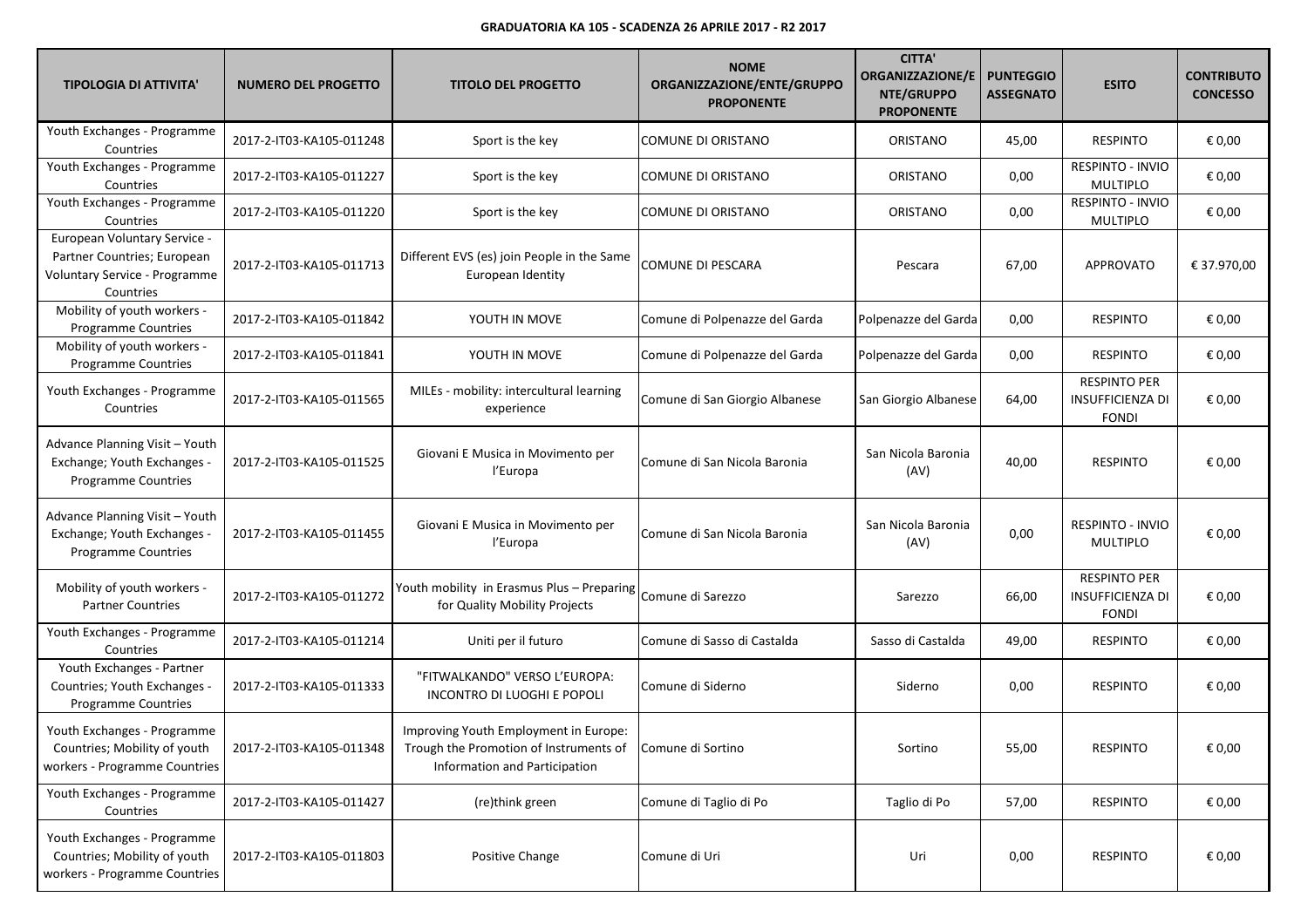| <b>TIPOLOGIA DI ATTIVITA'</b>                                                                                                           | <b>NUMERO DEL PROGETTO</b> | <b>TITOLO DEL PROGETTO</b>                                                                       | <b>NOME</b><br>ORGANIZZAZIONE/ENTE/GRUPPO<br><b>PROPONENTE</b>             | <b>CITTA'</b><br><b>ORGANIZZAZIONE/E</b><br>NTE/GRUPPO<br><b>PROPONENTE</b> | <b>PUNTEGGIO</b><br><b>ASSEGNATO</b> | <b>ESITO</b>                                                   | <b>CONTRIBUTO</b><br><b>CONCESSO</b> |
|-----------------------------------------------------------------------------------------------------------------------------------------|----------------------------|--------------------------------------------------------------------------------------------------|----------------------------------------------------------------------------|-----------------------------------------------------------------------------|--------------------------------------|----------------------------------------------------------------|--------------------------------------|
| European Voluntary Service -<br>Partner Countries; European<br>Voluntary Service - Programme<br>Countries                               | 2017-2-IT03-KA105-011263   | Mediterranean: Sea of Peace                                                                      | Comunità Papa Giovanni XXIII                                               | Rimini                                                                      | 58,00                                | <b>RESPINTO</b>                                                | € 0,00                               |
| Advance Planning Visit - EVS;<br>European Voluntary Service -<br><b>Programme Countries</b>                                             | 2017-2-IT03-KA105-011624   | Non di Solo Pane                                                                                 | CONFEDERAZIONE NAZIONALE DELLE<br>MISERICORDIE D'ITALIA                    | <b>FIRENZE</b>                                                              | 73,00                                | <b>APPROVATO</b>                                               | € 30.216,00                          |
| Youth Exchanges - Programme<br>Countries                                                                                                | 2017-2-IT03-KA105-011405   | HUnting bullying through aRTS                                                                    | Conservatorio di Musica "G. Verdi"                                         | Sassano                                                                     | 40,00                                | <b>RESPINTO</b>                                                | € 0,00                               |
| Youth Exchanges - Programme<br>Countries                                                                                                | 2017-2-IT03-KA105-011161   | HUnting bullying through aRTS                                                                    | Conservatorio di Musica "G. Verdi"                                         | Sassano                                                                     | 0,00                                 | RESPINTO - INVIO<br>MULTIPLO                                   | € 0,00                               |
| Youth Exchanges - Programme<br>Countries                                                                                                | 2017-2-IT03-KA105-011153   | HUnting bullying through aRTS                                                                    | Conservatorio di Musica "G. Verdi"                                         | Sassano                                                                     | 0,00                                 | RESPINTO - INVIO<br><b>MULTIPLO</b>                            | € 0,00                               |
| European Voluntary Service -<br><b>Partner Countries</b>                                                                                | 2017-2-IT03-KA105-011279   | <b>MEDIAtors</b>                                                                                 | Consorzio Solidarietà Sociale Forlì-<br>Cesena società cooperativa sociale | Forlì                                                                       | 64,00                                | <b>APPROVATO</b>                                               | € 22.300,00                          |
| European Voluntary Service -<br>Partner Countries; European<br>Voluntary Service - Programme<br>Countries                               | 2017-2-IT03-KA105-011800   | A reason for every season                                                                        | Consorzio Solidarietà Sociale Forlì-<br>Cesena società cooperativa sociale | Forlì                                                                       | 56,00                                | <b>RESPINTO</b>                                                | € 0,00                               |
| European Voluntary Service -<br>Programme Countries                                                                                     | 2017-2-IT03-KA105-011730   | Step by step                                                                                     | <b>COOPERATIVA ITACA</b>                                                   | PORDENONE                                                                   | 38,00                                | <b>RESPINTO</b>                                                | € 0,00                               |
| European Voluntary Service -<br>Programme Countries                                                                                     | 2017-2-IT03-KA105-011230   | Open day, every day                                                                              | COOPERATIVA ITACA                                                          | PORDENONE                                                                   | 38,00                                | <b>RESPINTO</b>                                                | € 0,00                               |
| European Voluntary Service -<br><b>Programme Countries</b>                                                                              | 2017-2-IT03-KA105-011210   | A beautiful mind                                                                                 | Cooperativa Sociale A.E.P.E.R.                                             | Bergamo                                                                     | 59,00                                | <b>RESPINTO</b>                                                | € 0,00                               |
| Advance Planning Visit - EVS;<br>European Voluntary Service -<br>Partner Countries; Mobility of<br>youth workers - Partner<br>Countries | 2017-2-IT03-KA105-011342   | Young people for generative welfare.<br>Together in Europe for sustainable social<br>strategies. | Cooperativa Sociale Artemide                                               | Latiano                                                                     | 57,00                                | <b>RESPINTO</b>                                                | € 0,00                               |
| European Voluntary Service -<br><b>Programme Countries</b>                                                                              | 2017-2-IT03-KA105-011121   | Old is Gold                                                                                      | Cooperativa Sociale Muovimente                                             | Viterbo                                                                     | 78,00                                | <b>APPROVATO</b>                                               | € 14.200,00                          |
| Mobility of youth workers -<br><b>Programme Countries</b>                                                                               | 2017-2-IT03-KA105-011762   | <b>Finding Your Voice</b>                                                                        | Cooperativa Sociale Muovimente                                             | Viterbo                                                                     | 63,00                                | <b>RESPINTO PER</b><br><b>INSUFFICIENZA DI</b><br><b>FONDI</b> | € 0,00                               |
| Mobility of youth workers -<br>Programme Countries                                                                                      | 2017-2-IT03-KA105-011728   | ARCAS 2.0                                                                                        | Cooperativa Tirrena 96 r.l.                                                | Villafranca Tirrena<br>(Me)                                                 | 0,00                                 | RESPINTO                                                       | € 0,00                               |
| European Voluntary Service -<br><b>Programme Countries</b>                                                                              | 2017-2-IT03-KA105-011488   | <b>EVS for Local Development</b>                                                                 | Cooperazione Senza Frontiere                                               | Palermo                                                                     | 66,00                                | <b>APPROVATO</b>                                               | € 17.350,00                          |
| Youth Exchanges - Programme<br>Countries                                                                                                | 2017-2-IT03-KA105-011150   | La Terra è Vita                                                                                  | Corale Polifonica Città di Ercolano                                        | Ercolano (NA)                                                               | 45,00                                | <b>RESPINTO</b>                                                | € 0,00                               |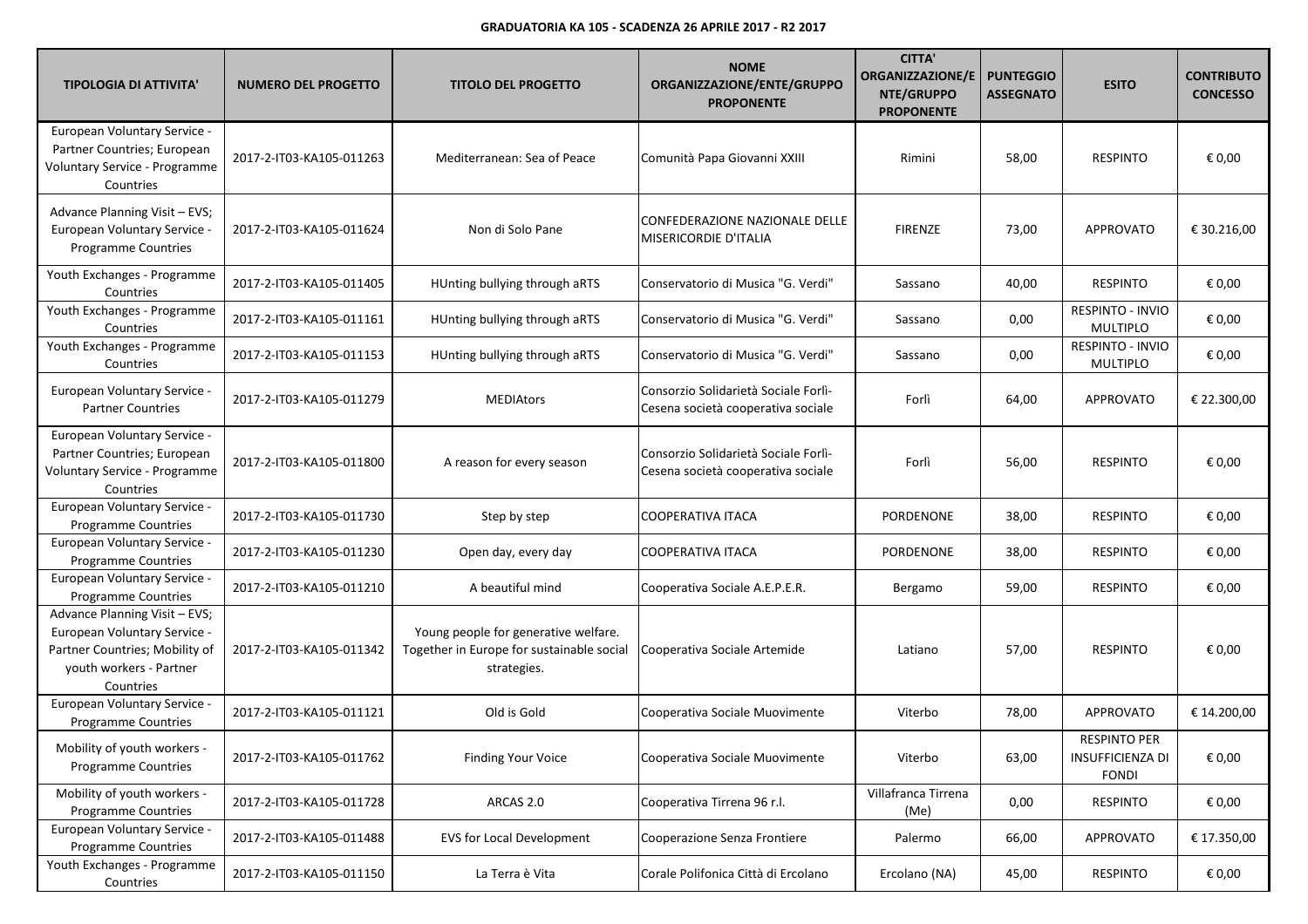| <b>TIPOLOGIA DI ATTIVITA'</b>                                                                                                                       | <b>NUMERO DEL PROGETTO</b> | <b>TITOLO DEL PROGETTO</b>                                                                  | <b>NOME</b><br>ORGANIZZAZIONE/ENTE/GRUPPO<br><b>PROPONENTE</b>   | <b>CITTA'</b><br><b>ORGANIZZAZIONE/E</b><br>NTE/GRUPPO<br><b>PROPONENTE</b> | <b>PUNTEGGIO</b><br><b>ASSEGNATO</b> | <b>ESITO</b>                                                   | <b>CONTRIBUTO</b><br><b>CONCESSO</b> |
|-----------------------------------------------------------------------------------------------------------------------------------------------------|----------------------------|---------------------------------------------------------------------------------------------|------------------------------------------------------------------|-----------------------------------------------------------------------------|--------------------------------------|----------------------------------------------------------------|--------------------------------------|
| Mobility of youth workers -<br><b>Partner Countries</b>                                                                                             | 2017-2-IT03-KA105-011816   | Migrant Rural Area Development Youth                                                        | COWORKING E NETWORKING SICILIA<br>APS                            | PALERMO                                                                     | 35,00                                | <b>RESPINTO</b>                                                | € 0,00                               |
| Mobility of youth workers -<br><b>Partner Countries</b>                                                                                             | 2017-2-IT03-KA105-011814   | Migrant Rural Area Development Youth                                                        | COWORKING E NETWORKING SICILIA<br>APS                            | PALERMO                                                                     | 0,00                                 | RESPINTO - INVIO<br>MULTIPLO                                   | € 0,00                               |
| Advance Planning Visit - Youth<br>Exchange; Mobility of youth<br>workers - Partner Countries;<br>Mobility of youth workers -<br>Programme Countries | 2017-2-IT03-KA105-011655   | COMUNITA' IN AZIONE PER I MIGRANTI<br>CON EDUCAZIONE A DISTANZA                             | <b>CPIA 1 SONDRIO</b>                                            | Morbegno                                                                    | 45,00                                | <b>RESPINTO</b>                                                | € 0,00                               |
| Mobility of youth workers -<br><b>Partner Countries</b>                                                                                             | 2017-2-IT03-KA105-011101   | Youth Innovators shaping the future                                                         | DEMOSTENE Centro Studi per la<br>Promozione dello Sviluppo Umano | Latiano                                                                     | 56,00                                | <b>RESPINTO</b>                                                | € 0,00                               |
| European Voluntary Service -<br>Programme Countries                                                                                                 | 2017-KA105-4               | Shining suns                                                                                | Diapason Coop Soc Arl Onlus                                      | Milano                                                                      | 0,00                                 | <b>RESPINTO</b>                                                | € 0,00                               |
| Mobility of youth workers -<br>Programme Countries                                                                                                  | 2017-2-IT03-KA105-011752   | Intrappolati nella rete                                                                     | <b>DOMI GROUP</b>                                                | <b>BACOLI</b>                                                               | 75,00                                | <b>APPROVATO</b>                                               | € 21.820,00                          |
| Mobility of youth workers -<br><b>Programme Countries</b>                                                                                           | 2017-2-IT03-KA105-011212   | Hear my Voice                                                                               | Elios                                                            | Acireale                                                                    | 66,00                                | <b>RESPINTO PER</b><br>INSUFFICIENZA DI<br><b>FONDI</b>        | € 0,00                               |
| Mobility of youth workers -<br>Programme Countries                                                                                                  | 2017-2-IT03-KA105-011472   | Actors of Participation: Youth in decision-<br>making                                       | Elios                                                            | Acireale                                                                    | 62,00                                | <b>RESPINTO PER</b><br><b>INSUFFICIENZA DI</b><br><b>FONDI</b> | € 0,00                               |
| Mobility of youth workers -<br>Programme Countries                                                                                                  | 2017-2-IT03-KA105-011312   | BioDiversity#2                                                                              | Eliotropi                                                        | Misilmeri                                                                   | 0,00                                 | RESPINTO - INVIO<br><b>MULTIPLO</b>                            | € 0,00                               |
| Mobility of youth workers -<br><b>Programme Countries</b>                                                                                           | 2017-2-IT03-KA105-011812   | BioDiversity#2                                                                              | Eliotropi                                                        | Misilmeri                                                                   | 0,00                                 | <b>RESPINTO</b>                                                | € 0,00                               |
| European Voluntary Service -<br><b>Partner Countries</b>                                                                                            | 2017-2-IT03-KA105-011444   | Thinking Beyond the Disability                                                              | <b>ENGIM - ENTE NAZIONALE</b><br><b>GIUSEPPINI DEL MURIALDO</b>  | <b>ROMA</b>                                                                 | 62,00                                | <b>RESPINTO PER</b><br><b>INSUFFICIENZA DI</b><br><b>FONDI</b> | € 0,00                               |
| Advance Planning Visit - Youth<br>Exchange; Youth Exchanges -<br><b>Programme Countries</b>                                                         | 2017-2-IT03-KA105-011316   | NE.A.R. FUTURE. Neets And Refugees<br>Inclusion, Self-empowerment and Active<br>Citizenship | <b>ENJOY Associazione di Promozione</b><br>Sociale               | Marcellinara                                                                | 55,00                                | <b>RESPINTO</b>                                                | € 0,00                               |
| Youth Exchanges - Programme<br>Countries                                                                                                            | 2017-2-IT03-KA105-011302   | All colours for Mandala                                                                     | ENNEA cultura territorio società                                 | Fisciano - Salerno                                                          | 50,00                                | <b>RESPINTO</b>                                                | $\epsilon$ 0,00                      |
| Youth Exchanges - Programme<br>Countries                                                                                                            | 2017-2-IT03-KA105-011216   | <b>Fighting Against Climate Change</b><br>Emergencies                                       | Ente Folkloristico Siciliano Canterini di<br><b>Brolo</b>        | Brolo                                                                       | 70,00                                | APPROVATO                                                      | € 17.980,00                          |
| Youth Exchanges - Programme<br>Countries                                                                                                            | 2017-2-IT03-KA105-011641   | Erasmus Student Network - Piattaforma<br>Sud Ovest Europea 2017                             | Erasmus Student Network Unicatt<br>Milano                        | Milan                                                                       | 55,00                                | <b>RESPINTO</b>                                                | € 0,00                               |
| Mobility of youth workers -<br>Programme Countries                                                                                                  | 2017-2-IT03-KA105-011539   | VITA ECOLOGICA E SOSTENIBILE IN<br><b>EUROPA</b>                                            | Erasmus Youth Club                                               | Valdagno (VI)                                                               | 50,00                                | <b>RESPINTO</b>                                                | € 0,00                               |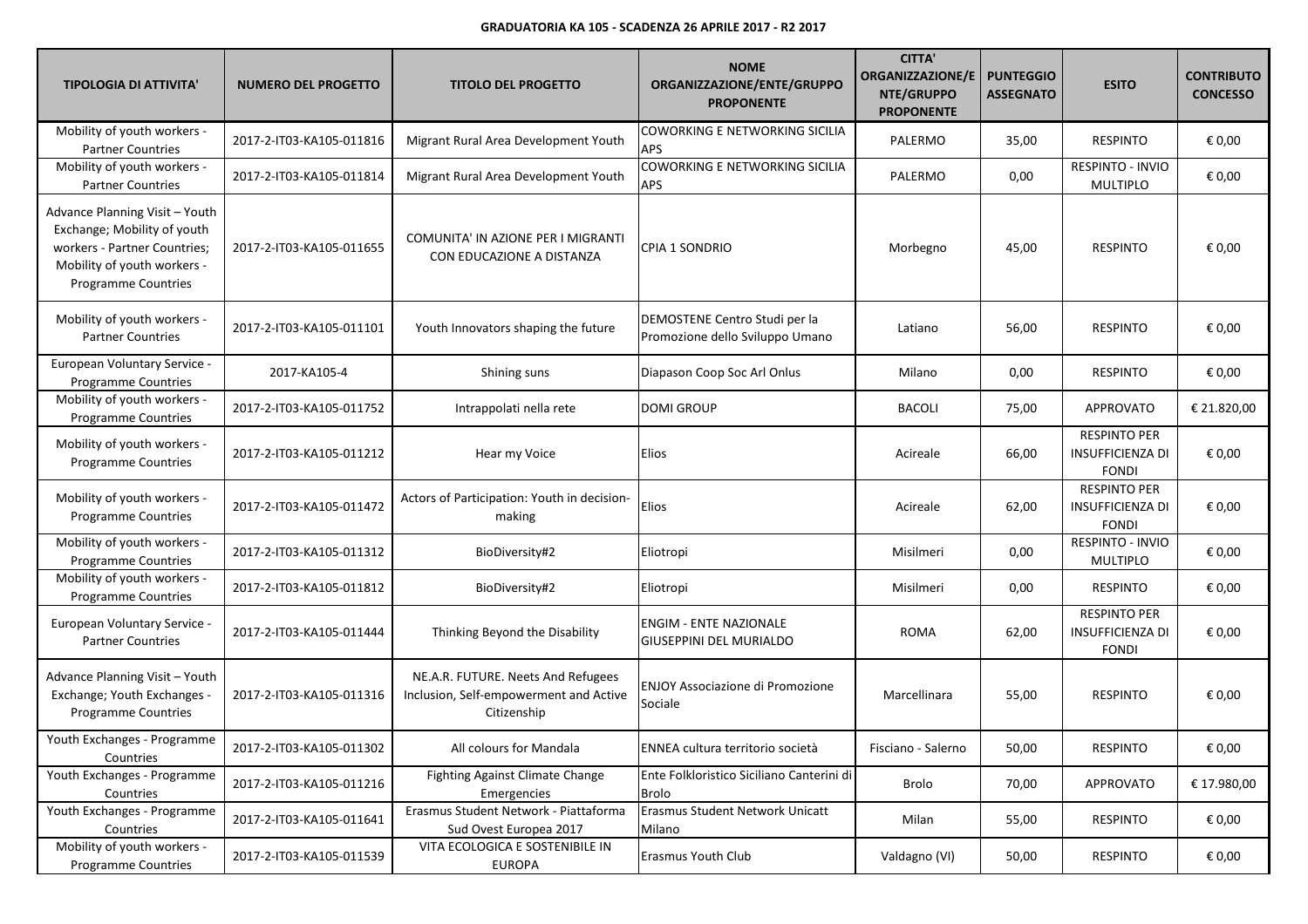| <b>TIPOLOGIA DI ATTIVITA'</b>                                                               | <b>NUMERO DEL PROGETTO</b> | <b>TITOLO DEL PROGETTO</b>                                                                | <b>NOME</b><br>ORGANIZZAZIONE/ENTE/GRUPPO<br><b>PROPONENTE</b>          | <b>CITTA'</b><br><b>ORGANIZZAZIONE/E</b><br>NTE/GRUPPO<br><b>PROPONENTE</b> | <b>PUNTEGGIO</b><br><b>ASSEGNATO</b> | <b>ESITO</b>                                                   | <b>CONTRIBUTO</b><br><b>CONCESSO</b> |
|---------------------------------------------------------------------------------------------|----------------------------|-------------------------------------------------------------------------------------------|-------------------------------------------------------------------------|-----------------------------------------------------------------------------|--------------------------------------|----------------------------------------------------------------|--------------------------------------|
| Mobility of youth workers -<br><b>Partner Countries</b>                                     | 2017-2-IT03-KA105-011807   | On the way to learn                                                                       | Esplora                                                                 | Itri                                                                        | 58,00                                | <b>RESPINTO</b>                                                | € 0,00                               |
| Mobility of youth workers -<br>Programme Countries                                          | 2017-2-IT03-KA105-011491   | Photo-therapy: lavorare in gruppo<br>attraverso le immagini                               | <b>ETV EuroTreviso</b>                                                  | <b>TREVISO</b>                                                              | 35,00                                | <b>RESPINTO</b>                                                | € 0,00                               |
| Mobility of youth workers -<br>Programme Countries                                          | 2017-2-IT03-KA105-011699   | Reti sociali per un turismo senza confini                                                 | <b>ETV EuroTreviso</b>                                                  | <b>TREVISO</b>                                                              | 32,00                                | <b>RESPINTO</b>                                                | € 0,00                               |
| Youth Exchanges - Programme<br>Countries                                                    | 2017-2-IT03-KA105-011303   | Movie Makers in Movement                                                                  | EuGen - European Generation                                             | roma                                                                        | 75,00                                | APPROVATO                                                      | € 29.690,00                          |
| Mobility of youth workers -<br>Programme Countries                                          | 2017-2-IT03-KA105-011289   | E+QUALITY Week: Improving project<br>management competences in youth work                 | EURO SUD                                                                | TRIGGIANO                                                                   | 78,00                                | <b>APPROVATO</b>                                               | € 21.121,00                          |
| Youth Exchanges - Partner<br>Countries                                                      | 2017-2-IT03-KA105-011134   | EUROPE MEETS EAST - UNO SGUARDO SUI<br>CAUCASO                                            | <b>EURO SUD</b>                                                         | TRIGGIANO                                                                   | 62,00                                | <b>RESPINTO PER</b><br><b>INSUFFICIENZA DI</b><br><b>FONDI</b> | € 0,00                               |
| Mobility of youth workers -<br>Programme Countries                                          | 2017-2-IT03-KA105-011623   | Youth Citizenship Academy - Un Corso di<br>Formazione su Cittadinanza Attiva              | <b>EURO SUD</b>                                                         | TRIGGIANO                                                                   | 50,00                                | <b>RESPINTO</b>                                                | € 0,00                               |
| Youth Exchanges - Programme<br>Countries                                                    | 2017-2-IT03-KA105-011626   | <b>Turn Around Yourself</b>                                                               | EURO SUD                                                                | TRIGGIANO                                                                   | 42,00                                | <b>RESPINTO</b>                                                | € 0,00                               |
| Youth Exchanges - Partner<br>Countries                                                      | 2017-2-IT03-KA105-011611   | Speak UP in EuroMed                                                                       | EuroDemos Youth Mobility NGO                                            | Reggio Calabria                                                             | 49,00                                | <b>RESPINTO</b>                                                | € 0,00                               |
| Youth Exchanges - Programme<br>Countries                                                    | 2017-2-IT03-KA105-011317   | EuroSkepticism VS Erasmus Generation                                                      | EuroDemos Youth Mobility NGO                                            | Reggio Calabria                                                             | 48,00                                | <b>RESPINTO</b>                                                | € 0,00                               |
| Mobility of youth workers -<br>Programme Countries                                          | 2017-2-IT03-KA105-011398   | Refugees 4 Progress!                                                                      | EuroDemos Youth Mobility NGO                                            | Reggio Calabria                                                             | 45,00                                | <b>RESPINTO</b>                                                | € 0,00                               |
| European Voluntary Service -<br><b>Programme Countries</b>                                  | 2017-2-IT03-KA105-011258   | Password                                                                                  | EUROMED CARREFOUR SICILIA                                               | Palermo                                                                     | 69,00                                | <b>APPROVATO</b>                                               | € 14.385,00                          |
| Advance Planning Visit - Youth<br>Exchange; Youth Exchanges -<br><b>Programme Countries</b> | 2017-2-IT03-KA105-011521   | From EGO to ECO                                                                           | Euro-Mediterranean Association of<br><b>Exchanges Volunteers Events</b> | Favara                                                                      | 54,00                                | <b>RESPINTO</b>                                                | € 0,00                               |
| Mobility of youth workers -<br><b>Partner Countries</b>                                     | 2017-2-IT03-KA105-011540   | Connecting for a Better World                                                             | Euro-Mediterranean Association of<br><b>Exchanges Volunteers Events</b> | Favara                                                                      | 50,00                                | <b>RESPINTO</b>                                                | € 0,00                               |
| Mobility of youth workers -<br><b>Partner Countries</b>                                     | 2017-2-IT03-KA105-011572   | Personal Branding for Employability                                                       | Euro-Mediterranean Association of<br><b>Exchanges Volunteers Events</b> | Favara                                                                      | 48,00                                | <b>RESPINTO</b>                                                | € 0,00                               |
| Mobility of youth workers -<br><b>Partner Countries</b>                                     | 2017-2-IT03-KA105-011533   | E+Q Development Lab                                                                       | Euro-Mediterranean Association of<br><b>Exchanges Volunteers Events</b> | Favara                                                                      | 48,00                                | <b>RESPINTO</b>                                                | $\epsilon$ 0,00                      |
| Mobility of youth workers -<br>Programme Countries                                          | 2017-2-IT03-KA105-011201   | Escape for human rights: "Few m2 of<br>different reality"                                 | EURO-NET                                                                | POTENZA                                                                     | 75,00                                | APPROVATO                                                      | € 21.890,00                          |
| Mobility of youth workers -<br><b>Partner Countries</b>                                     | 2017-2-IT03-KA105-011053   | Training for trainers for youngsters coming<br>from African diaspora "Interculturability" | EURO-NET                                                                | <b>POTENZA</b>                                                              | 50,00                                | <b>RESPINTO</b>                                                | € 0,00                               |
| Youth Exchanges - Programme<br>Countries                                                    | 2017-2-IT03-KA105-011061   | "OPPORTUNITY OF LIFES"                                                                    | EUROPALMENTE ERASMUS                                                    | Fleri                                                                       | 47,00                                | <b>RESPINTO</b>                                                | € 0,00                               |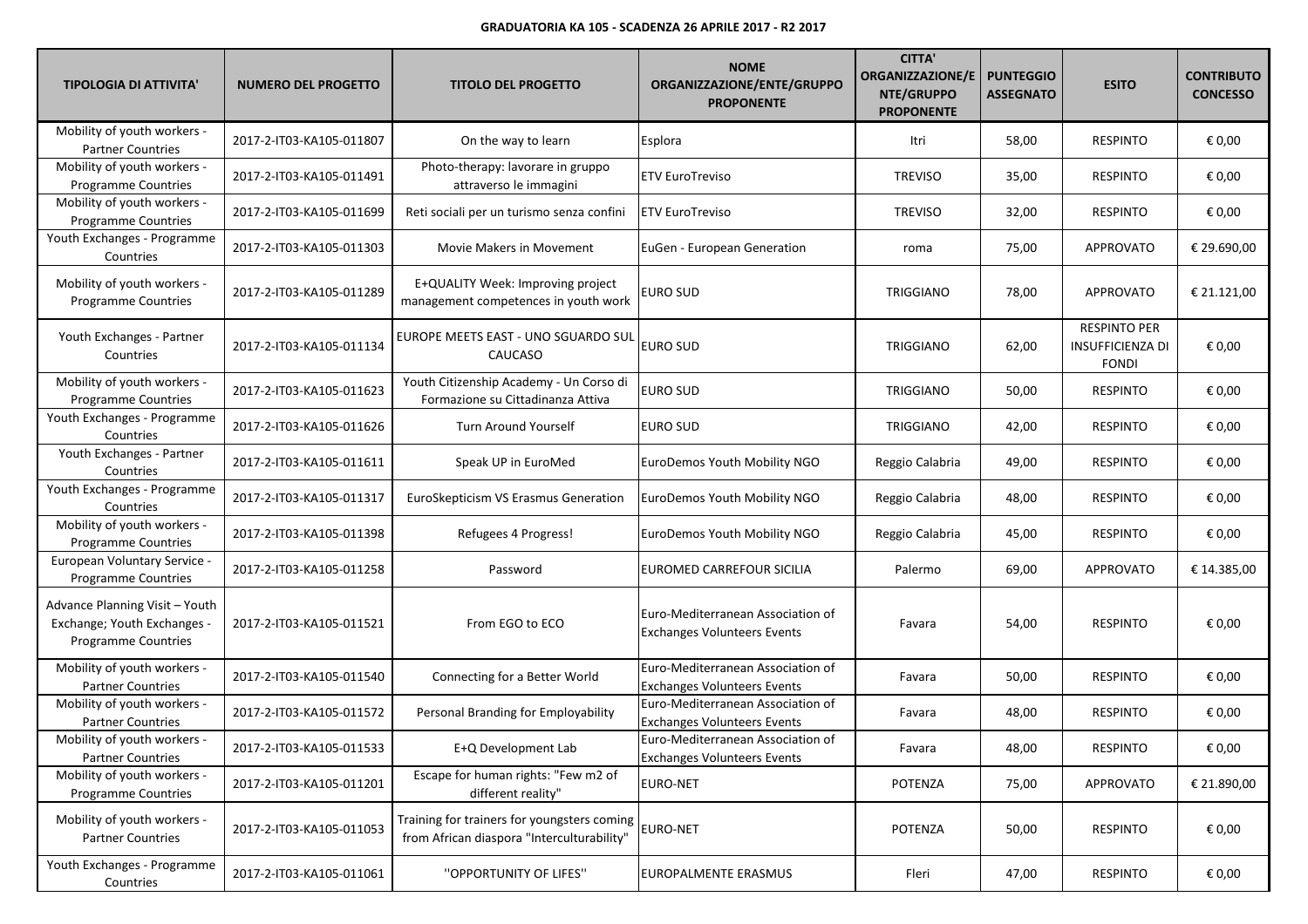| <b>TIPOLOGIA DI ATTIVITA'</b>                                                               | <b>NUMERO DEL PROGETTO</b> | <b>TITOLO DEL PROGETTO</b>                                                                                                             | <b>NOME</b><br>ORGANIZZAZIONE/ENTE/GRUPPO<br><b>PROPONENTE</b>                                     | <b>CITTA'</b><br><b>ORGANIZZAZIONE/E</b><br>NTE/GRUPPO<br><b>PROPONENTE</b> | <b>PUNTEGGIO</b><br><b>ASSEGNATO</b> | <b>ESITO</b>                                                   | <b>CONTRIBUTO</b><br><b>CONCESSO</b> |
|---------------------------------------------------------------------------------------------|----------------------------|----------------------------------------------------------------------------------------------------------------------------------------|----------------------------------------------------------------------------------------------------|-----------------------------------------------------------------------------|--------------------------------------|----------------------------------------------------------------|--------------------------------------|
| Advance Planning Visit - Youth<br>Exchange; Youth Exchanges -<br>Programme Countries        | 2017-2-IT03-KA105-011806   | <b>REC</b>                                                                                                                             | Fabula Naturae                                                                                     | Sant'Agata de' Goti                                                         | 51,00                                | <b>RESPINTO</b>                                                | € 0,00                               |
| Advance Planning Visit - Youth<br>Exchange; Youth Exchanges -<br>Programme Countries        | 2017-2-IT03-KA105-011346   | European Trails 2                                                                                                                      | Fabula Naturae                                                                                     | Sant'Agata de' Goti                                                         | 0,00                                 | <b>RESPINTO</b>                                                | € 0,00                               |
| Advance Planning Visit - Youth<br>Exchange; Youth Exchanges -<br>Programme Countries        | 2017-2-IT03-KA105-011345   | Innovating Musicultural Visions                                                                                                        | Fabula Naturae                                                                                     | Sant'Agata de' Goti                                                         | 0,00                                 | <b>RESPINTO</b>                                                | € 0,00                               |
| <b>European Voluntary Service -</b><br><b>Programme Countries</b>                           | 2017-2-IT03-KA105-011103   | Un pezzo di Europa a Verona - promozione Federazione del Volontariato di<br>del volontariato giovanile                                 | Verona ONLUS                                                                                       | Verona                                                                      | 58,00                                | <b>RESPINTO</b>                                                | € 0,00                               |
| Mobility of youth workers -<br>Programme Countries                                          | 2017-2-IT03-KA105-011376   | Train(ers) 4 Europe                                                                                                                    | Federazione Internazionale Scambi<br>Socio-Culturale Giovanili "World Net                          | Tito                                                                        | 35,00                                | <b>RESPINTO</b>                                                | € 0,00                               |
| Mobility of youth workers -<br><b>Programme Countries</b>                                   | 2017-2-IT03-KA105-011795   | Youth worker in network: exchange of<br>educational practices and management                                                           | Federazione Nazionale Servizi Civili e<br>Sociali - Centro Nazionale Opere<br>Salesiane - SCS/CNOS | Rome                                                                        | 0,00                                 | <b>RESPINTO</b>                                                | € 0,00                               |
| Mobility of youth workers -<br><b>Partner Countries</b>                                     | 2017-2-IT03-KA105-011338   | Boosting Inclusion Through social<br>Entrepreneurship                                                                                  | FERFILO ASSOCIAZIONE SPORTIVA<br>DILETTANTISTICA                                                   | <b>CENTO</b>                                                                | 70,00                                | <b>RESPINTO PER</b><br><b>INSUFFICIENZA DI</b><br><b>FONDI</b> | € 0,00                               |
| Youth Exchanges - Programme<br>Countries                                                    | 2017-2-IT03-KA105-011685   | Moving Frames: Collaborative Filmmaking<br>for Integration                                                                             | Filmadelica                                                                                        | Avellino                                                                    | 50,00                                | <b>RESPINTO</b>                                                | € 0,00                               |
| Advance Planning Visit - Youth<br>Exchange; Youth Exchanges -<br>Programme Countries        | 2017-2-IT03-KA105-011309   | BrandYouUp!                                                                                                                            | Fondazione Bruto e Poerio Carpigiani                                                               | Anzola Dell'Emilia                                                          | 47,00                                | <b>RESPINTO</b>                                                | € 0,00                               |
| Advance Planning Visit - Youth<br>Exchange; Youth Exchanges -<br><b>Programme Countries</b> | 2017-2-IT03-KA105-011261   | Point in YOUrope: A reflection on the Eu<br>citizenship dynamics and the active role of Fondazione Flaminia<br>the YOUth in its future |                                                                                                    | Ravenna                                                                     | 63,00                                | <b>RESPINTO PER</b><br><b>INSUFFICIENZA DI</b><br><b>FONDI</b> | € 0,00                               |
| European Voluntary Service -<br>Programme Countries                                         | 2017-2-IT03-KA105-011519   | L'Europa per l'integrazione sociale dei<br>giovani                                                                                     | Fondazione Giuseppe Antonio<br>Galignani                                                           | Palazzolo sull'Oglio                                                        | 60,00                                | <b>RESPINTO PER</b><br><b>INSUFFICIENZA DI</b><br><b>FONDI</b> | € 0,00                               |
| European Voluntary Service -<br><b>Partner Countries</b>                                    | 2017-2-IT03-KA105-011421   | EVS as quality mobility project                                                                                                        | Fondazione Istituto Morcelliano                                                                    | Chiari                                                                      | 65,00                                | <b>APPROVATO</b>                                               | € 28.390,00                          |
| Mobility of youth workers -<br><b>Partner Countries</b>                                     | 2017-2-IT03-KA105-011422   | We are the change                                                                                                                      | Fondazione Istituto Morcelliano                                                                    | Chiari                                                                      | 58,00                                | <b>RESPINTO</b>                                                | € 0,00                               |
| Mobility of youth workers -<br><b>Partner Countries</b>                                     | 2017-2-IT03-KA105-011313   | STEMPI Stories as Tool for Empowerment<br>and Inclusion                                                                                | <b>FONDAZIONE LELIO E LISLI BASSO-</b><br><b>ISSOCO</b>                                            | ROMA                                                                        | 60,00                                | <b>RESPINTO PER</b><br><b>INSUFFICIENZA DI</b><br><b>FONDI</b> | € 0,00                               |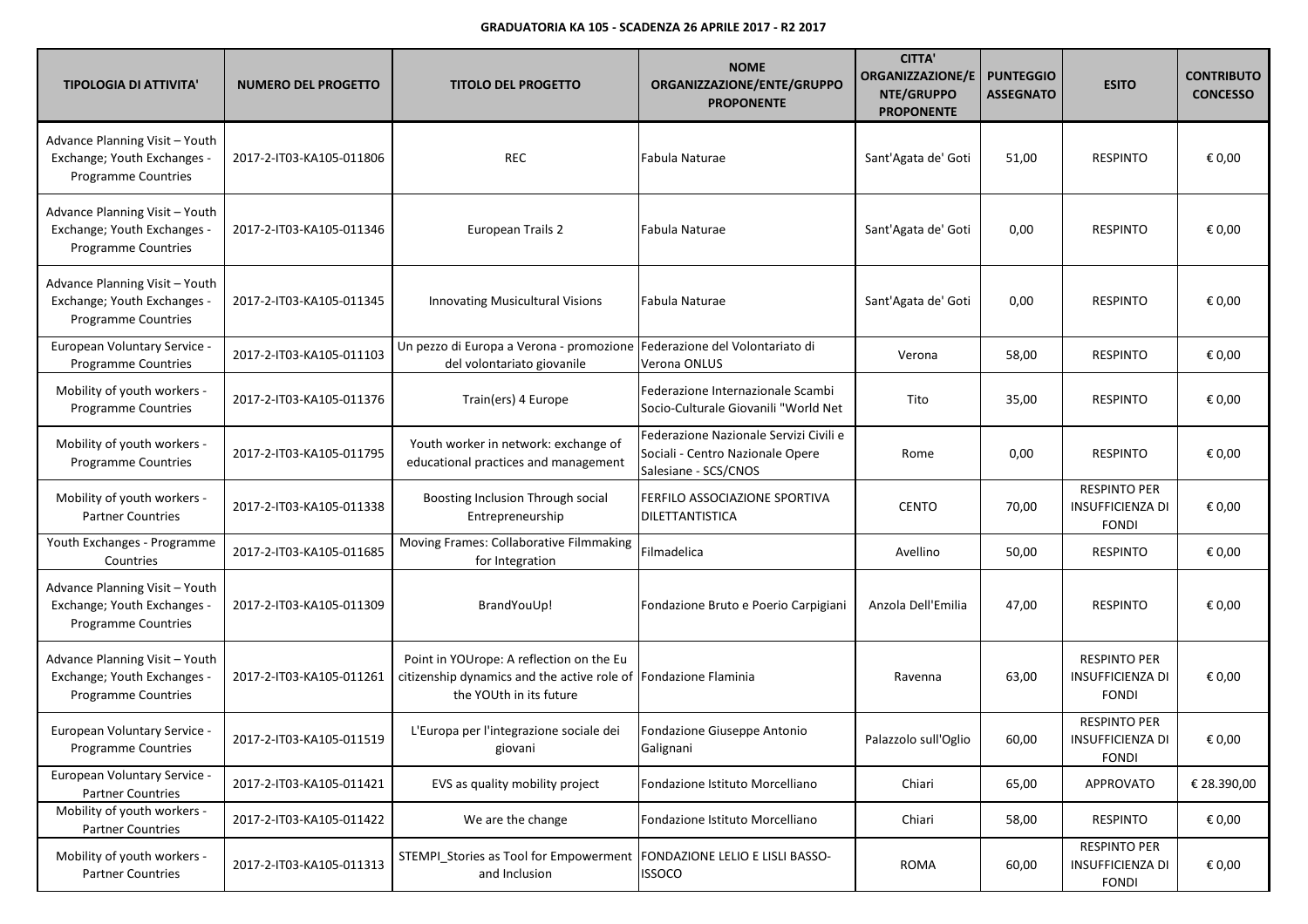| <b>TIPOLOGIA DI ATTIVITA'</b>                                                             | <b>NUMERO DEL PROGETTO</b> | <b>TITOLO DEL PROGETTO</b>                                                                                                        | <b>NOME</b><br>ORGANIZZAZIONE/ENTE/GRUPPO<br><b>PROPONENTE</b> | <b>CITTA'</b><br><b>ORGANIZZAZIONE/E</b><br>NTE/GRUPPO<br><b>PROPONENTE</b> | <b>PUNTEGGIO</b><br><b>ASSEGNATO</b> | <b>ESITO</b>                                                   | <b>CONTRIBUTO</b><br><b>CONCESSO</b> |
|-------------------------------------------------------------------------------------------|----------------------------|-----------------------------------------------------------------------------------------------------------------------------------|----------------------------------------------------------------|-----------------------------------------------------------------------------|--------------------------------------|----------------------------------------------------------------|--------------------------------------|
| Mobility of youth workers -<br><b>Partner Countries</b>                                   | 2017-2-IT03-KA105-011563   | Youth and participation between the<br>shores of the Mediterranean                                                                | FONDAZIONE SCUOLA DI ALTA<br>FORMAZIONE PER IL TERZO SETTORE   | <b>SIENA</b>                                                                | 53,00                                | <b>RESPINTO</b>                                                | € 0,00                               |
| Mobility of youth workers -<br><b>Partner Countries</b>                                   | 2017-2-IT03-KA105-011552   | Youth and participation between the<br>shores of the Mediterranean                                                                | FONDAZIONE SCUOLA DI ALTA<br>FORMAZIONE PER IL TERZO SETTORE   | <b>SIENA</b>                                                                | 0,00                                 | RESPINTO - INVIO<br>MULTIPLO                                   | € 0,00                               |
| Youth Exchanges - Programme<br>Countries                                                  | 2017-2-IT03-KA105-011657   | Bridge to Europe: an human esperience of<br>friendship through music gathering<br>different communities with different<br>origins | Fondazione Scuola di Musica Carlo e<br>Guglielmo Andreoli      | Mirandola                                                                   | 47,00                                | <b>RESPINTO</b>                                                | € 0,00                               |
| Mobility of youth workers -<br>Programme Countries                                        | 2017-2-IT03-KA105-011561   | RefugE+                                                                                                                           | freeminds in action                                            | Favara                                                                      | 75,00                                | APPROVATO                                                      | € 22.553,00                          |
| Youth Exchanges - Partner<br>Countries                                                    | 2017-2-IT03-KA105-011569   | Power on, lead and participate                                                                                                    | freeminds in action                                            | Favara                                                                      | 64,00                                | <b>RESPINTO PER</b><br><b>INSUFFICIENZA DI</b><br><b>FONDI</b> | € 0,00                               |
| Advance Planning Visit - Youth<br>Exchange; Youth Exchanges -<br><b>Partner Countries</b> | 2017-2-IT03-KA105-011556   | Green Hands                                                                                                                       | freeminds in action                                            | Favara                                                                      | 61,00                                | <b>RESPINTO PER</b><br><b>INSUFFICIENZA DI</b><br><b>FONDI</b> | € 0,00                               |
| Advance Planning Visit - Youth<br>Exchange; Youth Exchanges -<br><b>Partner Countries</b> | 2017-2-IT03-KA105-011554   | <b>Green Hands</b>                                                                                                                | freeminds in action                                            | Favara                                                                      | 0,00                                 | RESPINTO - INVIO<br><b>MULTIPLO</b>                            | € 0,00                               |
| Youth Exchanges - Programme<br>Countries                                                  | 2017-2-IT03-KA105-011503   | Share and Go                                                                                                                      | <b>FUTURO DIGITALE</b>                                         | <b>TERRANOVA DA</b><br>SIBARI                                               | 67,00                                | APPROVATO                                                      | € 21.389,00                          |
| Mobility of youth workers -<br>Programme Countries                                        | 2017-2-IT03-KA105-011783   | Foster Intercultural Dialogue in European<br>Society                                                                              | <b>FUTURO DIGITALE</b>                                         | <b>TERRANOVA DA</b><br>SIBARI                                               | 63,00                                | <b>RESPINTO PER</b><br><b>INSUFFICIENZA DI</b><br><b>FONDI</b> | € 0,00                               |
| Youth Exchanges - Programme<br>Countries                                                  | 2017-2-IT03-KA105-011517   | Lo sport per la coesione della gioventù                                                                                           | Futuro e Progresso Associazione di<br>promozione sociale       | Padova                                                                      | 48,00                                | <b>RESPINTO</b>                                                | € 0,00                               |
| Mobility of youth workers -<br>Programme Countries                                        | 2017-2-IT03-KA105-011325   | The future challenge- BE SOCIAL<br><b>ENTREPRENEUR TC</b>                                                                         | GALILEO Società Cooperativa                                    | Catanzaro                                                                   | 58,00                                | <b>RESPINTO</b>                                                | € 0,00                               |
| Youth Exchanges - Programme<br>Countries                                                  | 2017-2-IT03-KA105-011383   | Food Over the Problems                                                                                                            | GALILEO Società Cooperativa                                    | Catanzaro                                                                   | 45,00                                | <b>RESPINTO</b>                                                | € 0,00                               |
| Youth Exchanges - Programme<br>Countries                                                  | 2017-2-IT03-KA105-011793   | "INTEGRATION IS THE FUTURE"                                                                                                       | Giosef Madonie                                                 | Collesano                                                                   | 0,00                                 | <b>RESPINTO</b>                                                | € 0,00                               |
| Youth Exchanges - Programme<br>Countries                                                  | 2017-2-IT03-KA105-011450   | I've got your back                                                                                                                | Giovani d'Oggi                                                 | Nocera Inferiore (Sa)                                                       | 59,00                                | <b>RESPINTO</b>                                                | € 0,00                               |
| Youth Exchanges - Partner<br>Countries                                                    | 2017-2-IT03-KA105-011819   | Rock the Mountains 2                                                                                                              | Giovani Iddocca - Gruppo Informale<br>Giovanile                | Laconi                                                                      | 0,00                                 | <b>RESPINTO</b>                                                | € 0,00                               |
| Youth Exchanges - Programme<br>Countries                                                  | 2017-2-IT03-KA105-011490   | L'Europa negli occchi delle marionette                                                                                            | Giovani per l'arte                                             | Schio (VI)                                                                  | 55,00                                | <b>RESPINTO</b>                                                | € 0,00                               |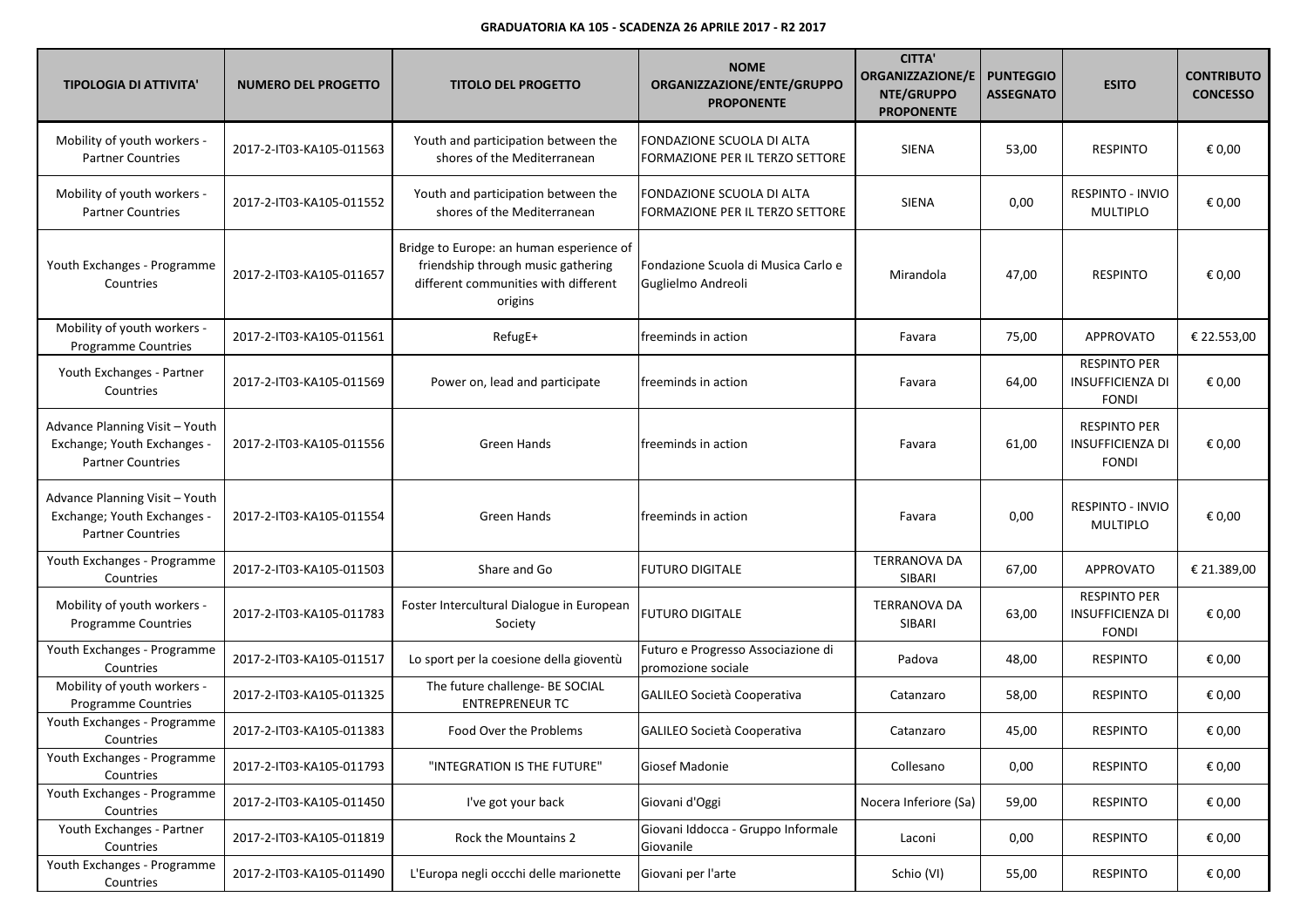| <b>TIPOLOGIA DI ATTIVITA'</b>                                                               | <b>NUMERO DEL PROGETTO</b> | <b>TITOLO DEL PROGETTO</b>                                     | <b>NOME</b><br>ORGANIZZAZIONE/ENTE/GRUPPO<br><b>PROPONENTE</b>       | <b>CITTA'</b><br><b>ORGANIZZAZIONE/E</b><br>NTE/GRUPPO<br><b>PROPONENTE</b> | <b>PUNTEGGIO</b><br><b>ASSEGNATO</b> | <b>ESITO</b>                                                   | <b>CONTRIBUTO</b><br><b>CONCESSO</b> |
|---------------------------------------------------------------------------------------------|----------------------------|----------------------------------------------------------------|----------------------------------------------------------------------|-----------------------------------------------------------------------------|--------------------------------------|----------------------------------------------------------------|--------------------------------------|
| Advance Planning Visit - Youth<br>Exchange; Youth Exchanges -<br>Programme Countries        | 2017-2-IT03-KA105-011163   | <b>RED NOSES!</b>                                              | <b>GLOBE - Global Learning</b><br>Opportunities for Better Education | Palermo                                                                     | 59,00                                | <b>RESPINTO</b>                                                | € 0,00                               |
| Advance Planning Visit - Youth<br>Exchange; Youth Exchanges -<br><b>Programme Countries</b> | 2017-2-IT03-KA105-011207   | <b>ECOPHOTO</b>                                                | GreenRope                                                            | Capurso                                                                     | 72,00                                | <b>APPROVATO</b>                                               | € 24.685,00                          |
| Advance Planning Visit - Youth<br>Exchange; Youth Exchanges -<br>Programme Countries        | 2017-2-IT03-KA105-011323   | STRANGERS LIKE ME                                              | GreenRope                                                            | Capurso                                                                     | 68,00                                | <b>APPROVATO</b>                                               | € 27.230,00                          |
| Advance Planning Visit - Youth<br>Exchange; Youth Exchanges -<br>Programme Countries        | 2017-2-IT03-KA105-011447   | Talk to the World: Inspire - Connect -<br>Change               | GreenRope                                                            | Capurso                                                                     | 64,00                                | <b>RESPINTO PER</b><br><b>INSUFFICIENZA DI</b><br><b>FONDI</b> | € 0,00                               |
| Advance Planning Visit - Youth<br>Exchange; Youth Exchanges -<br><b>Programme Countries</b> | 2017-2-IT03-KA105-011189   | <b>ECOTRAVELLERS 2</b>                                         | GreenRope                                                            | Capurso                                                                     | 62,00                                | <b>RESPINTO PER</b><br><b>INSUFFICIENZA DI</b><br><b>FONDI</b> | € 0,00                               |
| Advance Planning Visit - Youth<br>Exchange; Youth Exchanges -<br>Programme Countries        | 2017-2-IT03-KA105-011204   | <b>ECOSURF</b>                                                 | GreenRope                                                            | Capurso                                                                     | 60,00                                | <b>RESPINTO PER</b><br><b>INSUFFICIENZA DI</b><br><b>FONDI</b> | € 0,00                               |
| Mobility of youth workers -<br>Programme Countries                                          | 2017-2-IT03-KA105-011182   | <b>GREEN YOUTH LAB</b>                                         | GreenRope                                                            | Capurso                                                                     | 47,00                                | <b>RESPINTO</b>                                                | € 0,00                               |
| Youth Exchanges - Programme<br>Countries                                                    | 2017-2-IT03-KA105-011175   | The shape of inclusion                                         | Gruppo Folclorico Internazionale<br>"Tanager"                        | Polla (SA)                                                                  | 50,00                                | <b>RESPINTO</b>                                                | € 0,00                               |
| Youth Exchanges - Programme<br>Countries                                                    | 2017-2-IT03-KA105-011467   | Dammi un buon motivo                                           | Gruppo folkloristico città di Cutro                                  | Cutro                                                                       | 55,00                                | <b>RESPINTO</b>                                                | € 0,00                               |
| Youth Exchanges - Programme<br>Countries                                                    | 2017-2-IT03-KA105-011266   | Smart Recycling+                                               | Gruppo Informale EuroYouth                                           | Roma                                                                        | 68,00                                | <b>APPROVATO</b>                                               | € 18.347,00                          |
| Youth Exchanges - Programme<br>Countries                                                    | 2017-2-IT03-KA105-011054   | <b>Online Violence and Discrimination</b>                      | Gruppo Informale GiovanEuropa                                        | Acireale                                                                    | 73,00                                | APPROVATO                                                      | € 18.074,00                          |
| Youth Exchanges - Programme<br>Countries                                                    | 2017-2-IT03-KA105-011187   | Human Rights: shout them together                              | Gruppo Informale GiovanEuropa                                        | Acireale                                                                    | 51,00                                | <b>RESPINTO</b>                                                | € 0,00                               |
| Mobility of youth workers -<br>Programme Countries                                          | 2017-2-IT03-KA105-011586   | ESL&NFE- non formal education to fight<br>early school leaving | Gruppo Pax                                                           | Sutri (VT)                                                                  | 77,00                                | APPROVATO                                                      | € 14.729,00                          |
| Advance Planning Visit - Youth<br>Exchange; Youth Exchanges -<br>Programme Countries        | 2017-2-IT03-KA105-011631   | STARTUPPER IN EU                                               | Gruppo Pax                                                           | Sutri (VT)                                                                  | 66,00                                | <b>APPROVATO</b>                                               | € 17.414,00                          |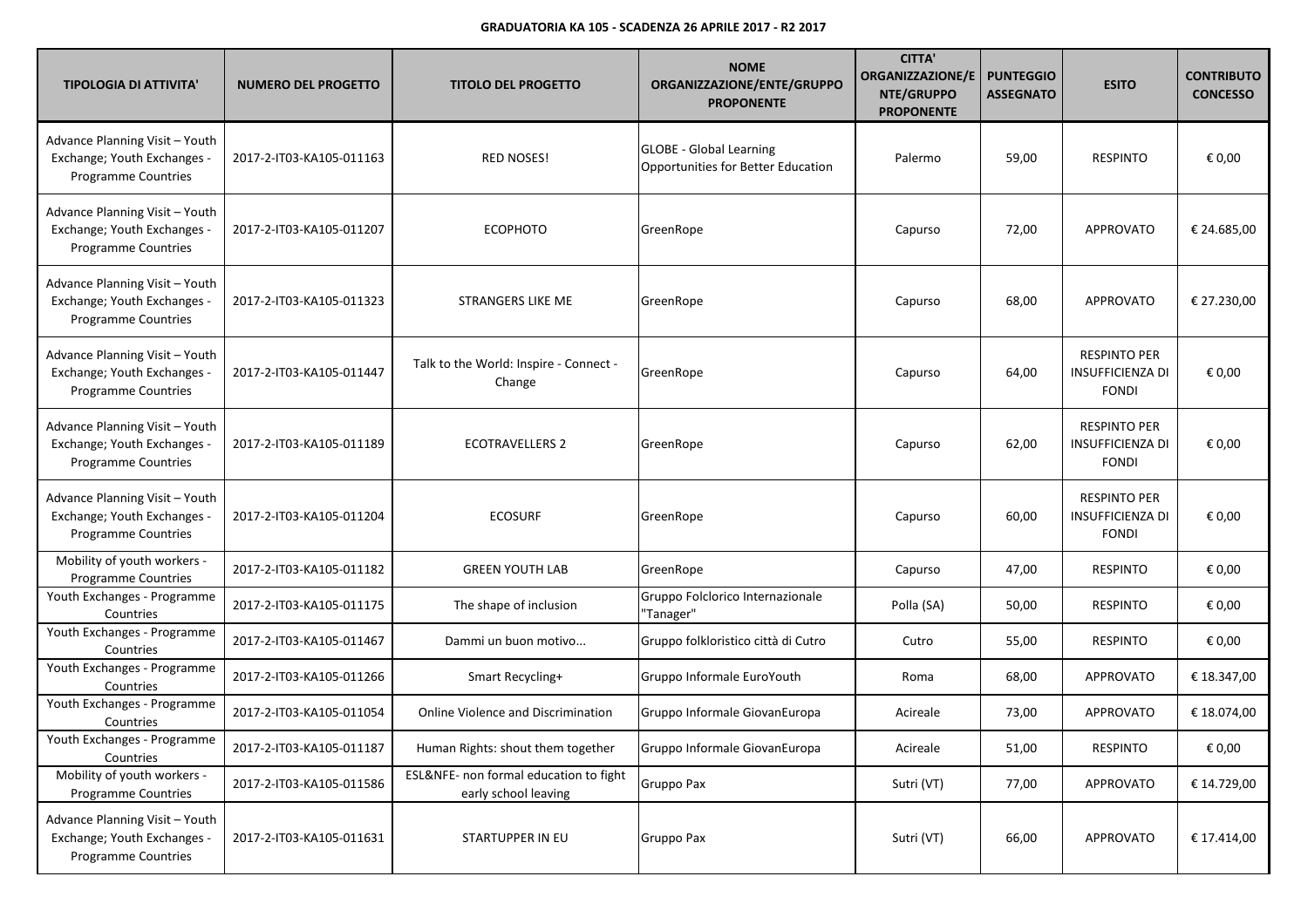| <b>TIPOLOGIA DI ATTIVITA'</b>                                                                             | <b>NUMERO DEL PROGETTO</b> | <b>TITOLO DEL PROGETTO</b>                                                                                   | <b>NOME</b><br>ORGANIZZAZIONE/ENTE/GRUPPO<br><b>PROPONENTE</b> | <b>CITTA'</b><br><b>ORGANIZZAZIONE/E</b><br>NTE/GRUPPO<br><b>PROPONENTE</b> | <b>PUNTEGGIO</b><br><b>ASSEGNATO</b> | <b>ESITO</b>                                                   | <b>CONTRIBUTO</b><br><b>CONCESSO</b> |
|-----------------------------------------------------------------------------------------------------------|----------------------------|--------------------------------------------------------------------------------------------------------------|----------------------------------------------------------------|-----------------------------------------------------------------------------|--------------------------------------|----------------------------------------------------------------|--------------------------------------|
| Mobility of youth workers -<br><b>Programme Countries</b>                                                 | 2017-2-IT03-KA105-011299   | Cross the borders                                                                                            | <b>GRUPPO UMANA SOLIDARIETA'</b><br><b>GUIDO PULETTI</b>       | Macerata                                                                    | 58,00                                | <b>RESPINTO</b>                                                | € 0,00                               |
| European Voluntary Service -<br>Programme Countries                                                       | 2017-2-IT03-KA105-011740   | Refugees                                                                                                     | Gruppo volontariato "Il Samaritano"                            | Rieti                                                                       | 56,00                                | <b>RESPINTO</b>                                                | € 0,00                               |
| Advance Planning Visit - EVS;<br>Youth Exchanges - Partner<br>Countries                                   | 2017-2-IT03-KA105-011671   | <b>Reclaim The Walls</b>                                                                                     | H.R.Y.O HUMAN RIGHTS YOUTH<br>ORGANIZATION ASSOCIAZIONE        | MONREALE                                                                    | 60,00                                | <b>RESPINTO PER</b><br><b>INSUFFICIENZA DI</b><br><b>FONDI</b> | € 0,00                               |
| European Voluntary Service -<br>Partner Countries; European<br>Voluntary Service - Programme<br>Countries | 2017-2-IT03-KA105-011275   | Creating future through youth mobility                                                                       | H.R.Y.O HUMAN RIGHTS YOUTH<br>ORGANIZATION ASSOCIAZIONE        | MONREALE                                                                    | 52,00                                | <b>RESPINTO</b>                                                | € 0,00                               |
| Youth Exchanges - Programme<br>Countries                                                                  | 2017-2-IT03-KA105-011638   | EU Are Welcome                                                                                               | H.R.Y.O HUMAN RIGHTS YOUTH<br>ORGANIZATION ASSOCIAZIONE        | MONREALE                                                                    | 45,00                                | <b>RESPINTO</b>                                                | € 0,00                               |
| Advance Planning Visit - Youth<br>Exchange; Youth Exchanges -<br><b>Partner Countries</b>                 | 2017-2-IT03-KA105-011502   | Safe youth Against Against Gender based<br>Violence                                                          | Horizon Service Società Cooperativa<br>Sociale                 | Sulmona                                                                     | 69,00                                | <b>APPROVATO</b>                                               | € 16.410,00                          |
| Youth Exchanges - Programme<br>Countries                                                                  | 2017-2-IT03-KA105-011771   | UN MONDO DI GIRASOLI: UNO SCAMBIO<br>GIOVANILE PER FAVORIRE INCLUSIONE<br>SOCIALE DI GIOVANI CON DISABILITA' | GIRASOLI SOC COOP SOC ONLUS                                    | <b>ROMA</b>                                                                 | 75,00                                | <b>APPROVATO</b>                                               | € 19.825,00                          |
| Youth Exchanges - Programme<br>Countries                                                                  | 2017-2-IT03-KA105-011401   | The Valley of Smart Food                                                                                     | Picciotti da Purtedda                                          | Agrigento                                                                   | 43,00                                | <b>RESPINTO</b>                                                | € 0,00                               |
| Youth Exchanges - Programme<br>Countries                                                                  | 2017-2-IT03-KA105-011157   | The Valley of Smart Food                                                                                     | Picciotti da Purtedda                                          | Agrigento                                                                   | 0,00                                 | RESPINTO - INVIO<br>MULTIPLO                                   | € 0,00                               |
| Youth Exchanges - Programme<br>Countries                                                                  | 2017-2-IT03-KA105-011155   | The Valley of Smart Food                                                                                     | Picciotti da Purtedda                                          | Agrigento                                                                   | 0,00                                 | RESPINTO - INVIO<br><b>MULTIPLO</b>                            | € 0,00                               |
| Mobility of youth workers -<br>Programme Countries                                                        | 2017-2-IT03-KA105-011378   | Cognitive skills and Life skills for Euro Youth<br>Worker                                                    | Ianua Australis                                                | Torre del Greco                                                             | 48,00                                | <b>RESPINTO</b>                                                | € 0,00                               |
| Mobility of youth workers -<br>Programme Countries                                                        | 2017-2-IT03-KA105-011700   | Life Through a Lens                                                                                          | Identities                                                     | Chieti                                                                      | 64,00                                | <b>RESPINTO PER</b><br><b>INSUFFICIENZA DI</b><br><b>FONDI</b> | € 0,00                               |
| Youth Exchanges - Programme<br>Countries                                                                  | 2017-2-IT03-KA105-011589   | History is HERstory                                                                                          | Identities                                                     | Chieti                                                                      | 51,00                                | <b>RESPINTO</b>                                                | € 0,00                               |
| Mobility of youth workers -<br><b>Partner Countries</b>                                                   | 2017-2-IT03-KA105-011715   | "Nice to finally meet you"                                                                                   | Identities                                                     | Chieti                                                                      | 43,00                                | <b>RESPINTO</b>                                                | € 0,00                               |
| European Voluntary Service -<br>Programme Countries                                                       | 2017-2-IT03-KA105-011683   | Together for youth                                                                                           | il tetto casal fattoria onlus                                  | Roma                                                                        | 64,00                                | APPROVATO                                                      | € 18.800,00                          |
| Youth Exchanges - Programme<br>Countries                                                                  | 2017-2-IT03-KA105-011726   | Europe in a comic                                                                                            | Indieversus                                                    | novara                                                                      | 56,00                                | <b>RESPINTO</b>                                                | € 0,00                               |
| Mobility of youth workers -<br><b>Partner Countries</b>                                                   | 2017-2-IT03-KA105-011139   | ICT for Social Inclusion                                                                                     | Informatici Senza Frontiere ONLUS                              | Treviso                                                                     | 56,00                                | <b>RESPINTO</b>                                                | € 0,00                               |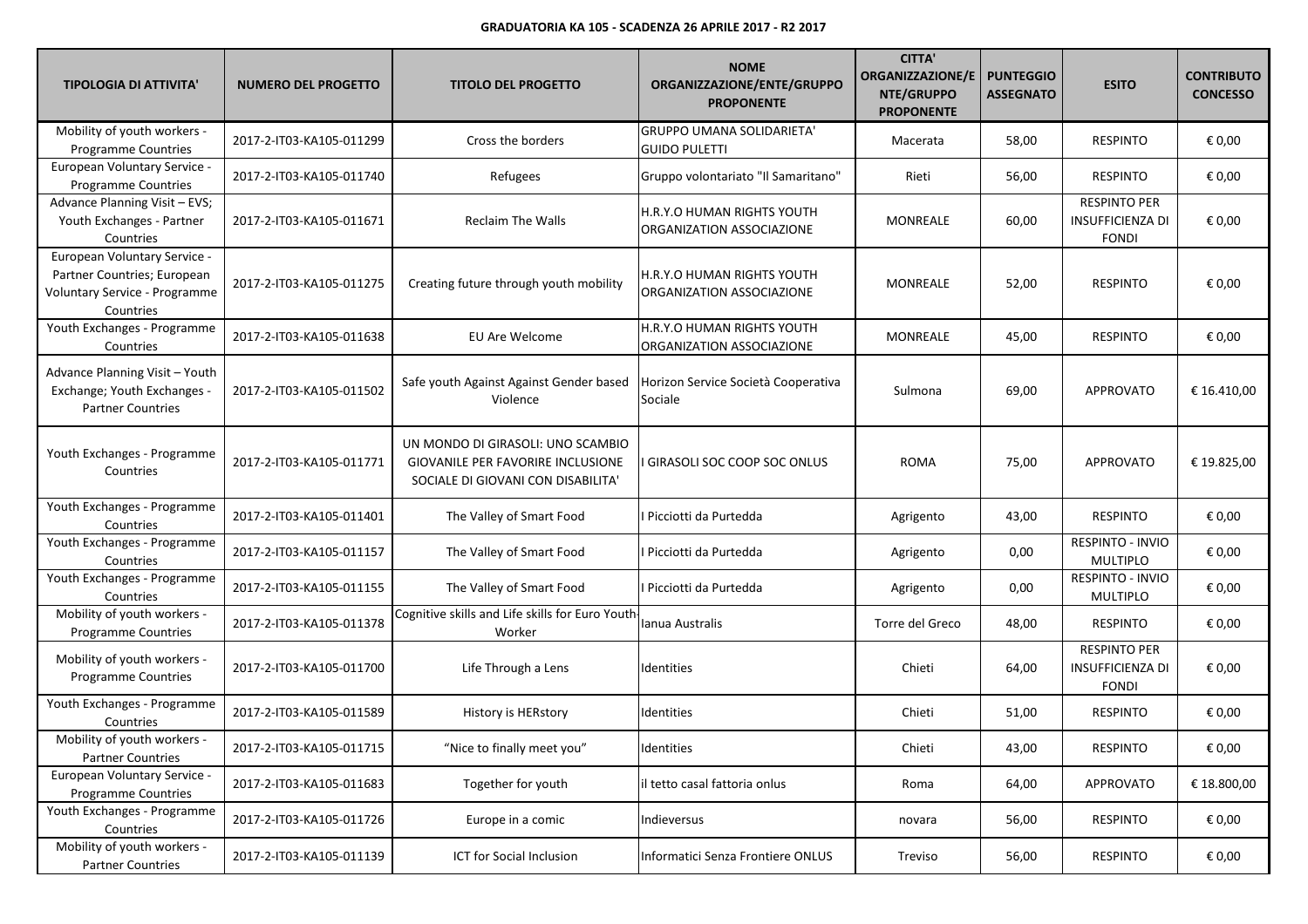| <b>TIPOLOGIA DI ATTIVITA'</b>                                                               | <b>NUMERO DEL PROGETTO</b> | <b>TITOLO DEL PROGETTO</b>                                              | <b>NOME</b><br>ORGANIZZAZIONE/ENTE/GRUPPO<br><b>PROPONENTE</b> | <b>CITTA'</b><br><b>ORGANIZZAZIONE/E</b><br>NTE/GRUPPO<br><b>PROPONENTE</b> | <b>PUNTEGGIO</b><br><b>ASSEGNATO</b> | <b>ESITO</b>                                                   | <b>CONTRIBUTO</b><br><b>CONCESSO</b> |
|---------------------------------------------------------------------------------------------|----------------------------|-------------------------------------------------------------------------|----------------------------------------------------------------|-----------------------------------------------------------------------------|--------------------------------------|----------------------------------------------------------------|--------------------------------------|
| Advance Planning Visit - Youth<br>Exchange; Youth Exchanges -<br>Programme Countries        | 2017-2-IT03-KA105-011721   | Be Back Soon                                                            | InOut                                                          | Baveno                                                                      | 49,00                                | <b>RESPINTO</b>                                                | € 0,00                               |
| Mobility of youth workers -<br>Programme Countries                                          | 2017-2-IT03-KA105-011138   | Water Your Garden - Tools and Methods<br>for Youth Workers in Wellbeing | Insight - education project design                             | Martano                                                                     | 48,00                                | <b>RESPINTO</b>                                                | € 0,00                               |
| Mobility of youth workers -<br><b>Programme Countries</b>                                   | 2017-2-IT03-KA105-011566   | Get up stand up: empowering Youth<br>workers for Youth engagement       | <b>Invasioni Creative</b>                                      | Prato                                                                       | 78,00                                | <b>APPROVATO</b>                                               | € 20.879,00                          |
| Mobility of youth workers -<br>Programme Countries                                          | 2017-2-IT03-KA105-011573   | Personal Skills to create Inclusive Paths                               | <b>Invasioni Creative</b>                                      | Prato                                                                       | 64,00                                | <b>RESPINTO PER</b><br><b>INSUFFICIENZA DI</b><br><b>FONDI</b> | € 0,00                               |
| Youth Exchanges - Programme<br>Countries                                                    | 2017-2-IT03-KA105-011456   | WELLNESS: A STORY OF HEALTHY CHOICE                                     | IPSIA - Istituto Pace Sviluppo<br>Innovazione ACLI - Sardegna  | Cagliari                                                                    | 64,00                                | <b>RESPINTO PER</b><br><b>INSUFFICIENZA DI</b><br><b>FONDI</b> | € 0,00                               |
| Youth Exchanges - Programme<br>Countries                                                    | 2017-2-IT03-KA105-011320   | WELLNESS: A STORY OF HEALTHY CHOICE                                     | IPSIA - Istituto Pace Sviluppo<br>Innovazione ACLI - Sardegna  | Cagliari                                                                    | 0,00                                 | <b>RESPINTO - INVIO</b><br><b>MULTIPLO</b>                     | € 0,00                               |
| Youth Exchanges - Programme<br>Countries                                                    | 2017-2-IT03-KA105-011616   | A BRIDGE ACROSS EUROPE FOR A BETTER<br>INTERCULTURAL WORLD              | ISTITUTO MAGISTRALE STATALE<br>'REGINA ELENA"                  | <b>ACIREALE</b>                                                             | 63,00                                | <b>RESPINTO PER</b><br>INSUFFICIENZA DI<br><b>FONDI</b>        | € 0,00                               |
| Youth Exchanges - Programme<br>Countries                                                    | 2017-2-IT03-KA105-011652   | That's All Folk(s)!                                                     | Istituto Tecnico Commerciale<br>Salvatore Satta di Nuoro       | Nuoro                                                                       | 0,00                                 | <b>RESPINTO</b>                                                | € 0,00                               |
| Mobility of youth workers -<br><b>Partner Countries</b>                                     | 2017-2-IT03-KA105-011592   | UNPLUG disconnect to reconnect                                          | <b>ITACA</b>                                                   | Galatone                                                                    | 70,00                                | <b>RESPINTO PER</b><br><b>INSUFFICIENZA DI</b><br><b>FONDI</b> | € 0,00                               |
| Mobility of youth workers -<br><b>Partner Countries</b>                                     | 2017-2-IT03-KA105-011399   | To be seen, to be felt                                                  | Jonathan Cooperativa Sociale                                   | Piazzola sul Brenta                                                         | 66,00                                | <b>RESPINTO PER</b><br><b>INSUFFICIENZA DI</b><br><b>FONDI</b> | € 0,00                               |
| European Voluntary Service -<br><b>Programme Countries</b>                                  | 2017-2-IT03-KA105-011794   | In childhood we believe                                                 | Jonathan Cooperativa Sociale                                   | Piazzola sul Brenta                                                         | 58,00                                | <b>RESPINTO</b>                                                | € 0,00                               |
| Advance Planning Visit - Youth<br>Exchange; Youth Exchanges -<br><b>Programme Countries</b> | 2017-2-IT03-KA105-011202   | La Colonia Immaginata                                                   | Kinetta                                                        | Benevento                                                                   | 55,00                                | <b>RESPINTO</b>                                                | € 0,00                               |
| Youth Exchanges - Programme<br>Countries                                                    | 2017-2-IT03-KA105-011117   | Sports for all                                                          | <b>KRAP</b>                                                    | SCHIO                                                                       | 56,00                                | <b>RESPINTO</b>                                                | € 0,00                               |
| Youth Exchanges - Programme<br>Countries                                                    | 2017-2-IT03-KA105-011120   | Sport Over Sadness                                                      | <b>KRAP</b>                                                    | SCHIO                                                                       | 53,00                                | <b>RESPINTO</b>                                                | € 0,00                               |
| Advance Planning Visit - Youth<br>Exchange; Youth Exchanges -<br>Programme Countries        | 2017-2-IT03-KA105-011122   | Supera le barriere                                                      | <b>KRAP</b>                                                    | SCHIO                                                                       | 0,00                                 | <b>RESPINTO</b>                                                | € 0,00                               |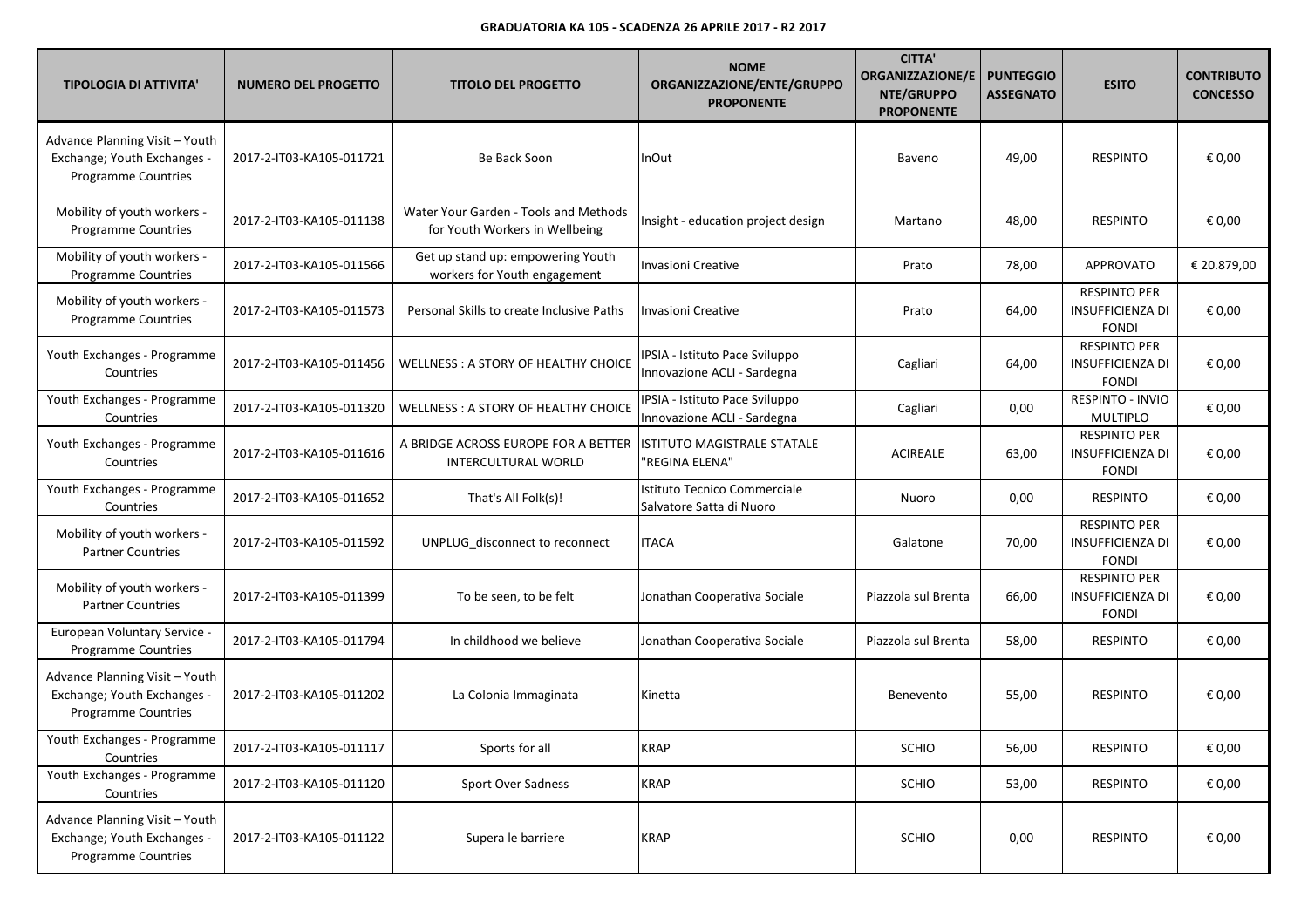| <b>TIPOLOGIA DI ATTIVITA'</b>                                                                           | <b>NUMERO DEL PROGETTO</b> | <b>TITOLO DEL PROGETTO</b>                                                          | <b>NOME</b><br>ORGANIZZAZIONE/ENTE/GRUPPO<br><b>PROPONENTE</b> | <b>CITTA'</b><br><b>ORGANIZZAZIONE/E</b><br>NTE/GRUPPO<br><b>PROPONENTE</b> | <b>PUNTEGGIO</b><br><b>ASSEGNATO</b> | <b>ESITO</b>                                                   | <b>CONTRIBUTO</b><br><b>CONCESSO</b> |
|---------------------------------------------------------------------------------------------------------|----------------------------|-------------------------------------------------------------------------------------|----------------------------------------------------------------|-----------------------------------------------------------------------------|--------------------------------------|----------------------------------------------------------------|--------------------------------------|
| Youth Exchanges - Programme<br>Countries                                                                | 2017-2-IT03-KA105-011330   | <b>Music Against Addiction</b>                                                      | La Ginestra Associazione di<br>Promozione sociale              | Campagna                                                                    | 56,00                                | <b>RESPINTO</b>                                                | € 0,00                               |
| Advance Planning Visit - Youth<br>Exchange; Youth Exchanges -<br><b>Programme Countries</b>             | 2017-2-IT03-KA105-011301   | 'TriFitness' culture in nature                                                      | La Ricostruzione Coop.Soc.                                     | Benevento                                                                   | 49,00                                | <b>RESPINTO</b>                                                | € 0,00                               |
| Youth Exchanges - Programme<br>Countries                                                                | 2017-2-IT03-KA105-011236   | La mia dose di felicità                                                             | Laboratorio Creativo Tolve                                     | Tolve                                                                       | 67,00                                | <b>APPROVATO</b>                                               | € 15.008,00                          |
| European Voluntary Service -<br>Programme Countries                                                     | 2017-2-IT03-KA105-011075   | CityART Festival                                                                    | L'Arca del Blues                                               | Lecce                                                                       | 59,00                                | <b>RESPINTO</b>                                                | € 0,00                               |
| Mobility of youth workers -<br>Programme Countries; Youth<br>Exchanges - Programme<br>Countries         | 2017-2-IT03-KA105-011190   | I Want YOUth!!                                                                      | L'Arca del Blues                                               | Lecce                                                                       | 46,00                                | <b>RESPINTO</b>                                                | € 0,00                               |
| European Voluntary Service -<br>Programme Countries                                                     | 2017-2-IT03-KA105-011717   | <b>BLOWUP</b>                                                                       | L'ARCOBALENO Società Cooperativa<br>Sociale                    | San Pietro in Lama                                                          | 60,00                                | <b>RESPINTO PER</b><br><b>INSUFFICIENZA DI</b><br><b>FONDI</b> | € 0,00                               |
| Youth Exchanges - Partner<br>Countries                                                                  | 2017-2-IT03-KA105-011524   | Nous sommes encore des navigants:<br>mediterranean youth for social inclusion       | Le Flambeau Umanitaria<br>Internazionale F.U.I. Onlus          | Torino                                                                      | 54,00                                | <b>RESPINTO</b>                                                | € 0,00                               |
| Mobility of youth workers -<br>Programme Countries                                                      | 2017-2-IT03-KA105-011412   | La teconologia come risorsa                                                         | Legambiente Putignano - circolo<br>'Verde Città"               | PUTIGNANO                                                                   | 61,00                                | <b>RESPINTO PER</b><br><b>INSUFFICIENZA DI</b><br><b>FONDI</b> | € 0,00                               |
| Mobility of youth workers -<br>Partner Countries; Mobility of<br>youth workers - Programme<br>Countries | 2017-2-IT03-KA105-011060   | Paesaggi umani: Visita di studio su<br>integrazione, dialogo e sviluppo sostenibile | <b>LEGAMBIENTE TRANI</b>                                       | Trani                                                                       | 75,00                                | <b>APPROVATO</b>                                               | € 7.731,00                           |
| European Voluntary Service -<br>Programme Countries                                                     | 2017-2-IT03-KA105-011108   | Verona in Europe, Green in Art                                                      | Legambiente Volontariato Verona                                | Verona                                                                      | 64,00                                | <b>APPROVATO</b>                                               | € 15.850,00                          |
| Advance Planning Visit - Youth<br>Exchange; Youth Exchanges -<br><b>Programme Countries</b>             | 2017-2-IT03-KA105-011315   | Music without borders, Building Bridges                                             | ibera accademia musicale                                       | Santa Teresa di Riva                                                        | 58,00                                | <b>RESPINTO</b>                                                | € 0,00                               |
| Mobility of youth workers -<br><b>Programme Countries</b>                                               | 2017-2-IT03-KA105-011363   | Self Advertisment                                                                   | Liceo Scientifico Fermi Nuoro                                  | Nuoro                                                                       | 45,00                                | <b>RESPINTO</b>                                                | € 0,00                               |
| Youth Exchanges - Programme<br>Countries                                                                | 2017-2-IT03-KA105-011792   | UNITED EUROPE                                                                       | LIFE AND LIFE-ONLUS                                            | Palermo                                                                     | 60,00                                | <b>RESPINTO PER</b><br><b>INSUFFICIENZA DI</b><br><b>FONDI</b> | € 0,00                               |
| Youth Exchanges - Programme<br>Countries                                                                | 2017-2-IT03-KA105-011486   | <b>Mobility Face Crisis</b>                                                         | L'Isola che non c'è                                            | Rende (CS)                                                                  | 48,00                                | <b>RESPINTO</b>                                                | € 0,00                               |
| Youth Exchanges - Programme<br>Countries                                                                | 2017-2-IT03-KA105-011658   | Mondo in rete                                                                       | Lupetti Petruresi 1964                                         | Forino                                                                      | 56,00                                | <b>RESPINTO</b>                                                | € 0,00                               |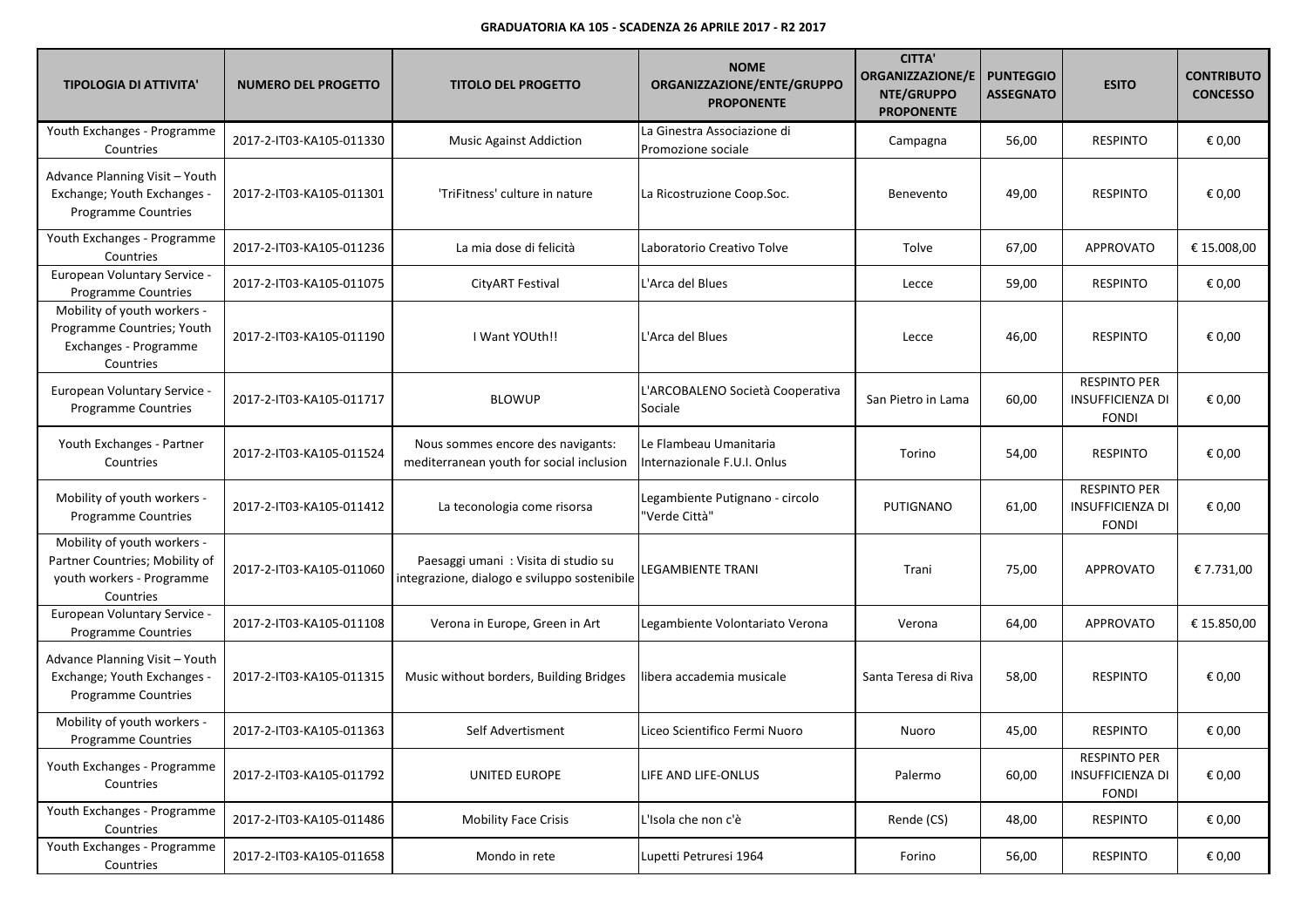| <b>TIPOLOGIA DI ATTIVITA'</b>                                                                 | <b>NUMERO DEL PROGETTO</b> | <b>TITOLO DEL PROGETTO</b>                                                | <b>NOME</b><br>ORGANIZZAZIONE/ENTE/GRUPPO<br><b>PROPONENTE</b> | <b>CITTA'</b><br><b>ORGANIZZAZIONE/E</b><br>NTE/GRUPPO<br><b>PROPONENTE</b> | <b>PUNTEGGIO</b><br><b>ASSEGNATO</b> | <b>ESITO</b>                                                   | <b>CONTRIBUTO</b><br><b>CONCESSO</b> |
|-----------------------------------------------------------------------------------------------|----------------------------|---------------------------------------------------------------------------|----------------------------------------------------------------|-----------------------------------------------------------------------------|--------------------------------------|----------------------------------------------------------------|--------------------------------------|
| Mobility of youth workers -<br>Programme Countries                                            | 2017-2-IT03-KA105-011784   | FYI-Finding Your Inspiration- Inspire and<br><b>Empower Young People</b>  | Madiba Società Cooperativa Sociale                             | Beinasco                                                                    | 66,00                                | <b>RESPINTO PER</b><br><b>INSUFFICIENZA DI</b><br><b>FONDI</b> | € 0,00                               |
| European Voluntary Service -<br><b>Programme Countries</b>                                    | 2017-2-IT03-KA105-011629   | European VoluntEers promote diverSITY<br>and intercultural dialogue       | MARGHERITA SOCIETA' COOPERATIVA<br>SOCIALE ONLUS               | SANDRIGO                                                                    | 65,00                                | <b>APPROVATO</b>                                               | € 27.975,00                          |
| European Voluntary Service -<br><b>Partner Countries</b>                                      | 2017-2-IT03-KA105-011709   | ITalian volunteeRS promote active<br>participation of disadvantaged youth | MARGHERITA SOCIETA' COOPERATIVA<br><b>SOCIALE ONLUS</b>        | SANDRIGO                                                                    | 61,00                                | <b>RESPINTO PER</b><br><b>INSUFFICIENZA DI</b><br><b>FONDI</b> | € 0,00                               |
| European Voluntary Service -<br><b>Partner Countries</b>                                      | 2017-2-IT03-KA105-011667   | ITalian volunteeRS promote active<br>participation of disadvantaged youth | MARGHERITA SOCIETA' COOPERATIVA<br>SOCIALE ONLUS               | SANDRIGO                                                                    | 0,00                                 | RESPINTO - INVIO<br><b>MULTIPLO</b>                            | € 0,00                               |
| European Voluntary Service -<br><b>Programme Countries</b>                                    | 2017-2-IT03-KA105-011618   | European VoluntEers promote diverSITY<br>and intercultural dialogue       | MARGHERITA SOCIETA' COOPERATIVA<br><b>SOCIALE ONLUS</b>        | SANDRIGO                                                                    | 0,00                                 | <b>RESPINTO - INVIO</b><br><b>MULTIPLO</b>                     | € 0,00                               |
| European Voluntary Service -<br><b>Partner Countries</b>                                      | 2017-2-IT03-KA105-011407   | ITalian volunteeRS promote active<br>participation of disadvantaged youth | MARGHERITA SOCIETA' COOPERATIVA<br><b>SOCIALE ONLUS</b>        | SANDRIGO                                                                    | 0,00                                 | <b>RESPINTO - INVIO</b><br><b>MULTIPLO</b>                     | € 0,00                               |
| European Voluntary Service -<br><b>Programme Countries</b>                                    | 2017-2-IT03-KA105-011392   | European VoluntEers promote diverSITY<br>and intercultural dialogue       | MARGHERITA SOCIETA' COOPERATIVA<br>SOCIALE ONLUS               | SANDRIGO                                                                    | 0,00                                 | RESPINTO - INVIO<br><b>MULTIPLO</b>                            | € 0,00                               |
| Advance Planning Visit - Youth<br>Exchange; Youth Exchanges -<br><b>Partner Countries</b>     | 2017-2-IT03-KA105-011513   | <b>ART&amp;CRAFT for Cooperation</b>                                      | matrioskas.IT                                                  | <b>CASTIGLIONE IN</b><br>TEVERINA (VT)                                      | 63,00                                | <b>RESPINTO PER</b><br><b>INSUFFICIENZA DI</b><br><b>FONDI</b> | € 0,00                               |
| Mobility of youth workers -<br>Programme Countries                                            | 2017-2-IT03-KA105-011579   | Art4ALL                                                                   | matrioskas.IT                                                  | <b>CASTIGLIONE IN</b><br>TEVERINA (VT)                                      | 58,00                                | <b>RESPINTO</b>                                                | € 0,00                               |
| Youth Exchanges - Programme<br>Countries                                                      | 2017-2-IT03-KA105-011650   | YOUTH - MESSINA OLYMPARTY (Y-MOP)                                         | Mediterranea Eventi A.S.D.                                     | Messina                                                                     | 55,00                                | <b>RESPINTO</b>                                                | € 0,00                               |
| Youth Exchanges - Programme<br>Countries; Mobility of youth<br>workers - Programme Countries; | 2017-2-IT03-KA105-011359   | A Step to Inclusion                                                       | MINE VAGANTI NGO                                               | <b>PERFUGAS</b>                                                             | 64,00                                | <b>RESPINTO PER</b><br><b>INSUFFICIENZA DI</b><br><b>FONDI</b> | € 0,00                               |
| European Voluntary Service -<br><b>Programme Countries</b>                                    | 2017-2-IT03-KA105-011400   | Chance for a Change                                                       | MINE VAGANTI NGO                                               | <b>PERFUGAS</b>                                                             | 62,00                                | <b>RESPINTO PER</b><br><b>INSUFFICIENZA DI</b><br><b>FONDI</b> | € 0,00                               |
| Mobility of youth workers -<br>Programme Countries                                            | 2017-2-IT03-KA105-011366   | Social MindsAct                                                           | MINE VAGANTI NGO                                               | PERFUGAS                                                                    | 56,00                                | <b>RESPINTO</b>                                                | $\epsilon$ 0,00                      |
| Mobility of youth workers -<br><b>Partner Countries</b>                                       | 2017-2-IT03-KA105-011368   | Developing Entrepreneurship Through<br>Sport                              | MINE VAGANTI NGO                                               | PERFUGAS                                                                    | 52,00                                | <b>RESPINTO</b>                                                | € 0,00                               |
| Mobility of youth workers -<br>Programme Countries                                            | 2017-2-IT03-KA105-011234   | Hi Tech Democrats                                                         | MISTRAL Società Cooperativa Sociale<br><b>ONLUS</b>            | <b>Brescia</b>                                                              | 75,00                                | <b>APPROVATO</b>                                               | € 18.658,00                          |
| Mobility of youth workers -<br><b>Programme Countries</b>                                     | 2017-2-IT03-KA105-011358   | ImMEDIAction                                                              | MODAVI - Federazione Regionale<br>della Sicilia                | Acireale (CT)                                                               | 60,00                                | <b>RESPINTO PER</b><br><b>INSUFFICIENZA DI</b><br><b>FONDI</b> | € 0,00                               |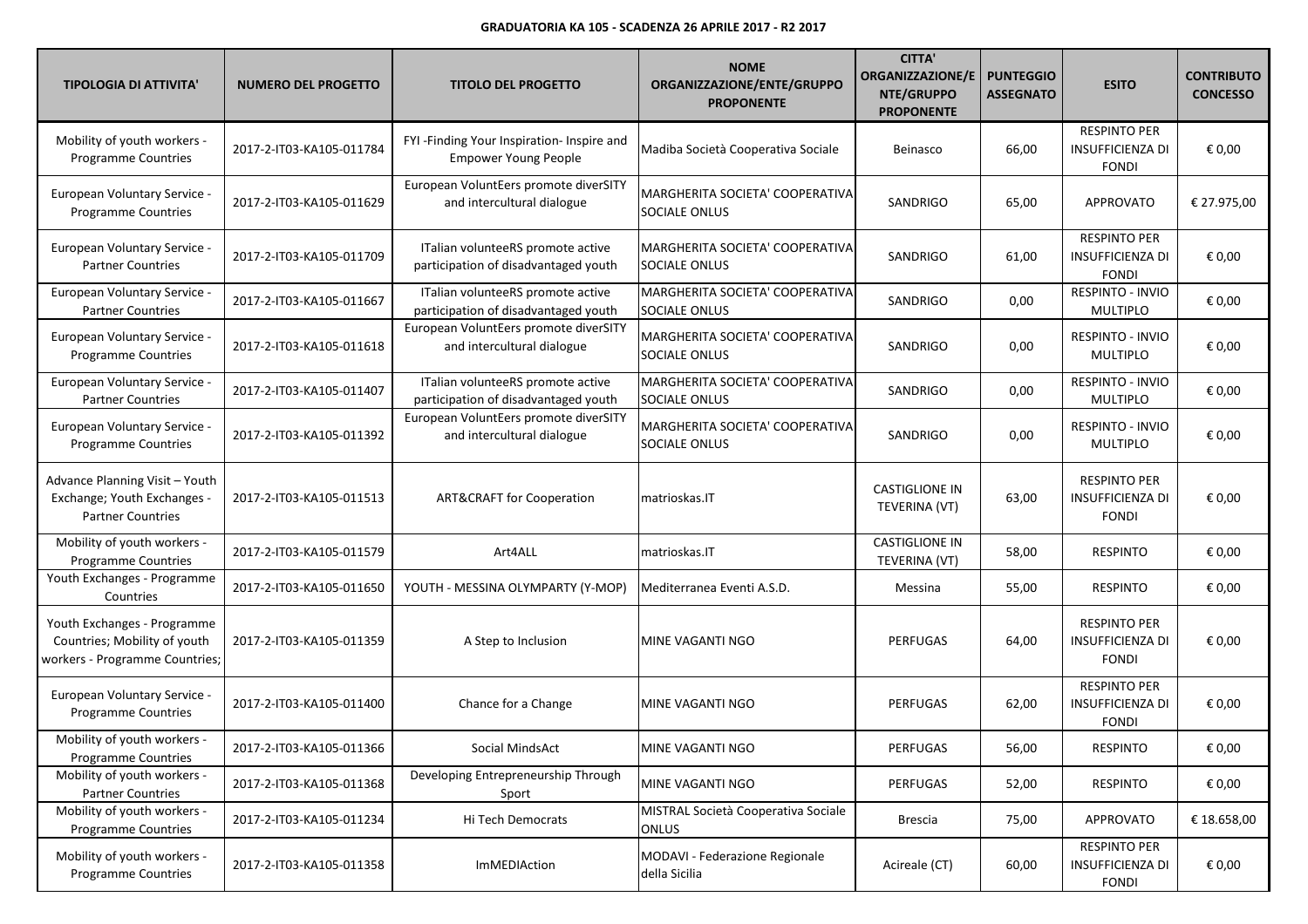| <b>TIPOLOGIA DI ATTIVITA'</b>                                                               | <b>NUMERO DEL PROGETTO</b> | <b>TITOLO DEL PROGETTO</b>                              | <b>NOME</b><br>ORGANIZZAZIONE/ENTE/GRUPPO<br><b>PROPONENTE</b> | <b>CITTA'</b><br><b>ORGANIZZAZIONE/E</b><br>NTE/GRUPPO<br><b>PROPONENTE</b> | <b>PUNTEGGIO</b><br><b>ASSEGNATO</b> | <b>ESITO</b>                                                   | <b>CONTRIBUTO</b><br><b>CONCESSO</b> |
|---------------------------------------------------------------------------------------------|----------------------------|---------------------------------------------------------|----------------------------------------------------------------|-----------------------------------------------------------------------------|--------------------------------------|----------------------------------------------------------------|--------------------------------------|
| Advance Planning Visit - Youth<br>Exchange; Youth Exchanges -<br><b>Partner Countries</b>   | 2017-2-IT03-KA105-011551   | Make the Mov(i)e                                        | Modavi federazione provinciale di<br>Napoli ONLUS              | Napoli                                                                      | 69,00                                | <b>APPROVATO</b>                                               | € 26.309,00                          |
| European Voluntary Service -<br><b>Programme Countries</b>                                  | 2017-2-IT03-KA105-011562   | Footprints                                              | Modavi federazione provinciale di<br>Napoli ONLUS              | Napoli                                                                      | 62,00                                | <b>RESPINTO PER</b><br><b>INSUFFICIENZA DI</b><br><b>FONDI</b> | € 0,00                               |
| Mobility of youth workers -<br><b>Partner Countries</b>                                     | 2017-2-IT03-KA105-011465   | Incresing Youth Participation by Social<br>Media        | Modavi federazione provinciale di<br>Napoli ONLUS              | Napoli                                                                      | 37,00                                | <b>RESPINTO</b>                                                | € 0,00                               |
| Advance Planning Visit - Youth<br>Exchange; Youth Exchanges -<br><b>Partner Countries</b>   | 2017-2-IT03-KA105-011780   | Follow your (he)art                                     | MOVE IT! - MObilità e Volontariato<br>Europei ITalia           | Grazzanise                                                                  | 60,00                                | <b>RESPINTO PER</b><br><b>INSUFFICIENZA DI</b><br><b>FONDI</b> | € 0,00                               |
| Youth Exchanges - Programme<br>Countries                                                    | 2017-2-IT03-KA105-011686   | The Best Shot of Youth                                  | <b>Moving Values</b>                                           | Telti                                                                       | 66,00                                | <b>APPROVATO</b>                                               | € 21.934,00                          |
| Youth Exchanges - Programme<br>Countries                                                    | 2017-2-IT03-KA105-011350   | The Best Shot of Youth                                  | <b>Moving Values</b>                                           | Telti                                                                       | 0,00                                 | RESPINTO - INVIO<br><b>MULTIPLO</b>                            | € 0,00                               |
| Advance Planning Visit - Youth<br>Exchange; Youth Exchanges -<br><b>Programme Countries</b> | 2017-2-IT03-KA105-011492   | Alive: this is me!                                      | <b>Mundus</b>                                                  | Lurago d'Erba                                                               | 58,00                                | <b>RESPINTO</b>                                                | € 0,00                               |
| Mobility of youth workers -<br><b>Partner Countries</b>                                     | 2017-2-IT03-KA105-011370   | New Stories, New NarratEve                              | <b>MV INTERNATIONAL</b>                                        | SASSARI                                                                     | 60,00                                | <b>RESPINTO PER</b><br><b>INSUFFICIENZA DI</b><br><b>FONDI</b> | € 0,00                               |
| Mobility of youth workers -<br><b>Partner Countries</b>                                     | 2017-2-IT03-KA105-011371   | Let Us Be Employ-Ed                                     | <b>MV INTERNATIONAL</b>                                        | SASSARI                                                                     | 54,00                                | <b>RESPINTO</b>                                                | € 0,00                               |
| Mobility of youth workers -<br><b>Partner Countries</b>                                     | 2017-2-IT03-KA105-011372   | DissemInAction                                          | <b>MV INTERNATIONAL</b>                                        | SASSARI                                                                     | 0,00                                 | RESPINTO - INVIO<br>MULTIPLO                                   | € 0,00                               |
| Youth Exchanges - Programme<br>Countries                                                    | 2017-2-IT03-KA105-011541   | Let's get healthy TOGETHER                              | N.I.C.O.L.A. (New International<br>Company of Live Arts) Italy | salerno                                                                     | 55,00                                | <b>RESPINTO</b>                                                | € 0,00                               |
| Youth Exchanges - Partner<br>Countries                                                      | 2017-2-IT03-KA105-011547   | SPEAK UP!                                               | N.I.C.O.L.A. (New International<br>Company of Live Arts) Italy | salerno                                                                     | 54,00                                | <b>RESPINTO</b>                                                | € 0,00                               |
| Youth Exchanges - Programme<br>Countries                                                    | 2017-2-IT03-KA105-011682   | Social entrepreneurship changes the world NET IN ACTION |                                                                | <b>BOLOGNA</b>                                                              | 63,00                                | <b>RESPINTO PER</b><br><b>INSUFFICIENZA DI</b><br><b>FONDI</b> | € 0,00                               |
| Advance Planning Visit - Youth<br>Exchange; Youth Exchanges -<br><b>Programme Countries</b> | 2017-2-IT03-KA105-011406   | Street Workout: Sport e Natura                          | <b>NEW HORIZONS</b>                                            | Tusa                                                                        | 47,00                                | <b>RESPINTO</b>                                                | € 0,00                               |
| Mobility of youth workers -<br><b>Programme Countries</b>                                   | 2017-2-IT03-KA105-011801   | Proworking Network 1.0                                  | <b>NEW HORIZONS</b>                                            | Tusa                                                                        | 39,00                                | <b>RESPINTO</b>                                                | € 0,00                               |
| Mobility of youth workers -<br>Programme Countries                                          | 2017-2-IT03-KA105-011785   | Proworking Network 1.0                                  | <b>NEW HORIZONS</b>                                            | Tusa                                                                        | 0,00                                 | RESPINTO - INVIO<br>MULTIPLO                                   | € 0,00                               |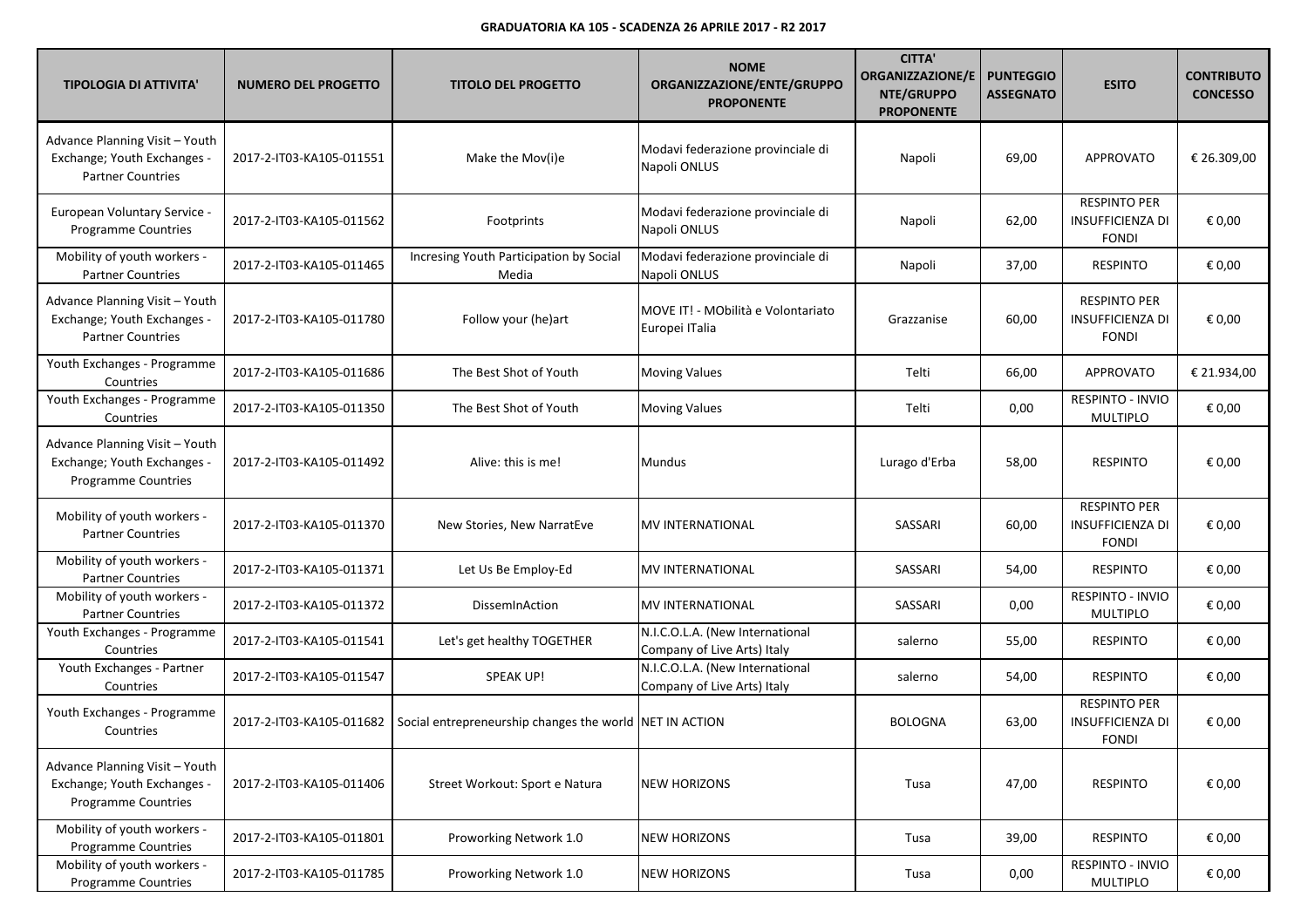| <b>TIPOLOGIA DI ATTIVITA'</b>                                                                   | <b>NUMERO DEL PROGETTO</b> | <b>TITOLO DEL PROGETTO</b>                                                         | <b>NOME</b><br>ORGANIZZAZIONE/ENTE/GRUPPO<br><b>PROPONENTE</b>                        | <b>CITTA'</b><br><b>ORGANIZZAZIONE/E</b><br>NTE/GRUPPO<br><b>PROPONENTE</b> | <b>PUNTEGGIO</b><br><b>ASSEGNATO</b> | <b>ESITO</b>                                                   | <b>CONTRIBUTO</b><br><b>CONCESSO</b> |
|-------------------------------------------------------------------------------------------------|----------------------------|------------------------------------------------------------------------------------|---------------------------------------------------------------------------------------|-----------------------------------------------------------------------------|--------------------------------------|----------------------------------------------------------------|--------------------------------------|
| Advance Planning Visit - Youth<br>Exchange; Youth Exchanges -<br><b>Programme Countries</b>     | 2017-2-IT03-KA105-011430   | <b>Bright Sharing</b>                                                              | <b>NO BORDERS</b>                                                                     | <b>MILANO</b>                                                               | 61,00                                | <b>RESPINTO PER</b><br><b>INSUFFICIENZA DI</b><br><b>FONDI</b> | € 0,00                               |
| Mobility of youth workers -<br><b>Partner Countries</b>                                         | 2017-2-IT03-KA105-011761   | Time for Peace                                                                     | Non Dalla Guerra                                                                      | Vicenza                                                                     | 30,00                                | <b>RESPINTO</b>                                                | € 0,00                               |
| Mobility of youth workers -<br>Programme Countries                                              | 2017-2-IT03-KA105-011166   | Theater 4 trainers                                                                 | Non profit cultural association<br>'Teatro dei Dioscuri                               | Campagna                                                                    | 58,00                                | <b>RESPINTO</b>                                                | € 0,00                               |
| Mobility of youth workers -<br>Programme Countries                                              | 2017-2-IT03-KA105-011165   | Theater 4 trainers                                                                 | Non profit cultural association<br>'Teatro dei Dioscuri                               | Campagna                                                                    | 0,00                                 | RESPINTO - INVIO<br>MULTIPLO                                   | € 0,00                               |
| Mobility of youth workers -<br><b>Partner Countries</b>                                         | 2017-2-IT03-KA105-011118   | EuroMediators                                                                      | Nous                                                                                  | Camposano                                                                   | 80,00                                | <b>APPROVATO</b>                                               | € 22.420,00                          |
| Advance Planning Visit - Youth<br>Exchange; Youth Exchanges -<br>Programme Countries            | 2017-2-IT03-KA105-011393   | You do it - Entrepreneurship                                                       | Nucleo Educativo per la formazione<br>Europea al Lavoro Internazionale                | treviso                                                                     | 60,00                                | <b>RESPINTO PER</b><br><b>INSUFFICIENZA DI</b><br><b>FONDI</b> | € 0,00                               |
| Advance Planning Visit - Youth<br>Exchange; Youth Exchanges -<br><b>Programme Countries</b>     | 2017-2-IT03-KA105-011199   | Art of Change                                                                      | nuova destinazione d'uso                                                              | Benevento                                                                   | 35,00                                | <b>RESPINTO</b>                                                | € 0,00                               |
| Mobility of youth workers -<br>Programme Countries; Youth<br>Exchanges - Programme<br>Countries | 2017-2-IT03-KA105-011377   | Behind insight - cultural anthropology for<br>the inclusion of migrant communities | O.R.S. OSSERVATORIO RICERCA<br>SOCIALE. CENTRO STUDI, POLITICHE E<br>RICERCHE SOCIALI | <b>TRICASE</b>                                                              | 47,00                                | <b>RESPINTO</b>                                                | € 0,00                               |
| Youth Exchanges - Programme<br>Countries                                                        | 2017-2-IT03-KA105-011219   | Circus Oceano: talents and emotions                                                | Oasi Giovani onlus                                                                    | SAVIGLIANO                                                                  | 57,00                                | <b>RESPINTO</b>                                                | € 0,00                               |
| Advance Planning Visit - Youth<br>Exchange; Youth Exchanges -<br>Programme Countries            | 2017-2-IT03-KA105-011553   | Healthy mind in a healthy environment                                              | Observo Onlus                                                                         | Rome                                                                        | 0,00                                 | <b>RESPINTO - INVIO</b><br><b>MULTIPLO</b>                     | € 0,00                               |
| European Voluntary Service -<br><b>Programme Countries</b>                                      | 2017-2-IT03-KA105-011434   | <b>BE Beyond LanguagEs</b>                                                         | Officina Creativa Interculturale                                                      | Palermo                                                                     | 61,00                                | <b>RESPINTO PER</b><br><b>INSUFFICIENZA DI</b><br><b>FONDI</b> | € 0,00                               |
| European Voluntary Service -<br><b>Programme Countries</b>                                      | 2017-2-IT03-KA105-011637   | Diversa/mente                                                                      | Organization for International<br>KOoperation and Solidarity Onlus                    | Udine                                                                       | 68,00                                | <b>APPROVATO</b>                                               | € 36.332,00                          |
| Youth Exchanges - Programme<br>Countries                                                        | 2017-2-IT03-KA105-011184   | YOUth social Entrepreneurship                                                      | Organizzazione di Volontariato Be<br>Equal                                            | Cosenza                                                                     | 48,00                                | <b>RESPINTO</b>                                                | € 0,00                               |
| Mobility of youth workers -<br><b>Partner Countries</b>                                         | 2017-2-IT03-KA105-011185   | Youth Work for Human Rights                                                        | Organizzazione di Volontariato Be<br>Equal                                            | Cosenza                                                                     | 45,00                                | <b>RESPINTO</b>                                                | € 0,00                               |
| Youth Exchanges - Programme<br>Countries                                                        | 2017-2-IT03-KA105-011600   | FLESSY: Future Linked Enhance of Soft<br>Skills for Youth                          | Organizzazione di Volontariato Be<br>Equal                                            | Cosenza                                                                     | 42,00                                | <b>RESPINTO</b>                                                | € 0,00                               |
| Youth Exchanges - Partner<br>Countries                                                          | 2017-2-IT03-KA105-011311   | Different You Different Volunteering                                               | OTP "Uell Done"                                                                       | Bacoli (Napoli)                                                             | 66,00                                | <b>APPROVATO</b>                                               | € 21.432,00                          |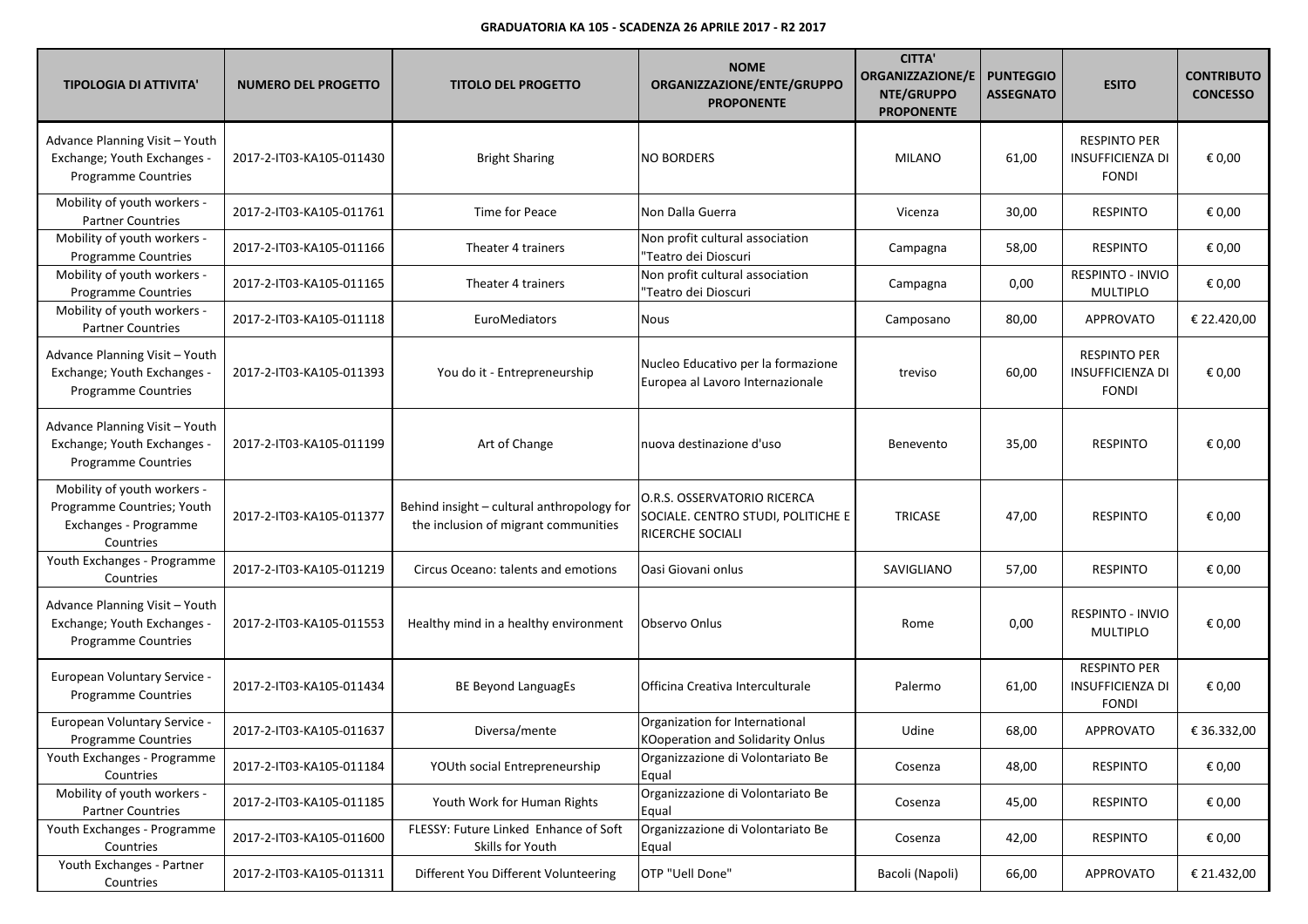| <b>TIPOLOGIA DI ATTIVITA'</b>                                                               | <b>NUMERO DEL PROGETTO</b> | <b>TITOLO DEL PROGETTO</b>                                   | <b>NOME</b><br>ORGANIZZAZIONE/ENTE/GRUPPO<br><b>PROPONENTE</b> | <b>CITTA'</b><br><b>ORGANIZZAZIONE/E</b><br>NTE/GRUPPO<br><b>PROPONENTE</b> | <b>PUNTEGGIO</b><br><b>ASSEGNATO</b> | <b>ESITO</b>                                                   | <b>CONTRIBUTO</b><br><b>CONCESSO</b> |
|---------------------------------------------------------------------------------------------|----------------------------|--------------------------------------------------------------|----------------------------------------------------------------|-----------------------------------------------------------------------------|--------------------------------------|----------------------------------------------------------------|--------------------------------------|
| Mobility of youth workers -<br><b>Partner Countries</b>                                     | 2017-2-IT03-KA105-011571   | Advocacy and Lobbying in Youth Field                         | OTP "Uell Done"                                                | Bacoli (Napoli)                                                             | 52,00                                | <b>RESPINTO</b>                                                | € 0,00                               |
| Advance Planning Visit - Youth<br>Exchange; Youth Exchanges -<br><b>Programme Countries</b> | 2017-2-IT03-KA105-011710   | Impact free: erase your footprint!                           | Palma Nana soc. coop.                                          | Palermo                                                                     | 54,00                                | <b>RESPINTO</b>                                                | € 0,00                               |
| Advance Planning Visit - Youth<br>Exchange; Youth Exchanges -<br><b>Partner Countries</b>   | 2017-2-IT03-KA105-011050   | Be healthy, Mc MED                                           | <b>PAOLAB</b>                                                  | Paola                                                                       | 60,00                                | <b>RESPINTO PER</b><br><b>INSUFFICIENZA DI</b><br><b>FONDI</b> | € 0,00                               |
| Advance Planning Visit - Youth<br>Exchange; Youth Exchanges -<br><b>Partner Countries</b>   | 2017-2-IT03-KA105-011064   | Paint the hope, create your Europe                           | <b>PAOLAB</b>                                                  | Paola                                                                       | 55,00                                | <b>RESPINTO</b>                                                | € 0,00                               |
| Advance Planning Visit - Youth<br>Exchange; Youth Exchanges -<br><b>Partner Countries</b>   | 2017-2-IT03-KA105-011065   | Poetry@me                                                    | PAOLAB                                                         | Paola                                                                       | 42,00                                | <b>RESPINTO</b>                                                | € 0,00                               |
| European Voluntary Service -<br><b>Programme Countries</b>                                  | 2017-2-IT03-KA105-011711   | You can be one of us!                                        | Parrocchia dei Santi Faustino e<br>Giovita                     | Chiari                                                                      | 58,00                                | <b>RESPINTO</b>                                                | € 0,00                               |
| Youth Exchanges - Partner<br>Countries                                                      | 2017-2-IT03-KA105-011440   | Dialogue Needs Your Voice                                    | Partaking                                                      | <b>Naples</b>                                                               | 60,00                                | <b>RESPINTO PER</b><br><b>INSUFFICIENZA DI</b><br><b>FONDI</b> | € 0,00                               |
| Youth Exchanges - Programme<br>Countries                                                    | 2017-2-IT03-KA105-011510   | This is my turn                                              | Passepartout.up                                                | Serra San Bruno                                                             | 66,00                                | <b>APPROVATO</b>                                               | € 14.820,00                          |
| Mobility of youth workers -<br><b>Programme Countries</b>                                   | 2017-2-IT03-KA105-011603   | <b>Education Against Discrimination</b>                      | Passepartout.up                                                | Serra San Bruno                                                             | 64,00                                | <b>RESPINTO PER</b><br><b>INSUFFICIENZA DI</b><br><b>FONDI</b> | € 0,00                               |
| Mobility of youth workers -<br>Programme Countries                                          | 2017-2-IT03-KA105-011759   | DisseminAction                                               | Passepartout.up                                                | Serra San Bruno                                                             | 58,00                                | <b>RESPINTO</b>                                                | € 0,00                               |
| Youth Exchanges - Programme<br>Countries                                                    | 2017-2-IT03-KA105-011520   | Route to Volunteering                                        | Passepartout.up                                                | Serra San Bruno                                                             | 40,00                                | <b>RESPINTO</b>                                                | € 0,00                               |
| Youth Exchanges - Programme<br>Countries                                                    | 2017-2-IT03-KA105-011506   | This is my turn                                              | Passepartout.up                                                | Serra San Bruno                                                             | 0,00                                 | RESPINTO - INVIO<br><b>MULTIPLO</b>                            | € 0,00                               |
| Youth Exchanges - Partner<br>Countries                                                      | 2017-2-IT03-KA105-011833   | "Dance through Unity, Unity through<br>Dance" Youth Exchange | Passepartout.up                                                | Serra San Bruno                                                             | 0,00                                 | <b>RESPINTO</b>                                                | € 0,00                               |
| Advance Planning Visit - Youth<br>Exchange; Youth Exchanges -<br><b>Partner Countries</b>   | 2017-2-IT03-KA105-011786   | SaveUpforY-EU!                                               | PASSI Società Cooperativa                                      | Bologna                                                                     | 36,00                                | <b>RESPINTO</b>                                                | € 0,00                               |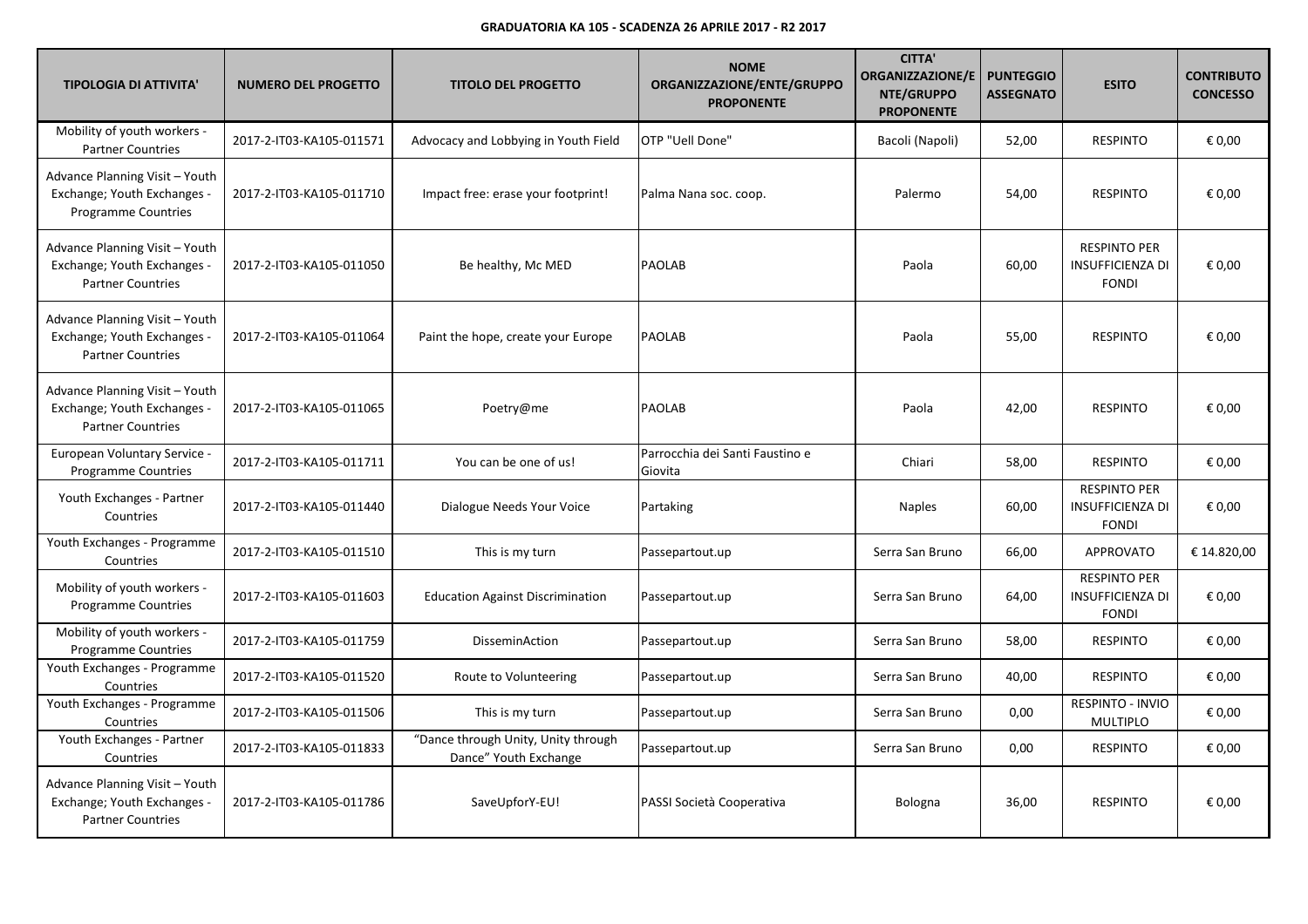| <b>TIPOLOGIA DI ATTIVITA'</b>                                                                             | <b>NUMERO DEL PROGETTO</b> | <b>TITOLO DEL PROGETTO</b>                                                                                                           | <b>NOME</b><br>ORGANIZZAZIONE/ENTE/GRUPPO<br><b>PROPONENTE</b>    | <b>CITTA'</b><br><b>ORGANIZZAZIONE/E</b><br>NTE/GRUPPO<br><b>PROPONENTE</b> | <b>PUNTEGGIO</b><br><b>ASSEGNATO</b> | <b>ESITO</b>                                                   | <b>CONTRIBUTO</b><br><b>CONCESSO</b> |
|-----------------------------------------------------------------------------------------------------------|----------------------------|--------------------------------------------------------------------------------------------------------------------------------------|-------------------------------------------------------------------|-----------------------------------------------------------------------------|--------------------------------------|----------------------------------------------------------------|--------------------------------------|
| Advance Planning Visit - Youth<br>Exchange; Youth Exchanges -<br><b>Partner Countries</b>                 | 2017-2-IT03-KA105-011462   | Foodstock                                                                                                                            | Patchanka Società Cooperativa<br>Sociale                          | Chieri                                                                      | 64,00                                | <b>RESPINTO PER</b><br><b>INSUFFICIENZA DI</b><br><b>FONDI</b> | € 0,00                               |
| European Voluntary Service -<br><b>Programme Countries</b>                                                | 2017-2-IT03-KA105-011088   | TAKE YOUR CHANCE - Education Against<br>Early School Leaving                                                                         | PER ESEMPIO                                                       | PALERMO                                                                     | 69,00                                | <b>APPROVATO</b>                                               | € 14.350,00                          |
| Youth Exchanges - Programme<br>Countries                                                                  | 2017-2-IT03-KA105-011735   | 'NEW (MENU) - New Models of Movement<br>and Nutrition Understanding"                                                                 | PER ESEMPIO                                                       | PALERMO                                                                     | 67,00                                | <b>APPROVATO</b>                                               | € 14.088,00                          |
| Youth Exchanges - Programme<br>Countries                                                                  | 2017-2-IT03-KA105-011495   | Lost in social                                                                                                                       | PER ESEMPIO                                                       | PALERMO                                                                     | 63,00                                | <b>RESPINTO PER</b><br>INSUFFICIENZA DI<br><b>FONDI</b>        | € 0,00                               |
| European Voluntary Service -<br><b>Programme Countries</b>                                                | 2017-2-IT03-KA105-011774   | IN-EVS - How to help reabilitation and<br>socio-working INclusion of psychiatric<br>patients thanks to European Voluntary<br>Service | PHOENIX SOC. COOP. SOCIALE PER<br><b>AZIONI</b>                   | <b>RUTIGLIANO</b>                                                           | 64,00                                | <b>APPROVATO</b>                                               | € 9.750,00                           |
| Youth Exchanges - Programme<br>Countries                                                                  | 2017-2-IT03-KA105-011344   | <b>Communication Against Discrimination</b>                                                                                          | PiGreco - Centro di Apprendimento<br>Mediato                      | Faenza                                                                      | 60,00                                | <b>RESPINTO PER</b><br><b>INSUFFICIENZA DI</b><br><b>FONDI</b> | € 0,00                               |
| Mobility of youth workers -<br><b>Programme Countries</b>                                                 | 2017-2-IT03-KA105-011067   | Inclusion LAB                                                                                                                        | PiGreco - Centro di Apprendimento<br>Mediato                      | Faenza                                                                      | 60,00                                | <b>RESPINTO PER</b><br>INSUFFICIENZA DI<br><b>FONDI</b>        | € 0,00                               |
| European Voluntary Service -<br>Partner Countries; European<br>Voluntary Service - Programme<br>Countries | 2017-2-IT03-KA105-011724   | <b>VOlunteers Initiative for Combating</b><br><b>Exclusion 2</b>                                                                     | PRIMAVERA '85 COOPERATIVA<br><b>SOCIALE</b>                       | SOVIZZO VI                                                                  | 63,00                                | <b>APPROVATO</b>                                               | € 28.885,00                          |
| Mobility of youth workers -<br><b>Partner Countries</b>                                                   | 2017-2-IT03-KA105-011328   | Building a Theory of Change in Euro-<br>Mediterranean communities                                                                    | PRISM - PROMOZIONE<br>INTERNAZIONALE SICILIA - MONDO              | ENNA EN                                                                     | 55,00                                | <b>RESPINTO</b>                                                | € 0,00                               |
| Youth Exchanges - Programme<br>Countries                                                                  | 2017-2-IT03-KA105-011341   | One Vision, One Love!                                                                                                                | Pro Loco "Il Platanonum"                                          | Ricigliano                                                                  | 60,00                                | <b>RESPINTO PER</b><br>INSUFFICIENZA DI<br><b>FONDI</b>        | € 0,00                               |
| Youth Exchanges - Programme<br>Countries                                                                  | 2017-2-IT03-KA105-011306   | Forza, risolleviamoci!                                                                                                               | Pro Loco Fiuminata                                                | Fiminata                                                                    | 35,00                                | <b>RESPINTO</b>                                                | € 0,00                               |
| Youth Exchanges - Programme<br>Countries                                                                  | 2017-2-IT03-KA105-011057   | ARTegration                                                                                                                          | PRO LOCO SANTO STEFANO DI<br>CAMASTRA - CITTA' DELLE<br>CERAMICHE | SANTO STEFANO DI<br>CAMASTRA                                                | 47,00                                | <b>RESPINTO</b>                                                | € 0,00                               |
| Youth Exchanges - Programme<br>Countries                                                                  | 2017-2-IT03-KA105-011581   | Young Urban Changemakers                                                                                                             | PROGETTO UOMO ONLUS                                               | Pozzuoli                                                                    | 53,00                                | <b>RESPINTO</b>                                                | € 0,00                               |
| Youth Exchanges - Programme<br>Countries                                                                  | 2017-2-IT03-KA105-011630   | Cuore a Cuore                                                                                                                        | Pro-Loco Calciano                                                 | Calciano                                                                    | 61,00                                | <b>RESPINTO PER</b><br>INSUFFICIENZA DI<br><b>FONDI</b>        | € 0,00                               |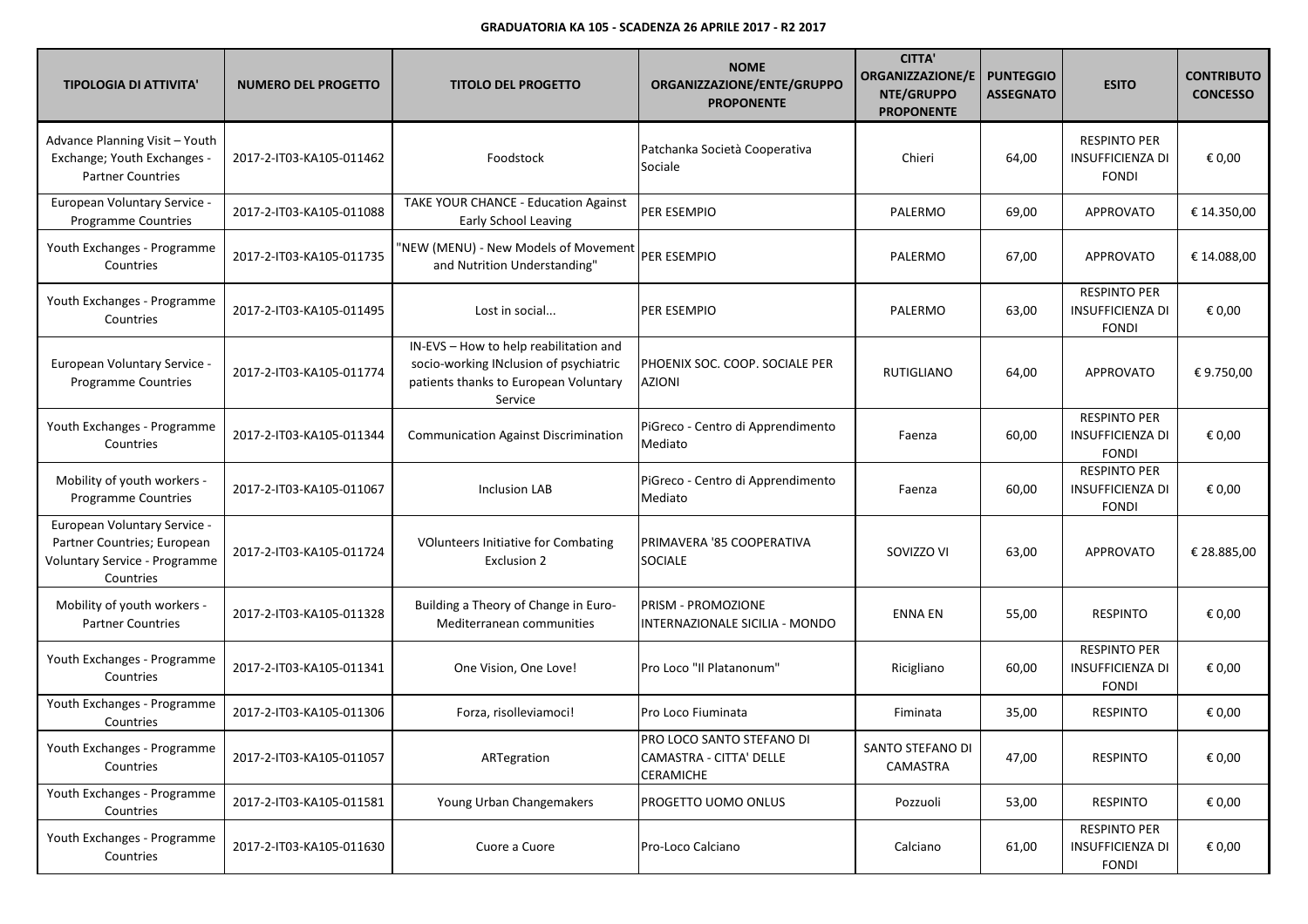| <b>TIPOLOGIA DI ATTIVITA'</b>                                                               | <b>NUMERO DEL PROGETTO</b> | <b>TITOLO DEL PROGETTO</b>                                                                                                                                            | <b>NOME</b><br>ORGANIZZAZIONE/ENTE/GRUPPO<br><b>PROPONENTE</b>                                | <b>CITTA'</b><br><b>ORGANIZZAZIONE/E</b><br>NTE/GRUPPO<br><b>PROPONENTE</b> | <b>PUNTEGGIO</b><br><b>ASSEGNATO</b> | <b>ESITO</b>                                                   | <b>CONTRIBUTO</b><br><b>CONCESSO</b> |
|---------------------------------------------------------------------------------------------|----------------------------|-----------------------------------------------------------------------------------------------------------------------------------------------------------------------|-----------------------------------------------------------------------------------------------|-----------------------------------------------------------------------------|--------------------------------------|----------------------------------------------------------------|--------------------------------------|
| Youth Exchanges - Programme<br>Countries                                                    | 2017-2-IT03-KA105-011211   | Pensando Verde                                                                                                                                                        | Pro-Loco IL NIBBIO                                                                            | Sasso di Castalda                                                           | 54,00                                | <b>RESPINTO</b>                                                | € 0,00                               |
| Youth Exchanges - Programme<br>Countries                                                    | 2017-2-IT03-KA105-011071   | <b>Empower Yourself!</b>                                                                                                                                              | Rainbow Group                                                                                 | PEDAVENA                                                                    | 65,00                                | <b>APPROVATO</b>                                               | € 9.771,00                           |
| European Voluntary Service -<br>Programme Countries                                         | 2017-2-IT03-KA105-011500   | Laends. Where land ends                                                                                                                                               | Ramdom                                                                                        | Gagliano del Capo                                                           | 56,00                                | <b>RESPINTO</b>                                                | € 0,00                               |
| Mobility of youth workers -<br>Programme Countries                                          | 2017-2-IT03-KA105-011669   | #CODE_COOPS 01 - Co-Design di spazi<br>cooperativi per la promozione della cultura<br>della cooperazione nel campo della<br>formazione, del training e della gioventù | Rehardwareing Soc. Coop. a R. L.                                                              | Rutigliano                                                                  | 39,00                                | <b>RESPINTO</b>                                                | € 0,00                               |
| Mobility of youth workers -<br><b>Programme Countries</b>                                   | 2017-2-IT03-KA105-011419   | LAVA                                                                                                                                                                  | Rete Italiana Volontariato Europeo                                                            | Milano                                                                      | 75,00                                | APPROVATO                                                      | € 22.720,00                          |
| European Voluntary Service -<br>Programme Countries                                         | 2017-2-IT03-KA105-011198   | Share Try Evaluate Promote                                                                                                                                            | Rinascita Sociale Salam House                                                                 | Napoli                                                                      | 65,00                                | <b>APPROVATO</b>                                               | € 18.650,00                          |
| Advance Planning Visit - Youth<br>Exchange; Youth Exchanges -<br><b>Programme Countries</b> | 2017-2-IT03-KA105-011835   | Riciclaggio creativo                                                                                                                                                  | Romà Onlus                                                                                    | Rome                                                                        | 0,00                                 | <b>RESPINTO</b>                                                | € 0,00                               |
| Mobility of youth workers -<br><b>Partner Countries</b>                                     | 2017-2-IT03-KA105-011723   | Migration And Human Rights Awareness                                                                                                                                  | Salerno Europa                                                                                | Eboli (SA)                                                                  | 44,00                                | <b>RESPINTO</b>                                                | € 0,00                               |
| Youth Exchanges - Programme<br>Countries                                                    | 2017-2-IT03-KA105-011530   | Bring the change                                                                                                                                                      | Sarditinera                                                                                   | cagliari                                                                    | 69,00                                | APPROVATO                                                      | € 16.890,00                          |
| Mobility of youth workers -<br>Programme Countries                                          | 2017-2-IT03-KA105-011797   | Green Up                                                                                                                                                              | Scambieuropei                                                                                 | Montegranaro                                                                | 67,00                                | <b>RESPINTO PER</b><br><b>INSUFFICIENZA DI</b><br><b>FONDI</b> | € 0,00                               |
| Mobility of youth workers -<br><b>Partner Countries</b>                                     | 2017-2-IT03-KA105-011678   | <b>BEAM - Better EVS with Active Mentors</b>                                                                                                                          | Scambieuropei                                                                                 | Montegranaro                                                                | 66,00                                | <b>RESPINTO PER</b><br><b>INSUFFICIENZA DI</b><br><b>FONDI</b> | € 0,00                               |
| European Voluntary Service -<br><b>Partner Countries</b>                                    | 2017-2-IT03-KA105-011262   | Bosnia: back and forth!                                                                                                                                               | Scambieuropei                                                                                 | Montegranaro                                                                | 58,00                                | <b>RESPINTO</b>                                                | € 0,00                               |
| European Voluntary Service -<br><b>Programme Countries</b>                                  | 2017-2-IT03-KA105-011477   | I-Communities: share online live offline                                                                                                                              | Scambieuropei                                                                                 | Montegranaro                                                                | 0,00                                 | <b>RESPINTO</b>                                                | € 0,00                               |
| Youth Exchanges - Programme<br>Countries                                                    | 2017-2-IT03-KA105-011329   | Educational Live Action Role Play for<br>Inclusion                                                                                                                    | SE.M.I. - SEEDS FOR MORE<br><b>INTERCULTURE</b>                                               | Faenza                                                                      | 44,00                                | <b>RESPINTO</b>                                                | € 0,00                               |
| European Voluntary Service -<br>Programme Countries                                         | 2017-2-IT03-KA105-011091   | Through peace and inclusion: new paths<br>for volunteering                                                                                                            | SERVIZIO CIVILE INTERNAZIONALE                                                                | <b>ROMA</b>                                                                 | 66,00                                | <b>APPROVATO</b>                                               | € 18.800,00                          |
| European Voluntary Service -<br>Programme Countries                                         | 2017-2-IT03-KA105-011095   | Migrations in Utopia, an alternative model<br>of inclusion                                                                                                            | SERVIZIO CIVILE INTERNAZIONALE                                                                | <b>ROMA</b>                                                                 | 62,00                                | <b>RESPINTO PER</b><br><b>INSUFFICIENZA DI</b><br><b>FONDI</b> | € 0,00                               |
| European Voluntary Service -<br><b>Programme Countries</b>                                  | 2017-2-IT03-KA105-011642   | <b>Better Things</b>                                                                                                                                                  | Sezione Laziale della Unione Italiana<br>Lotta alla Distrofia Muscolare<br>(U.I.L.D.M.) ONLUS | Rome                                                                        | 69,00                                | APPROVATO                                                      | € 56.400,00                          |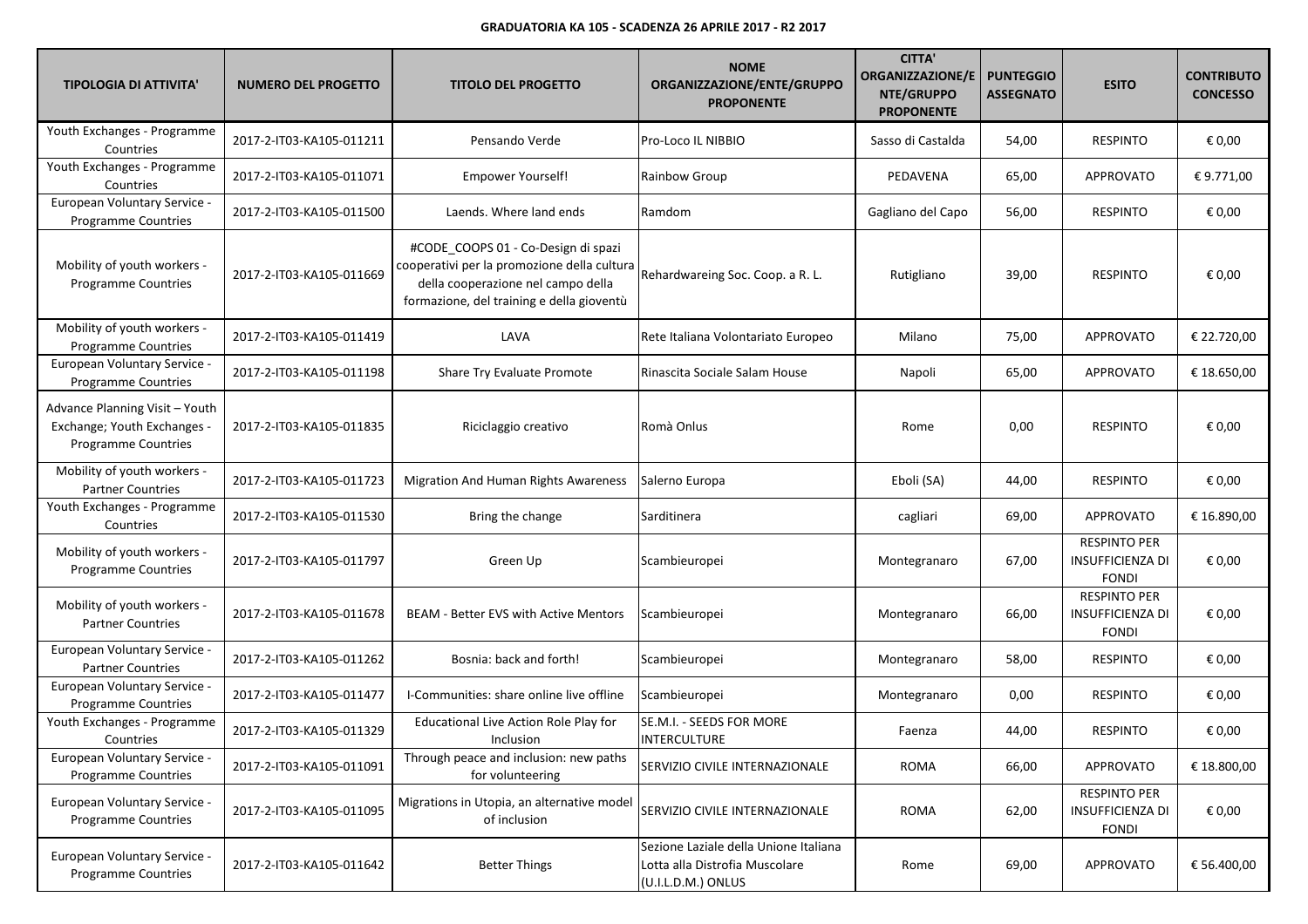| <b>TIPOLOGIA DI ATTIVITA'</b>                                                               | <b>NUMERO DEL PROGETTO</b> | <b>TITOLO DEL PROGETTO</b>                                             | <b>NOME</b><br>ORGANIZZAZIONE/ENTE/GRUPPO<br><b>PROPONENTE</b> | <b>CITTA'</b><br><b>ORGANIZZAZIONE/E</b><br>NTE/GRUPPO<br><b>PROPONENTE</b> | <b>PUNTEGGIO</b><br><b>ASSEGNATO</b> | <b>ESITO</b>                                                   | <b>CONTRIBUTO</b><br><b>CONCESSO</b> |
|---------------------------------------------------------------------------------------------|----------------------------|------------------------------------------------------------------------|----------------------------------------------------------------|-----------------------------------------------------------------------------|--------------------------------------|----------------------------------------------------------------|--------------------------------------|
| Mobility of youth workers -<br><b>Programme Countries</b>                                   | 2017-2-IT03-KA105-011390   | Film it!                                                               | <b>SFERA ITALY</b>                                             | Monte di Procida                                                            | 75,00                                | <b>APPROVATO</b>                                               | € 21.835.00                          |
| Youth Exchanges - Programme<br>Countries                                                    | 2017-2-IT03-KA105-011564   | Youth&Rural                                                            | <b>SFERA ITALY</b>                                             | Monte di Procida                                                            | 62,00                                | <b>RESPINTO PER</b><br><b>INSUFFICIENZA DI</b><br><b>FONDI</b> | € 0,00                               |
| Advance Planning Visit - Youth<br>Exchange; Youth Exchanges -<br><b>Programme Countries</b> | 2017-2-IT03-KA105-011538   | <b>Sliding Doors</b>                                                   | Simboli & Vessilli                                             | Scafati                                                                     | 54,00                                | <b>RESPINTO</b>                                                | € 0,00                               |
| European Voluntary Service -<br>Programme Countries                                         | 2017-2-IT03-KA105-011810   | think up! - designing and developing<br>regeneration plans through EVS | Sinergia Società Cooperativa Sociale                           | <b>Bitonto</b>                                                              | 65,00                                | <b>APPROVATO</b>                                               | € 15.850,00                          |
| European Voluntary Service -<br>Programme Countries                                         | 2017-2-IT03-KA105-011668   | think up! - designing and developing<br>regeneration plans through EVS | Sinergia Società Cooperativa Sociale                           | Bitonto                                                                     | 0,00                                 | <b>RESPINTO - INVIO</b><br><b>MULTIPLO</b>                     | € 0,00                               |
| European Voluntary Service -<br>Programme Countries                                         | 2017-2-IT03-KA105-011666   | think up! - designing and developing<br>regeneration plans through EVS | Sinergia Società Cooperativa Sociale                           | Bitonto                                                                     | 0,00                                 | <b>RESPINTO - INVIO</b><br>MULTIPLO                            | € 0,00                               |
| Youth Exchanges - Partner<br>Countries                                                      | 2017-2-IT03-KA105-011695   | Color of equality                                                      | smart                                                          | uggiano la chiesa                                                           | 63,00                                | <b>RESPINTO PER</b><br><b>INSUFFICIENZA DI</b><br><b>FONDI</b> | € 0,00                               |
| Youth Exchanges - Programme<br>Countries                                                    | 2017-2-IT03-KA105-011228   | Breaking borders: we are all the same!                                 | smart                                                          | uggiano la chiesa                                                           | 50,00                                | <b>RESPINTO</b>                                                | € 0,00                               |
| Youth Exchanges - Programme<br>Countries                                                    | 2017-2-IT03-KA105-011226   | Breaking borders: we are all the same!                                 | smart                                                          | uggiano la chiesa                                                           | 0,00                                 | <b>RESPINTO - INVIO</b><br>MULTIPLO                            | € 0,00                               |
| Youth Exchanges - Partner<br>Countries                                                      | 2017-2-IT03-KA105-011734   | Our Target - Health                                                    | smart                                                          | uggiano la chiesa                                                           | 0,00                                 | <b>RESPINTO</b>                                                | € 0,00                               |
| Mobility of youth workers -<br>Programme Countries                                          | 2017-2-IT03-KA105-011646   | New Horizons for (dis)Ability                                          | Società cooperativa sociale<br>Controvento ONLUS               | Catania                                                                     | 48,00                                | <b>RESPINTO</b>                                                | € 0,00                               |
| Youth Exchanges - Partner<br>Countries                                                      | 2017-2-IT03-KA105-011375   | THE FAIRY TALE PROJECT #TFTP18 YOUR<br>STORIES YOUR SOUNDS YOUR SELF   | <b>SOF ITALY</b>                                               | <b>TRIGGIANO</b>                                                            | 64,00                                | <b>RESPINTO PER</b><br><b>INSUFFICIENZA DI</b><br><b>FONDI</b> | € 0,00                               |
| Mobility of youth workers -<br><b>Partner Countries</b>                                     | 2017-2-IT03-KA105-011154   | THE ROAD NOT TAKEN                                                     | <b>SOF ITALY</b>                                               | <b>TRIGGIANO</b>                                                            | 54,00                                | <b>RESPINTO</b>                                                | € 0,00                               |
| Mobility of youth workers -<br>Programme Countries                                          | 2017-2-IT03-KA105-011607   | #NOTFORSALE2018                                                        | <b>SOF ITALY</b>                                               | <b>TRIGGIANO</b>                                                            | 52,00                                | <b>RESPINTO</b>                                                | € 0,00                               |
| Mobility of youth workers -<br><b>Programme Countries</b>                                   | 2017-2-IT03-KA105-011741   | SoF INTERNATIONAL MEEETING : A<br><b>TRAINER'S KIT</b>                 | <b>SOF ITALY</b>                                               | <b>TRIGGIANO</b>                                                            | 50,00                                | <b>RESPINTO</b>                                                | € 0,00                               |
| European Voluntary Service -<br><b>Programme Countries</b>                                  | 2017-2-IT03-KA105-011776   | Youth for Engagement and Solidarity                                    | Sol.Co. Verona scsc                                            | Verona                                                                      | 0,00                                 | <b>RESPINTO</b>                                                | € 0,00                               |
| Youth Exchanges - Programme<br>Countries                                                    | 2017-2-IT03-KA105-011742   | Social Work                                                            | <b>SOUTH EUROPE YOUTH FORUM</b>                                | ANDRANO                                                                     | 67,00                                | <b>APPROVATO</b>                                               | € 23.680,00                          |
| European Voluntary Service -<br><b>Programme Countries</b>                                  | 2017-2-IT03-KA105-011619   | People                                                                 | SOUTH EUROPE YOUTH FORUM                                       | ANDRANO                                                                     | 64,00                                | <b>APPROVATO</b>                                               | €9.650,00                            |
| Mobility of youth workers -<br>Programme Countries                                          | 2017-2-IT03-KA105-011290   | MED in Europe                                                          | SOUTH EUROPE YOUTH FORUM                                       | ANDRANO                                                                     | 44,00                                | RESPINTO                                                       | € 0,00                               |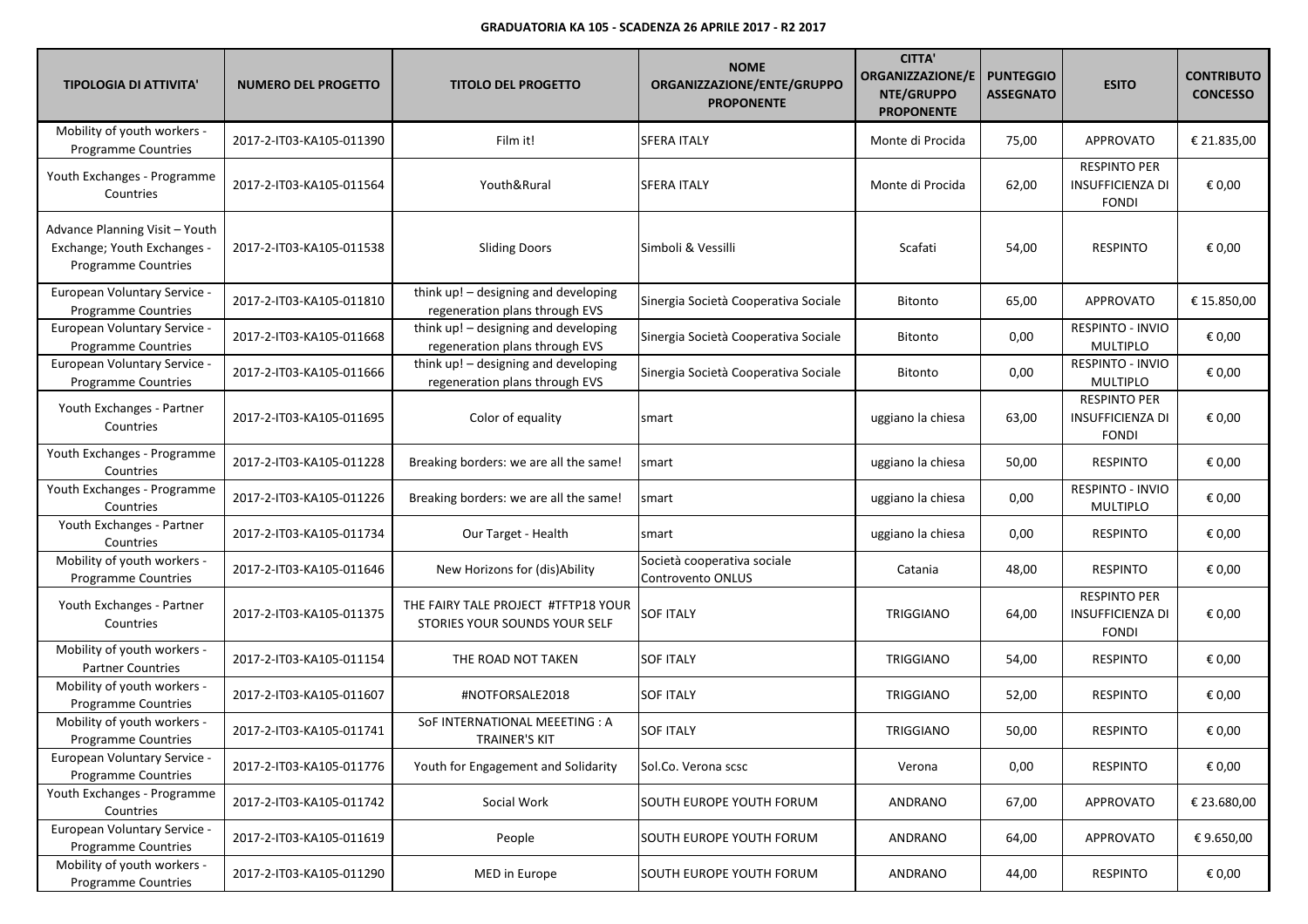| <b>TIPOLOGIA DI ATTIVITA'</b>                                                                           | <b>NUMERO DEL PROGETTO</b> | <b>TITOLO DEL PROGETTO</b>                                                            | <b>NOME</b><br>ORGANIZZAZIONE/ENTE/GRUPPO<br><b>PROPONENTE</b>  | <b>CITTA'</b><br><b>ORGANIZZAZIONE/E</b><br>NTE/GRUPPO<br><b>PROPONENTE</b> | <b>PUNTEGGIO</b><br><b>ASSEGNATO</b> | <b>ESITO</b>                                                   | <b>CONTRIBUTO</b><br><b>CONCESSO</b> |
|---------------------------------------------------------------------------------------------------------|----------------------------|---------------------------------------------------------------------------------------|-----------------------------------------------------------------|-----------------------------------------------------------------------------|--------------------------------------|----------------------------------------------------------------|--------------------------------------|
| Youth Exchanges - Programme<br>Countries                                                                | 2017-2-IT03-KA105-011332   | Racconti del Mediterraneo                                                             | StelledelSud                                                    | Palermo                                                                     | 57,00                                | <b>RESPINTO</b>                                                | € 0,00                               |
| Advance Planning Visit - Youth<br>Exchange; Youth Exchanges -<br><b>Partner Countries</b>               | 2017-2-IT03-KA105-011532   | Clap on the plane                                                                     | Stradi-Various                                                  | Scafati                                                                     | 55,00                                | <b>RESPINTO</b>                                                | € 0,00                               |
| European Voluntary Service -<br><b>Programme Countries</b>                                              | 2017-2-IT03-KA105-011096   | SVE per Rifugiati                                                                     | STRANAIDEA Società Cooperativa<br>Sociale Impresa Sociale Onlus | <b>TORINO</b>                                                               | 69,00                                | <b>APPROVATO</b>                                               | € 18.650,00                          |
| Mobility of youth workers -<br><b>Programme Countries</b>                                               | 2017-2-IT03-KA105-011621   | "(Y)Our colourful societies"                                                          | STUDIO PROGETTO SOCIETA<br><b>COOPERATIVA SOCIALE</b>           | CORNEDO<br><b>VICENTINO VI</b>                                              | 70,00                                | <b>RESPINTO PER</b><br><b>INSUFFICIENZA DI</b><br><b>FONDI</b> | € 0,00                               |
| Youth Exchanges - Programme<br>Countries                                                                | 2017-2-IT03-KA105-011737   | Analyzing Drug Diffusion and Insane<br><b>Conducts Through (Non Formal) Education</b> | ISTUDIO PROGETTO SOCIETA<br><b>COOPERATIVA SOCIALE</b>          | CORNEDO<br><b>VICENTINO VI</b>                                              | 69,00                                | APPROVATO                                                      | € 22.134,00                          |
| Mobility of youth workers -<br><b>Programme Countries</b>                                               | 2017-2-IT03-KA105-011654   | "Let's Volunteer!"                                                                    | STUDIO PROGETTO SOCIETA<br>COOPERATIVA SOCIALE                  | CORNEDO<br><b>VICENTINO VI</b>                                              | 67,00                                | <b>RESPINTO PER</b><br><b>INSUFFICIENZA DI</b><br><b>FONDI</b> | € 0,00                               |
| Mobility of youth workers -<br><b>Partner Countries</b>                                                 | 2017-2-IT03-KA105-011813   | Be diverse, no radical                                                                | <b>STUDIO PROGETTO SOCIETA</b><br><b>COOPERATIVA SOCIALE</b>    | CORNEDO<br><b>VICENTINO VI</b>                                              | 65,00                                | <b>RESPINTO PER</b><br><b>INSUFFICIENZA DI</b><br><b>FONDI</b> | € 0,00                               |
| Mobility of youth workers -<br><b>Programme Countries</b>                                               | 2017-2-IT03-KA105-011479   | Supportive Inclusive Paths for Marginalized<br>Youth                                  | Sulcis's Youth Onlus                                            | Iglesias                                                                    | 75,00                                | <b>APPROVATO</b>                                               | € 18.625,00                          |
| Advance Planning Visit - Youth<br>Exchange; Youth Exchanges -<br>Programme Countries                    | 2017-2-IT03-KA105-011788   | Promotion of handcrafts skills as part of<br>non-formal learning                      | Tamat Centro Studi Formazione e<br>Ricerca                      | Perugia                                                                     | 36,00                                | <b>RESPINTO</b>                                                | € 0,00                               |
| Mobility of youth workers -<br>Partner Countries; Mobility of<br>youth workers - Programme<br>Countries | 2017-2-IT03-KA105-011194   | Learning From Peer                                                                    | TANDEM SOCIETA' COOPERATIVA<br>LEGALE                           | <b>NAPOLI</b>                                                               | 40,00                                | <b>RESPINTO</b>                                                | € 0,00                               |
| Advance Planning Visit - Youth<br>Exchange; Youth Exchanges -<br><b>Partner Countries</b>               | 2017-2-IT03-KA105-011574   | Youth in Art: Painting an Inclusive Europe                                            | <b>TDM 2000</b>                                                 | <b>CAGLIARI</b>                                                             | 69,00                                | <b>APPROVATO</b>                                               | € 22.365,00                          |
| Mobility of youth workers -<br><b>Programme Countries</b>                                               | 2017-2-IT03-KA105-011424   | InnovActing: theatre for social inclusion                                             | <b>TDM 2000</b>                                                 | CAGLIARI                                                                    | 60,00                                | <b>RESPINTO PER</b><br><b>INSUFFICIENZA DI</b><br><b>FONDI</b> | € 0,00                               |
| Mobility of youth workers -<br><b>Programme Countries</b>                                               | 2017-2-IT03-KA105-011560   | Actve8-Empower young people towards<br>active participation                           | <b>TDM 2000</b>                                                 | CAGLIARI                                                                    | 54,00                                | <b>RESPINTO</b>                                                | € 0,00                               |
| Mobility of youth workers -<br><b>Programme Countries</b>                                               | 2017-2-IT03-KA105-011461   | Europeans from Minority Inclusion                                                     | <b>TDM 2000</b>                                                 | CAGLIARI                                                                    | 51,00                                | <b>RESPINTO</b>                                                | € 0,00                               |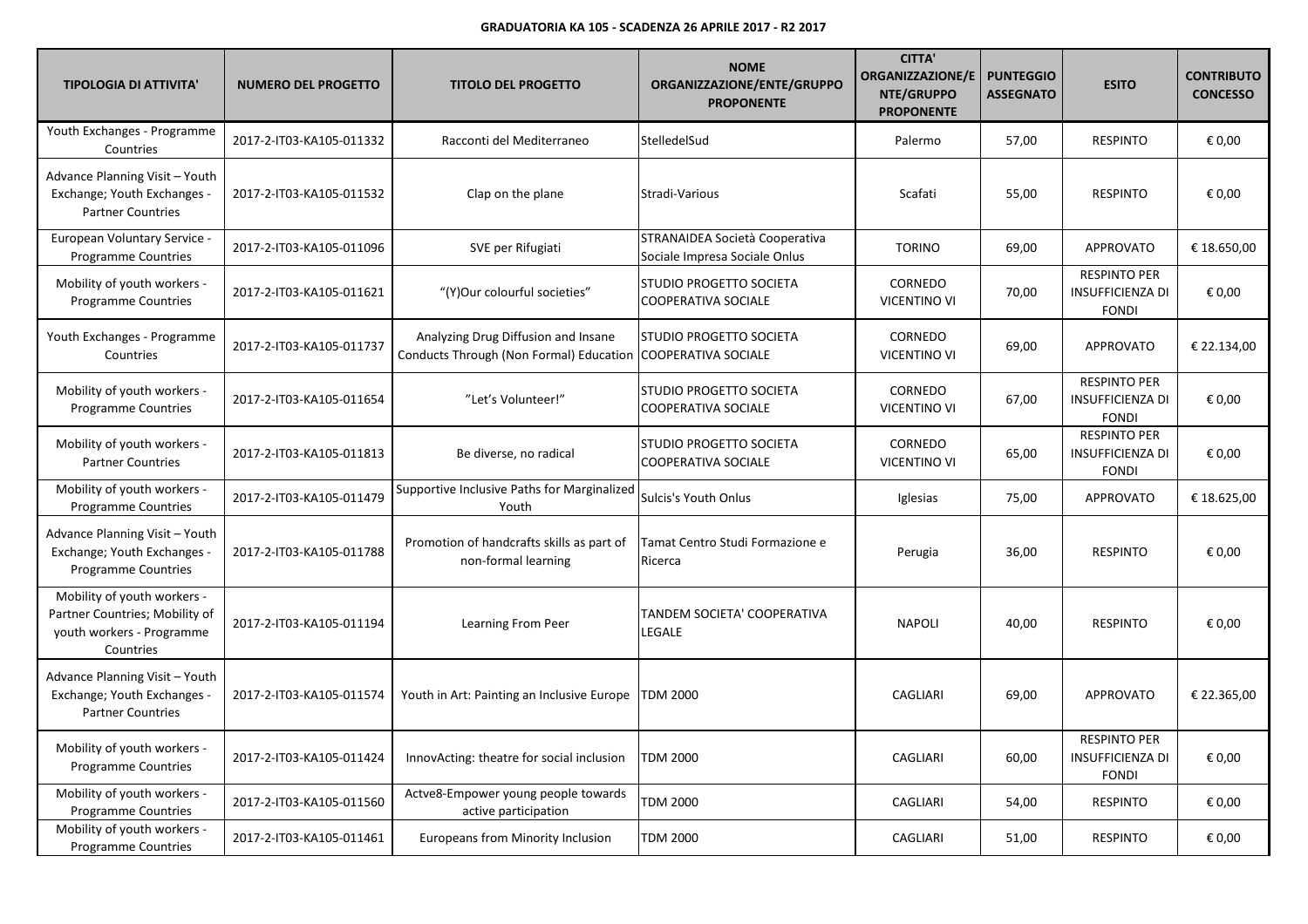| <b>TIPOLOGIA DI ATTIVITA'</b>                                                               | <b>NUMERO DEL PROGETTO</b> | <b>TITOLO DEL PROGETTO</b>                                                              | <b>NOME</b><br>ORGANIZZAZIONE/ENTE/GRUPPO<br><b>PROPONENTE</b> | <b>CITTA'</b><br><b>ORGANIZZAZIONE/E</b><br>NTE/GRUPPO<br><b>PROPONENTE</b> | <b>PUNTEGGIO</b><br><b>ASSEGNATO</b> | <b>ESITO</b>                                                   | <b>CONTRIBUTO</b><br><b>CONCESSO</b> |
|---------------------------------------------------------------------------------------------|----------------------------|-----------------------------------------------------------------------------------------|----------------------------------------------------------------|-----------------------------------------------------------------------------|--------------------------------------|----------------------------------------------------------------|--------------------------------------|
| Mobility of youth workers -<br><b>Partner Countries</b>                                     | 2017-2-IT03-KA105-011409   | <b>CREVIEW: Creating Resources to Empower</b><br>Volunteering In EU and Western Balkans | TDM 2000 INTERNATIONAL                                         | <b>QUARTU SANTELENA</b>                                                     | 68,00                                | <b>RESPINTO PER</b><br><b>INSUFFICIENZA DI</b><br><b>FONDI</b> | € 0,00                               |
| Mobility of youth workers -<br><b>Programme Countries</b>                                   | 2017-2-IT03-KA105-011458   | F.A.ME. - Follow Active Mentors -<br>Improving the quality of EVS mentorship            | TDM 2000 INTERNATIONAL                                         | <b>QUARTU SANTELENA</b>                                                     | 52,00                                | <b>RESPINTO</b>                                                | € 0,00                               |
| Mobility of youth workers -<br><b>Programme Countries</b>                                   | 2017-2-IT03-KA105-011608   | INnovative Approaches for Capacity<br>building of Trainers for Youth                    | TDM 2000 INTERNATIONAL                                         | <b>QUARTU SANTELENA</b>                                                     | 50,00                                | <b>RESPINTO</b>                                                | € 0,00                               |
| Advance Planning Visit - Youth<br>Exchange; Youth Exchanges -<br>Programme Countries        | 2017-2-IT03-KA105-011516   | le RAdici del MEditerraneo                                                              | Teatro Ebasko                                                  | Roma                                                                        | 66,00                                | <b>APPROVATO</b>                                               | € 15.552,00                          |
| Advance Planning Visit - Youth<br>Exchange; Youth Exchanges -<br><b>Programme Countries</b> | 2017-2-IT03-KA105-011515   | le RAdici del MEditerraneo                                                              | Teatro Ebasko                                                  | Roma                                                                        | 0,00                                 | <b>RESPINTO - INVIO</b><br><b>MULTIPLO</b>                     | € 0,00                               |
| Youth Exchanges - Programme<br>Countries                                                    | 2017-2-IT03-KA105-011729   | <b>ECO- Planet under Construction</b>                                                   | Terra Creativa                                                 | Rivalta di Torino                                                           | 62,00                                | <b>RESPINTO PER</b><br><b>INSUFFICIENZA DI</b><br><b>FONDI</b> | € 0,00                               |
| Advance Planning Visit - EVS;<br>European Voluntary Service -<br>Programme Countries        | 2017-2-IT03-KA105-011411   | <b>PLACE</b>                                                                            | Terra di Mezzo                                                 | Vallefiorita                                                                | 66,00                                | <b>APPROVATO</b>                                               | € 14.300,00                          |
| European Voluntary Service -<br><b>Partner Countries</b>                                    | 2017-2-IT03-KA105-011808   | Social advertising between Georgia and<br>Europe                                        | Terra di Mezzo                                                 | Vallefiorita                                                                | 58,00                                | <b>RESPINTO</b>                                                | € 0,00                               |
| Advance Planning Visit - Youth<br>Exchange; Youth Exchanges -<br><b>Programme Countries</b> | 2017-2-IT03-KA105-011418   | Arts for Europe                                                                         | Terra di Mezzo                                                 | Vallefiorita                                                                | 45,00                                | <b>RESPINTO</b>                                                | € 0,00                               |
| Youth Exchanges - Programme<br>Countries                                                    | 2017-2-IT03-KA105-011496   | Youthpass, why not?                                                                     | The rising stars                                               | Messina                                                                     | 69,00                                | <b>APPROVATO</b>                                               | € 20.160,00                          |
| Youth Exchanges - Programme<br>Countries                                                    | 2017-2-IT03-KA105-011431   | Rewind your mind, immigration and<br>integration                                        | The rising stars                                               | Messina                                                                     | 49,00                                | <b>RESPINTO</b>                                                | € 0,00                               |
| Youth Exchanges - Programme<br>Countries                                                    | 2017-2-IT03-KA105-011453   | Be healthy, do sports                                                                   | The rising stars                                               | Messina                                                                     | 0,00                                 | <b>RESPINTO</b>                                                | € 0,00                               |
| Youth Exchanges - Programme<br>Countries                                                    | 2017-2-IT03-KA105-011072   | Alcohology                                                                              | The rising stars                                               | Messina                                                                     | 0,00                                 | <b>RESPINTO</b>                                                | € 0,00                               |
| Mobility of youth workers -<br><b>Partner Countries</b>                                     | 2017-2-IT03-KA105-011104   | LASCIA EMERGERE IL TUO TALENTO PER<br>REALIZZARE UNA SOCIETA' MIGLIORE (LET)            | TIA Formazione Internazionale                                  | Rome                                                                        | 58,00                                | <b>RESPINTO</b>                                                | € 0,00                               |
| Mobility of youth workers -<br>Programme Countries                                          | 2017-2-IT03-KA105-011056   | DIGITAL EDUCATION IN ACTIVE<br>CITIZENSHIP                                              | TIA Formazione Internazionale                                  | Rome                                                                        | 50,00                                | <b>RESPINTO</b>                                                | € 0,00                               |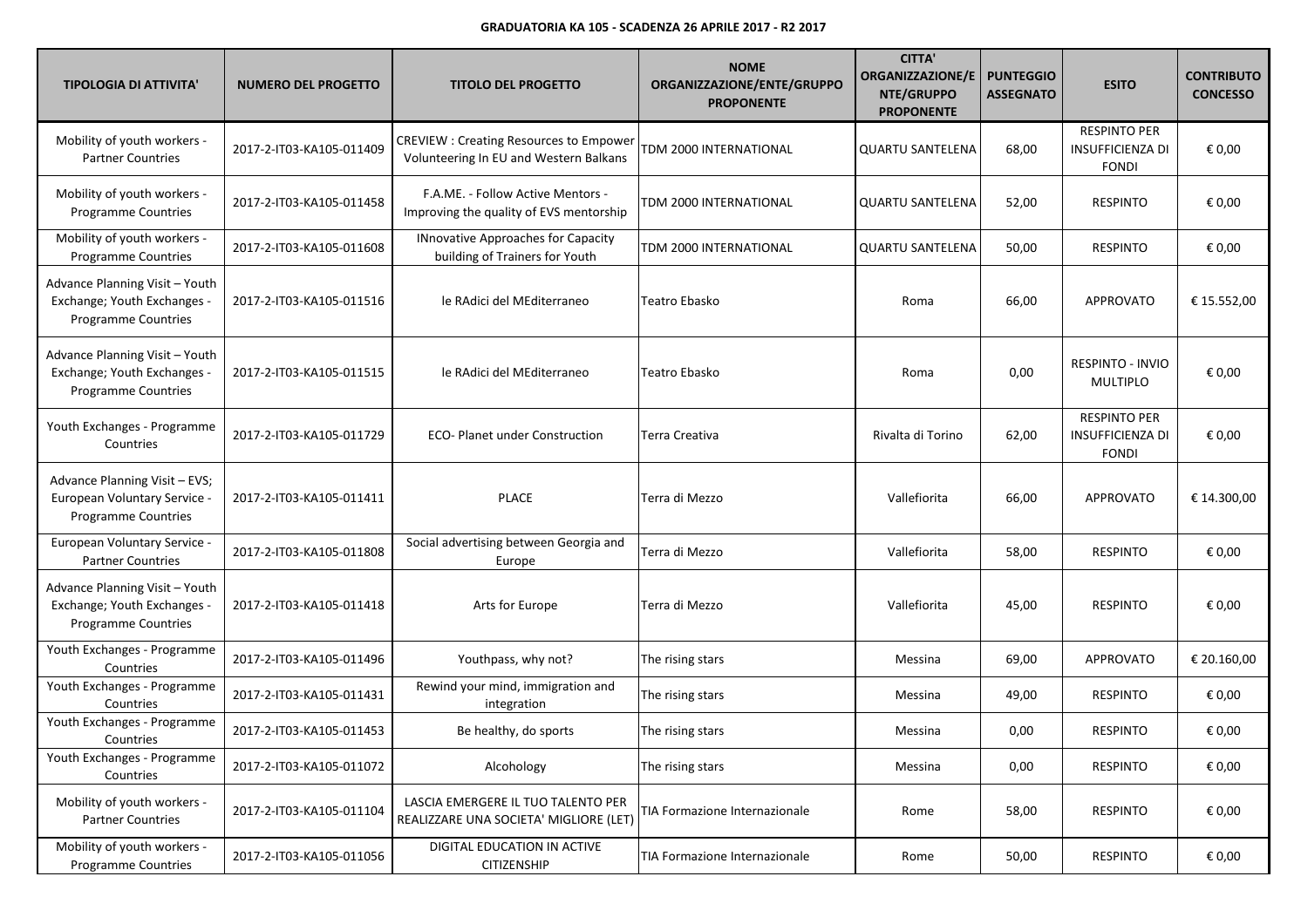| <b>TIPOLOGIA DI ATTIVITA'</b>                                                             | <b>NUMERO DEL PROGETTO</b> | <b>TITOLO DEL PROGETTO</b>                                                   | <b>NOME</b><br>ORGANIZZAZIONE/ENTE/GRUPPO<br><b>PROPONENTE</b>         | <b>CITTA'</b><br><b>ORGANIZZAZIONE/E</b><br>NTE/GRUPPO<br><b>PROPONENTE</b> | <b>PUNTEGGIO</b><br><b>ASSEGNATO</b> | <b>ESITO</b>                                                   | <b>CONTRIBUTO</b><br><b>CONCESSO</b> |
|-------------------------------------------------------------------------------------------|----------------------------|------------------------------------------------------------------------------|------------------------------------------------------------------------|-----------------------------------------------------------------------------|--------------------------------------|----------------------------------------------------------------|--------------------------------------|
| Mobility of youth workers -<br><b>Partner Countries</b>                                   | 2017-2-IT03-KA105-011093   | LASCIA EMERGERE IL TUO TALENTO PER<br>REALIZZARE UNA SOCIETA' MIGLIORE (LET) | TIA Formazione Internazionale                                          | Rome                                                                        | 0,00                                 | <b>RESPINTO - INVIO</b><br><b>MULTIPLO</b>                     | € 0,00                               |
| Mobility of youth workers -<br><b>Partner Countries</b>                                   | 2017-2-IT03-KA105-011092   | LASCIA EMERGERE IL TUO TALENTO PER<br>REALIZZARE UNA SOCIETA' MIGLIORE (LET) | <b>FIA Formazione Internazionale</b>                                   | Rome                                                                        | 0,00                                 | <b>RESPINTO - INVIO</b><br>MULTIPLO                            | € 0,00                               |
| Advance Planning Visit - Youth<br>Exchange; Youth Exchanges -<br><b>Partner Countries</b> | 2017-2-IT03-KA105-011684   | WEB@FREE                                                                     | Torre dei Giovani - TdG                                                | Torre del Greco                                                             | 68,00                                | <b>APPROVATO</b>                                               | € 24.239,00                          |
| Youth Exchanges - Partner<br>Countries                                                    | 2017-2-IT03-KA105-011106   | I like to move it, move it                                                   | Torre dei Giovani - TdG                                                | Torre del Greco                                                             | 62,00                                | <b>RESPINTO PER</b><br><b>INSUFFICIENZA DI</b><br><b>FONDI</b> | € 0,00                               |
| Mobility of youth workers -<br><b>Programme Countries</b>                                 | 2017-2-IT03-KA105-011537   | Larp Train                                                                   | Tou Play                                                               | Palo del Colle                                                              | 47,00                                | <b>RESPINTO</b>                                                | € 0,00                               |
| Youth Exchanges - Programme<br>Countries                                                  | 2017-2-IT03-KA105-011336   | The energy of the young minds                                                | Traguardo Europa                                                       | Potenza                                                                     | 65,00                                | <b>APPROVATO</b>                                               | € 19.540,00                          |
| Youth Exchanges - Programme<br>Countries                                                  | 2017-2-IT03-KA105-011231   | Integrazione per abbattere il pregiudizio                                    | Traguardo Europa                                                       | Potenza                                                                     | 40,00                                | <b>RESPINTO</b>                                                | € 0,00                               |
| Youth Exchanges - Programme<br>Countries                                                  | 2017-2-IT03-KA105-011751   | Keep on moving                                                               | Trainers Association Onlus                                             | Potenza                                                                     | 52,00                                | <b>RESPINTO</b>                                                | € 0,00                               |
| Advance Planning Visit - Youth<br>Exchange; Youth Exchanges -<br>Programme Countries      | 2017-2-IT03-KA105-011692   | Set Yourself UP 4 Success!                                                   | <b>Trip Trop Team</b>                                                  | Altamura                                                                    | 61,00                                | <b>RESPINTO PER</b><br><b>INSUFFICIENZA DI</b><br><b>FONDI</b> | € 0,00                               |
| Advance Planning Visit - Youth<br>Exchange; Youth Exchanges -<br>Programme Countries      | 2017-2-IT03-KA105-011468   | <b>Activity Community Totem 1</b>                                            | Twoplustwo                                                             | san giorgio a<br>cremano                                                    | 51,00                                | <b>RESPINTO</b>                                                | € 0,00                               |
| Mobility of youth workers -<br>Programme Countries                                        | 2017-2-IT03-KA105-011367   | A Run for our Good                                                           | UISP Comitato Provinciale di Sassari                                   | Sassari                                                                     | 47,00                                | <b>RESPINTO</b>                                                | € 0,00                               |
| Mobility of youth workers -<br><b>Programme Countries</b>                                 | 2017-2-IT03-KA105-011733   | Young People for Inclusion                                                   | Unione Italiana Lotta alla Distrofia<br>Muscolare - sezione di Saviano | Saviano                                                                     | 63,00                                | <b>RESPINTO PER</b><br><b>INSUFFICIENZA DI</b><br><b>FONDI</b> | € 0,00                               |
| Mobility of youth workers -<br><b>Programme Countries</b>                                 | 2017-2-IT03-KA105-011536   | PARLAMENTARIUM EXPERIENCE                                                    | <b>UnionProEurope</b>                                                  | Capurso (Bari)                                                              | 62,00                                | <b>RESPINTO PER</b><br><b>INSUFFICIENZA DI</b><br><b>FONDI</b> | € 0,00                               |
| Mobility of youth workers -<br><b>Partner Countries</b>                                   | 2017-2-IT03-KA105-011535   | PLAY WITH US                                                                 | <b>UnionProEurope</b>                                                  | Capurso (Bari)                                                              | 41,00                                | <b>RESPINTO</b>                                                | € 0,00                               |
| European Voluntary Service -<br><b>Programme Countries</b>                                | 2017-2-IT03-KA105-011736   | RITMO - Raise Inclusiveness, Toward a<br>Multicultural and Open Europe       | UNISER SOC. COOP. ONLUS                                                | FORLì                                                                       | 69,00                                | <b>APPROVATO</b>                                               | € 17.350,00                          |
| Youth Exchanges - Programme<br>Countries                                                  | 2017-2-IT03-KA105-011195   | Musica come strumento per educazione                                         | <b>UNLA Lagopesole</b>                                                 | Avigliano                                                                   | 57,00                                | <b>RESPINTO</b>                                                | € 0,00                               |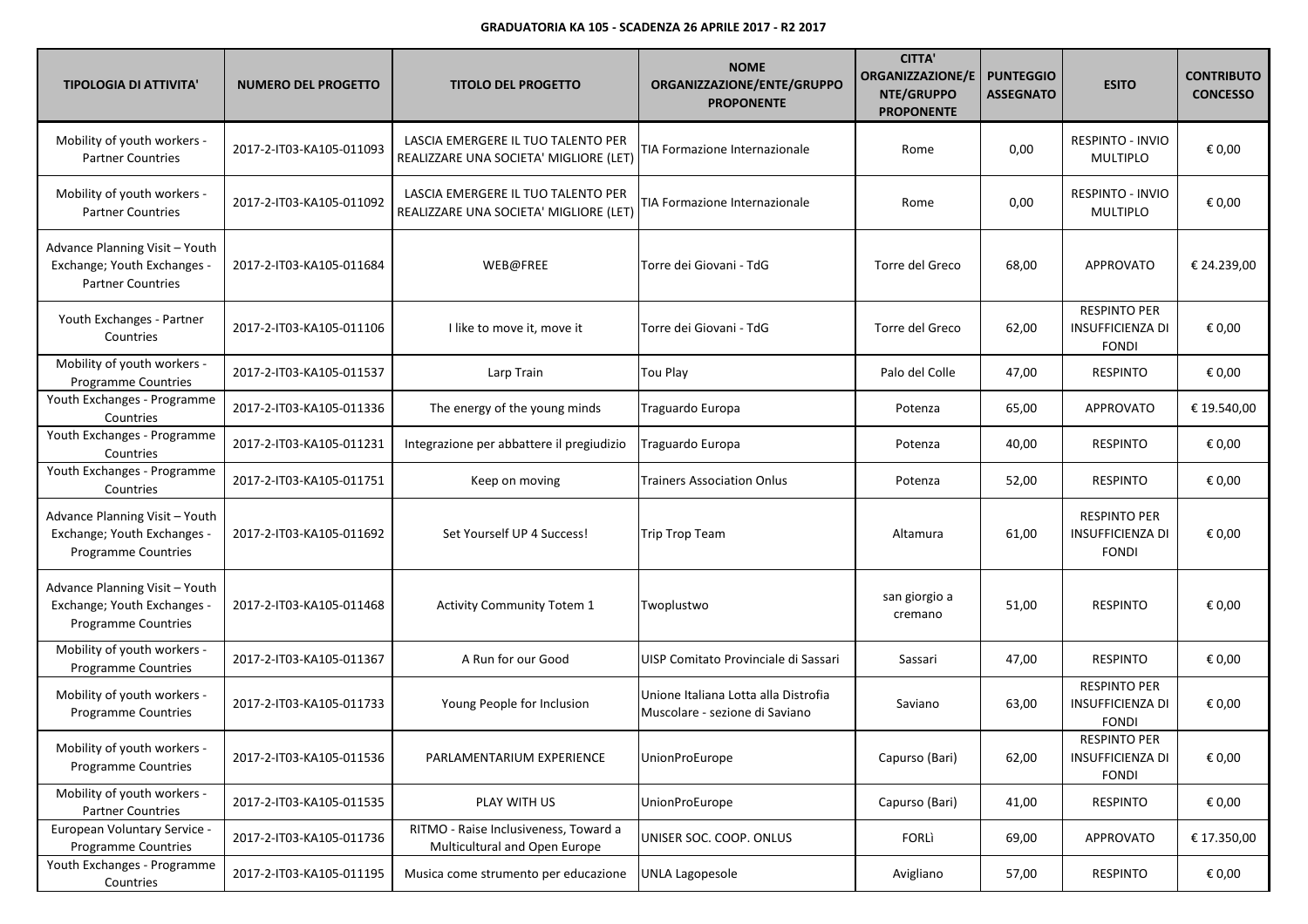| <b>TIPOLOGIA DI ATTIVITA'</b>                                                                             | <b>NUMERO DEL PROGETTO</b> | <b>TITOLO DEL PROGETTO</b>                                       | <b>NOME</b><br>ORGANIZZAZIONE/ENTE/GRUPPO<br><b>PROPONENTE</b> | <b>CITTA'</b><br><b>ORGANIZZAZIONE/E</b><br>NTE/GRUPPO<br><b>PROPONENTE</b> | <b>PUNTEGGIO</b><br><b>ASSEGNATO</b> | <b>ESITO</b>                                                   | <b>CONTRIBUTO</b><br><b>CONCESSO</b> |
|-----------------------------------------------------------------------------------------------------------|----------------------------|------------------------------------------------------------------|----------------------------------------------------------------|-----------------------------------------------------------------------------|--------------------------------------|----------------------------------------------------------------|--------------------------------------|
| Youth Exchanges - Programme<br>Countries                                                                  | 2017-2-IT03-KA105-011773   | Horizons                                                         | Vagamondo                                                      | Roletto                                                                     | 59,00                                | <b>RESPINTO</b>                                                | € 0,00                               |
| Youth Exchanges - Programme<br>Countries                                                                  | 2017-2-IT03-KA105-011732   | MemoTrip towards a European Identity                             | Vedogiovane Società Cooperativa<br>Sociale                     | Borgomanero                                                                 | 66,00                                | <b>APPROVATO</b>                                               | € 17.475,00                          |
| European Voluntary Service -<br><b>Partner Countries</b>                                                  | 2017-2-IT03-KA105-011413   | Youth in Mind                                                    | Vedogiovane Società Cooperativa<br>Sociale                     | Borgomanero                                                                 | 50,00                                | <b>RESPINTO</b>                                                | € 0,00                               |
| Youth Exchanges - Programme<br>Countries                                                                  | 2017-KA105-5               | Green Future                                                     | Vedogiovane Società Cooperativa<br>Sociale                     | Borgomanero                                                                 | 0,00                                 | <b>RESPINTO</b>                                                | € 0,00                               |
| Advance Planning Visit - Youth<br>Exchange; Youth Exchanges -<br>Programme Countries                      | 2017-2-IT03-KA105-011232   | EuropArTherapy                                                   | Verehia                                                        | Benevento                                                                   | 45,00                                | <b>RESPINTO</b>                                                | € 0,00                               |
| Youth Exchanges - Programme<br>Countries                                                                  | 2017-2-IT03-KA105-011441   | YOUth vs unemployment                                            | Viandanti                                                      | Pizzo                                                                       | 48,00                                | <b>RESPINTO</b>                                                | € 0,00                               |
| Advance Planning Visit - EVS;<br>European Voluntary Service -<br><b>Programme Countries</b>               | 2017-2-IT03-KA105-011449   | <b>Red Cross EVS</b>                                             | Vicolocorto                                                    | Pesaro                                                                      | 64,00                                | <b>APPROVATO</b>                                               | € 35.080,00                          |
| Advance Planning Visit - Youth<br>Exchange; Youth Exchanges -<br>Programme Countries                      | 2017-2-IT03-KA105-011395   | Safe ride for a happy life                                       | VulcanicaMente                                                 | San Cesario di Lecce                                                        | 72,00                                | <b>APPROVATO</b>                                               | € 20.820,00                          |
| Mobility of youth workers -<br>Programme Countries                                                        | 2017-2-IT03-KA105-011463   | Mindful Team Management                                          | VulcanicaMente                                                 | San Cesario di Lecce                                                        | 61,00                                | <b>RESPINTO PER</b><br><b>INSUFFICIENZA DI</b><br><b>FONDI</b> | € 0,00                               |
| European Voluntary Service -<br><b>Programme Countries</b>                                                | 2017-2-IT03-KA105-011779   | Speak it, play it!                                               | VulcanicaMente                                                 | San Cesario di Lecce                                                        | 56,00                                | <b>RESPINTO</b>                                                | € 0,00                               |
| Mobility of youth workers -<br>Programme Countries                                                        | 2017-2-IT03-KA105-011636   | The UnTweetable                                                  | VulcanicaMente                                                 | San Cesario di Lecce                                                        | 48,00                                | <b>RESPINTO</b>                                                | € 0,00                               |
| Youth Exchanges - Programme<br>Countries                                                                  | 2017-2-IT03-KA105-011339   | IMPRENDITORI DELLA VOSTRA VITA                                   | W.o.W. Project per Mariano Bottari                             | Saviano (NA)                                                                | 59,00                                | <b>RESPINTO</b>                                                | € 0,00                               |
| Youth Exchanges - Programme<br>Countries                                                                  | 2017-2-IT03-KA105-011716   | How To Be Volunteer?                                             | WELCOME                                                        | Siracusa                                                                    | 52,00                                | <b>RESPINTO</b>                                                | € 0,00                               |
| Mobility of youth workers -<br><b>Partner Countries</b>                                                   | 2017-2-IT03-KA105-011757   | Raising Awareness on Urban Nature<br>Development within the City | <b>WWF Mantovano</b>                                           | Suzzara (MN)                                                                | 56,00                                | <b>RESPINTO</b>                                                | € 0,00                               |
| European Voluntary Service -<br>Programme Countries                                                       | 2017-2-IT03-KA105-011240   | Intercultural learning and mobility for<br>young people XIplus   | Xena centro scambi e dinamiche<br>interculturali               | Padova                                                                      | 67,00                                | <b>APPROVATO</b>                                               | € 15.725,00                          |
| European Voluntary Service -<br>Partner Countries; European<br>Voluntary Service - Programme<br>Countries | 2017-2-IT03-KA105-011249   | Intercultural learning and mobility for<br>young people Xplus    | Xena centro scambi e dinamiche<br>interculturali               | Padova                                                                      | 62,00                                | <b>RESPINTO PER</b><br><b>INSUFFICIENZA DI</b><br><b>FONDI</b> | € 0,00                               |
| Youth Exchanges - Programme<br>Countries                                                                  | 2017-2-IT03-KA105-011221   | Welcome to Europe!                                               | you media                                                      | Ortelle                                                                     | 55,00                                | <b>RESPINTO</b>                                                | € 0,00                               |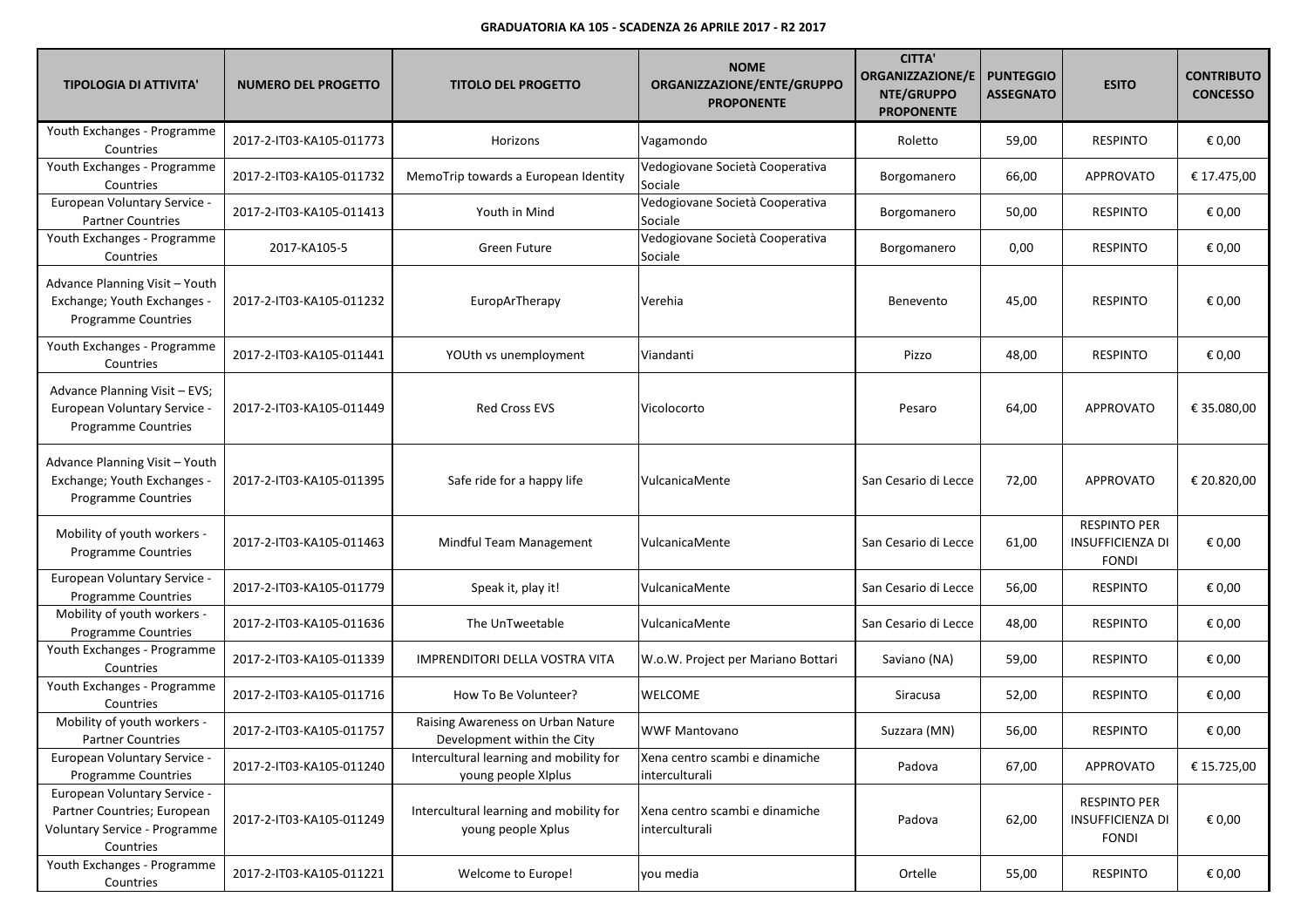| <b>TIPOLOGIA DI ATTIVITA'</b>                                                               | <b>NUMERO DEL PROGETTO</b> | <b>TITOLO DEL PROGETTO</b>                                                                             | <b>NOME</b><br>ORGANIZZAZIONE/ENTE/GRUPPO<br><b>PROPONENTE</b> | <b>CITTA'</b><br><b>ORGANIZZAZIONE/E</b><br>NTE/GRUPPO<br><b>PROPONENTE</b> | <b>PUNTEGGIO</b><br><b>ASSEGNATO</b> | <b>ESITO</b>                                                   | <b>CONTRIBUTO</b><br><b>CONCESSO</b> |
|---------------------------------------------------------------------------------------------|----------------------------|--------------------------------------------------------------------------------------------------------|----------------------------------------------------------------|-----------------------------------------------------------------------------|--------------------------------------|----------------------------------------------------------------|--------------------------------------|
| Mobility of youth workers -<br><b>Partner Countries</b>                                     | 2017-2-IT03-KA105-011256   | Crossroad of Europe                                                                                    | vou media                                                      | Ortelle                                                                     | 51,00                                | <b>RESPINTO</b>                                                | € 0,00                               |
| Advance Planning Visit - Youth<br>Exchange; Youth Exchanges -<br><b>Programme Countries</b> | 2017-2-IT03-KA105-011698   | Game of talents                                                                                        | YOUNET                                                         | <b>BOLOGNA</b>                                                              | 63,00                                | <b>RESPINTO PER</b><br><b>INSUFFICIENZA DI</b><br><b>FONDI</b> | € 0,00                               |
| Mobility of youth workers -<br><b>Partner Countries</b>                                     | 2017-2-IT03-KA105-011133   | E(V)SPERANTO                                                                                           | YOUNET                                                         | <b>BOLOGNA</b>                                                              | 58,00                                | <b>RESPINTO</b>                                                | € 0,00                               |
| Mobility of youth workers -<br>Programme Countries                                          | 2017-2-IT03-KA105-011327   | Ideas@Work: Training course on Social<br>Entrepreneurship                                              | YOUNG MEN'S CHRISTIAN<br><b>ASSOCIATION PARTHENOPE</b>         | <b>NAPOLI</b>                                                               | 75,00                                | <b>APPROVATO</b>                                               | € 18.854,00                          |
| Advance Planning Visit - Youth<br>Exchange; Youth Exchanges -<br><b>Programme Countries</b> | 2017-2-IT03-KA105-011213   | I cambiamenti dell'eterno esodo                                                                        | YOUNG MEN'S CHRISTIAN<br><b>ASSOCIATION PARTHENOPE</b>         | <b>NAPOLI</b>                                                               | 68,00                                | <b>APPROVATO</b>                                               | € 22.162,00                          |
| Advance Planning Visit - Youth<br>Exchange; Youth Exchanges -<br><b>Programme Countries</b> | 2017-2-IT03-KA105-011243   | FOCUS ON NATURE - esperienze di<br>sostenibilità dei giovani europei nel 2017                          | YOUNG MEN'S CHRISTIAN<br><b>ASSOCIATION PARTHENOPE</b>         | <b>NAPOLI</b>                                                               | 63,00                                | <b>RESPINTO PER</b><br><b>INSUFFICIENZA DI</b><br><b>FONDI</b> | € 0,00                               |
| Mobility of youth workers -<br><b>Programme Countries</b>                                   | 2017-2-IT03-KA105-011340   | Erasmus+ Multipliers!                                                                                  | YOUNG MEN'S CHRISTIAN<br><b>ASSOCIATION PARTHENOPE</b>         | <b>NAPOLI</b>                                                               | 54,00                                | <b>RESPINTO</b>                                                | € 0,00                               |
| Youth Exchanges - Partner<br>Countries                                                      | 2017-2-IT03-KA105-011722   | <b>Exploring Cultures</b>                                                                              | YOUth Connect                                                  | Torino                                                                      | 62,00                                | <b>RESPINTO PER</b><br><b>INSUFFICIENZA DI</b><br><b>FONDI</b> | € 0,00                               |
| Mobility of youth workers -<br><b>Partner Countries</b>                                     | 2017-2-IT03-KA105-011482   | Combating Gender Based Violence through<br>Youth Work                                                  | YOUth Connect                                                  | Torino                                                                      | 56,00                                | <b>RESPINTO</b>                                                | € 0,00                               |
| Mobility of youth workers -<br><b>Partner Countries</b>                                     | 2017-2-IT03-KA105-011059   | Dramatic arts and inter-cultural youth work Youth Europe Service                                       |                                                                | Potenza                                                                     | 55,00                                | <b>RESPINTO</b>                                                | € 0,00                               |
| Mobility of youth workers -<br><b>Programme Countries</b>                                   | 2017-2-IT03-KA105-011445   | "Get your horizons expanded!" - Life<br>action planning role game: stereotypes &<br>critical thinking" | Youth Europe Service                                           | Potenza                                                                     | 33,00                                | <b>RESPINTO</b>                                                | € 0,00                               |
| Youth Exchanges - Programme<br>Countries                                                    | 2017-2-IT03-KA105-011305   | Just Bike IT!                                                                                          | Youth Season Atri                                              | Atri                                                                        | 47,00                                | <b>RESPINTO</b>                                                | € 0,00                               |
| Advance Planning Visit - Youth<br>Exchange; Youth Exchanges -<br>Programme Countries        | 2017-2-IT03-KA105-011580   | It's our future                                                                                        | Youth4youth                                                    | <b>Boves</b>                                                                | 68,00                                | <b>APPROVATO</b>                                               | € 39.385,00                          |
| Youth Exchanges - Programme<br>Countries                                                    | 2017-2-IT03-KA105-011404   | Rainbow tribe                                                                                          | Youth4youth                                                    | <b>Boves</b>                                                                | 64,00                                | <b>RESPINTO PER</b><br><b>INSUFFICIENZA DI</b><br><b>FONDI</b> | € 0,00                               |
| Mobility of youth workers -<br><b>Partner Countries</b>                                     | 2017-2-IT03-KA105-011391   | The hero's journey – a new path for youth $\sqrt{\frac{1}{1}}$ Youth4youth                             |                                                                | <b>Boves</b>                                                                | 60,00                                | <b>RESPINTO PER</b><br>INSUFFICIENZA DI<br><b>FONDI</b>        | € 0,00                               |